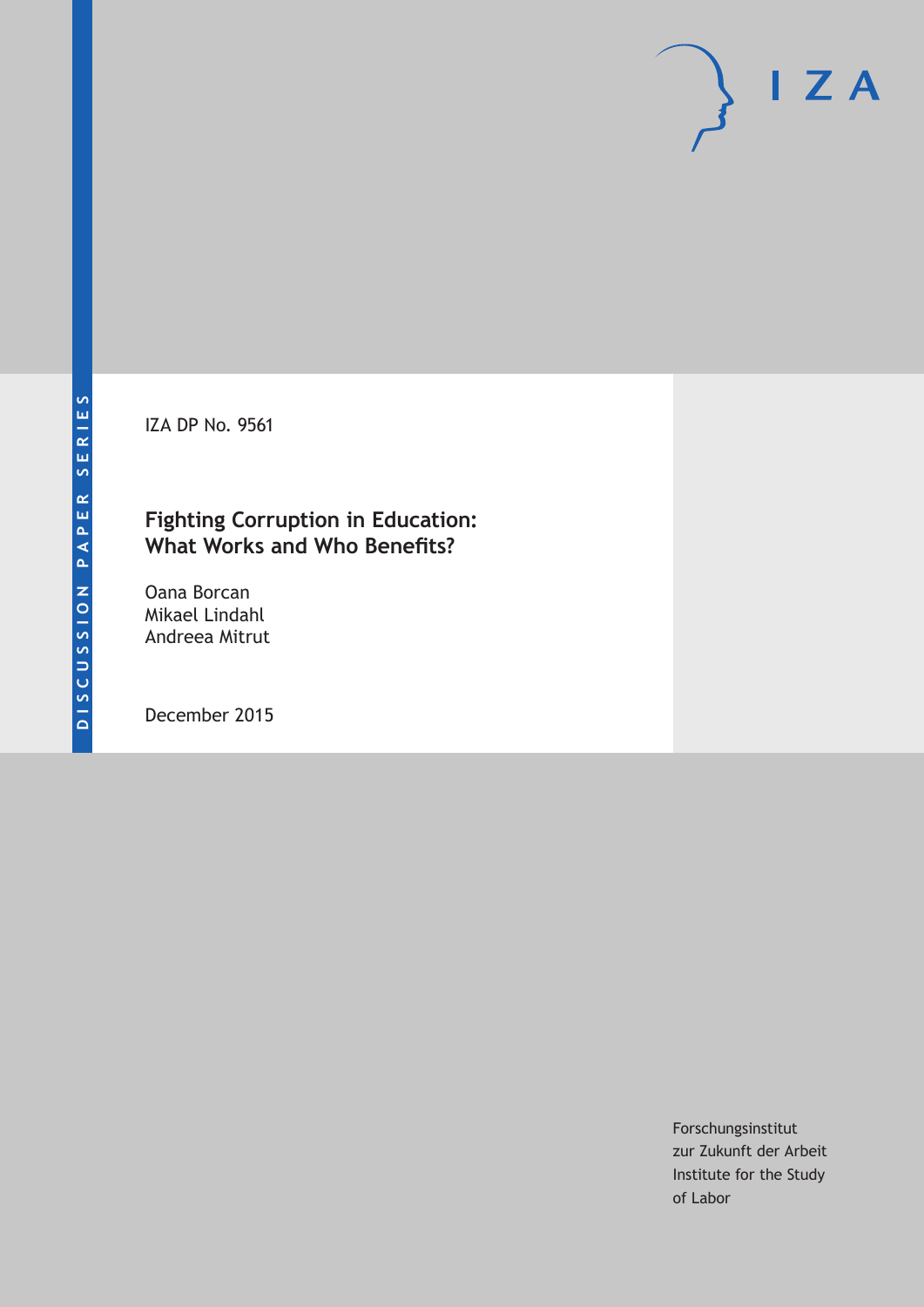# **Fighting Corruption in Education: What Works and Who Benefits?**

### **Oana Borcan**

*University of Gothenburg* 

### **Mikael Lindahl**

*University of Gothenburg, CESifo, IFAU, IZA and UCLS* 

### **Andreea Mitrut**

*University of Gothenburg and UCLS*

Discussion Paper No. 9561 December 2015

IZA

P.O. Box 7240 53072 Bonn Germany

Phone: +49-228-3894-0 Fax: +49-228-3894-180 E-mail: iza@iza.org

Any opinions expressed here are those of the author(s) and not those of IZA. Research published in this series may include views on policy, but the institute itself takes no institutional policy positions. The IZA research network is committed to the IZA Guiding Principles of Research Integrity.

The Institute for the Study of Labor (IZA) in Bonn is a local and virtual international research center and a place of communication between science, politics and business. IZA is an independent nonprofit organization supported by Deutsche Post Foundation. The center is associated with the University of Bonn and offers a stimulating research environment through its international network, workshops and conferences, data service, project support, research visits and doctoral program. IZA engages in (i) original and internationally competitive research in all fields of labor economics, (ii) development of policy concepts, and (iii) dissemination of research results and concepts to the interested public.

IZA Discussion Papers often represent preliminary work and are circulated to encourage discussion. Citation of such a paper should account for its provisional character. A revised version may be available directly from the author.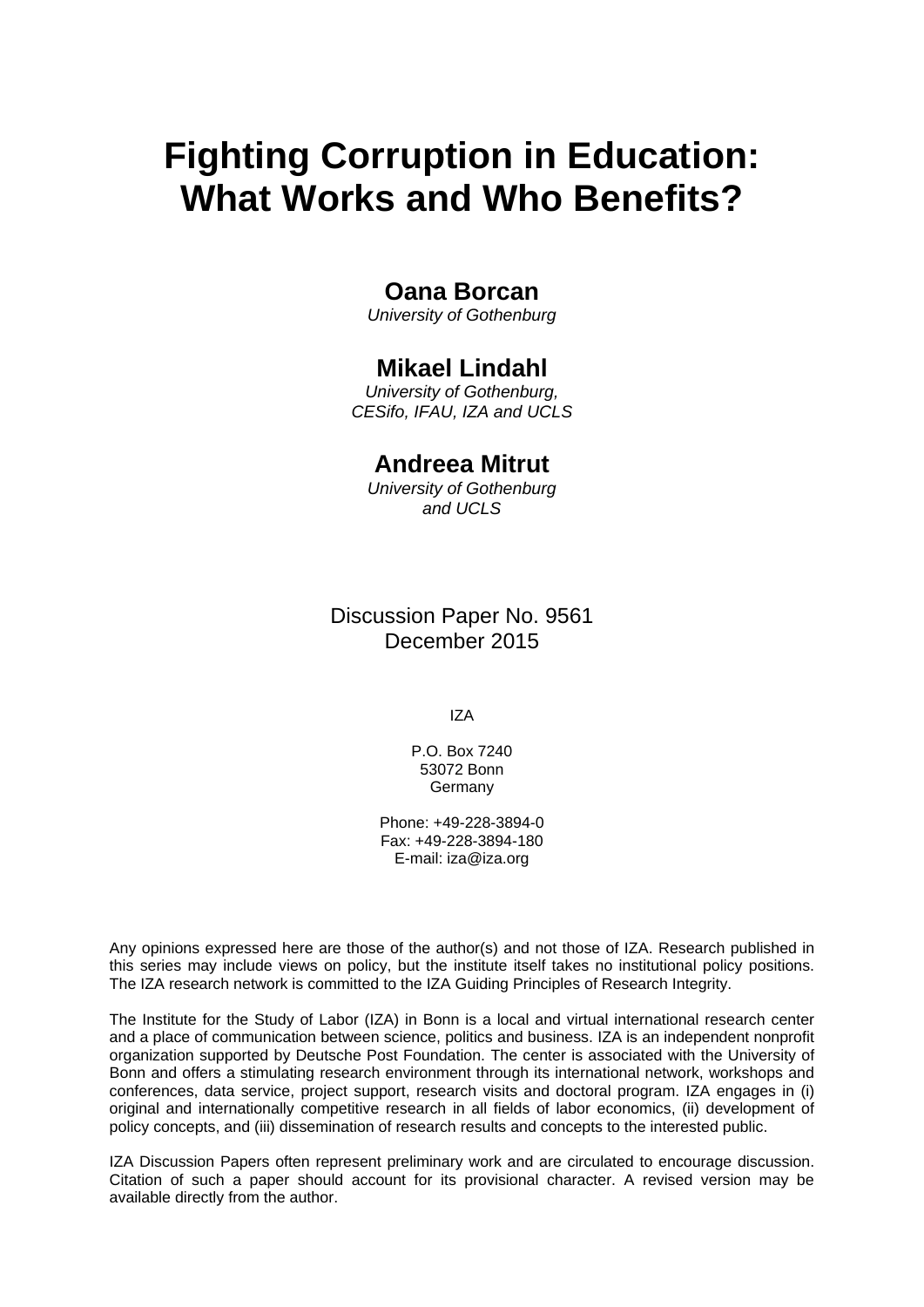IZA Discussion Paper No. 9561 December 2015

# **ABSTRACT**

## **Fighting Corruption in Education: What Works and Who Benefits? \***

We investigate the distributional consequences of a corruption-fighting initiative in Romania targeting the endemic fraud in a high-stakes high school exit exam, which introduced CCTV monitoring of the exam and credible punishment threats for teachers and students. We find that the campaign was effective in reducing corruption and, in particular, that monitoring increased the effectiveness of the punishment threats. Estimating the heterogeneous impact for students of different poverty status we show that curbing corruption led to a worrisome score gap increase between poor and non-poor students. Consequently, the poor students have reduced chances to enter an elite university.

JEL Classification: 121, 124, K42

Keywords: corruption, high-stakes exam, bribes, monitoring and punishment

Corresponding author:

 $\overline{a}$ 

Andreea Mitrut Department of Economics University of Gothenburg P.O. Box 640 SE 405 30, Gothenburg Sweden E-mail: Andreea.Mitrut@economics.gu.se

<sup>\*</sup> All errors are our own. Andreea Mitrut gratefully acknowledges support from the Jan Wallanders and Tom Hedelius Foundation. Mikael Lindahl is a Royal Swedish Academy of Sciences Research Fellow supported by a grant from the Torsten and Ragnar Söderberg Foundation, and also acknowledges financial support from the Scientific Council of Sweden and the European Research Council [ERC starting grant 241161]. We thank Matthew Lindquist, Randi Hjalmarsson, Brian Knight, Marco Manacorda, Erich Battistin, Pedro Dal Bo, and David Weil for useful comments and discussions. Seminar participants at Brown University, the "Economics of Education and Education Policy" workshop, IFAU, Uppsala, UCLS, Stockholm School of Economics (SITE), SSB, Oslo, and Gothenburg University provided useful comments.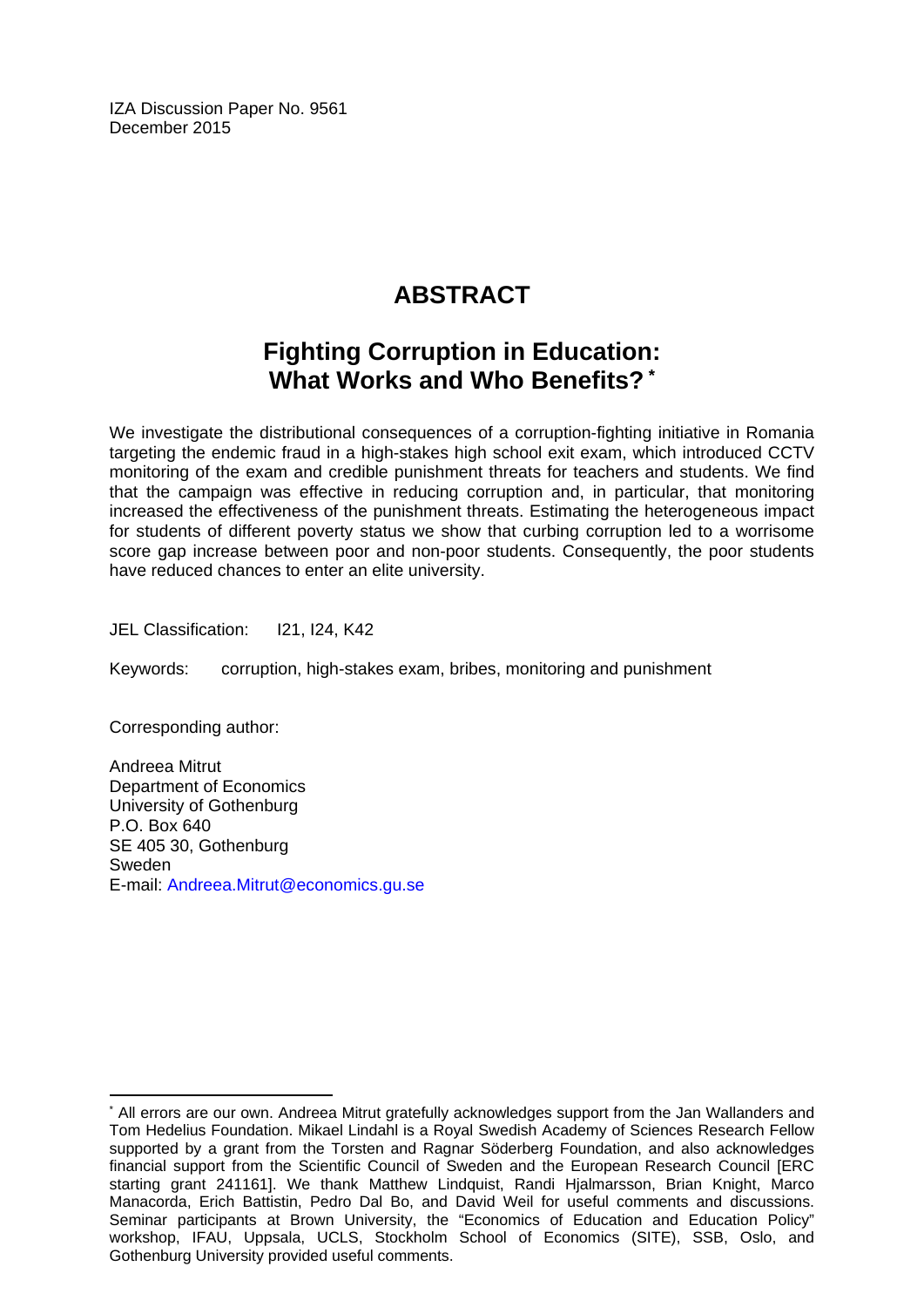Equality of educational opportunity is a key ingredient in a society that wants to promote growth and increase social mobility. A meritocratic education system increases the efficiency of how talented individuals are allocated by rewarding ability and not family income. However, in many countries, hurdles such as tuition fees and school and neighborhood segregation may reinforce inequality of opportunities across generations and increase inequality by limiting skill acquisition and access to higher education for poor individuals of high ability. An additional barrier to higher education, mostly prevalent in developing countries, is corruption in education, including bribes taken by teachers to facilitate admission to education or to inflate grades and scores on high-stakes exams. Moreover, corruption in education may act as an added tax, putting the poor students at a disadvantage and reducing, once more, equal access to human capital (see Transparency International's 2013 Global Corruption Report).

This paper analyzes the implications of the fight against corruption in a setting of endemic fraud, cheating, and grade selling in the public education system in Romania. Particularly, we investigate the efficiency and distributional consequences of a national anticorruption campaign targeting the Romanian high school exit exam  $-$  the Baccalaureate.<sup>1</sup> The campaign was initiated in 2011 in response to the 2010 Baccalaureate, which marked a peak in corruption for exam grades and generated a media storm after the Romanian National Anticorruption Directorate revealed how batches of identical answers had been distributed to students by public teachers (see Borcan, Lindahl and Mitrut,  $2014$ ).<sup>2</sup> The campaign consisted of two distinct components: 1) increasing the threat of punishment for teachers and students caught taking/giving bribes and 2) closed-circuit TV (CCTV) monitoring of the exam centers in an effort to eradicate mass cheating and bribes during the examination.<sup>3</sup>

Our aim in this paper is to first evaluate the efficiency of the national anti-corruption campaign and subsequently to understand who the winners and losers are, especially in terms of students' poverty status. To accomplish our first objective, we evaluate the punishment and monitoring components of the campaign. Starting with the 2011 school year, the punishment side of the campaign comprised threats of dismissals and imprisonment for teachers, while

<sup>&</sup>lt;sup>1</sup> Corruption in this setting refers to the giving of bribes for permission to cheat or for higher scores than deserved.  $2 \text{ This example shows that } \frac{2}{\sqrt{2}}$ 

<sup>&</sup>lt;sup>2</sup> This exam became known in the media as the "Xeroxed exam," referring to the fact that many students were found to have identical test answers including in essay type exams.

<sup>&</sup>lt;sup>3</sup> While similar policies are currently discussed in other countries, Moldova and Cambodia have already implemented similar policies involving harsher punishments and/or monitoring, targeting the endemic corruption in connection with the high school exit exam, and resulting in 56% and 26% of students passing the exam compared with over 94% and 87%, respectively, in the past.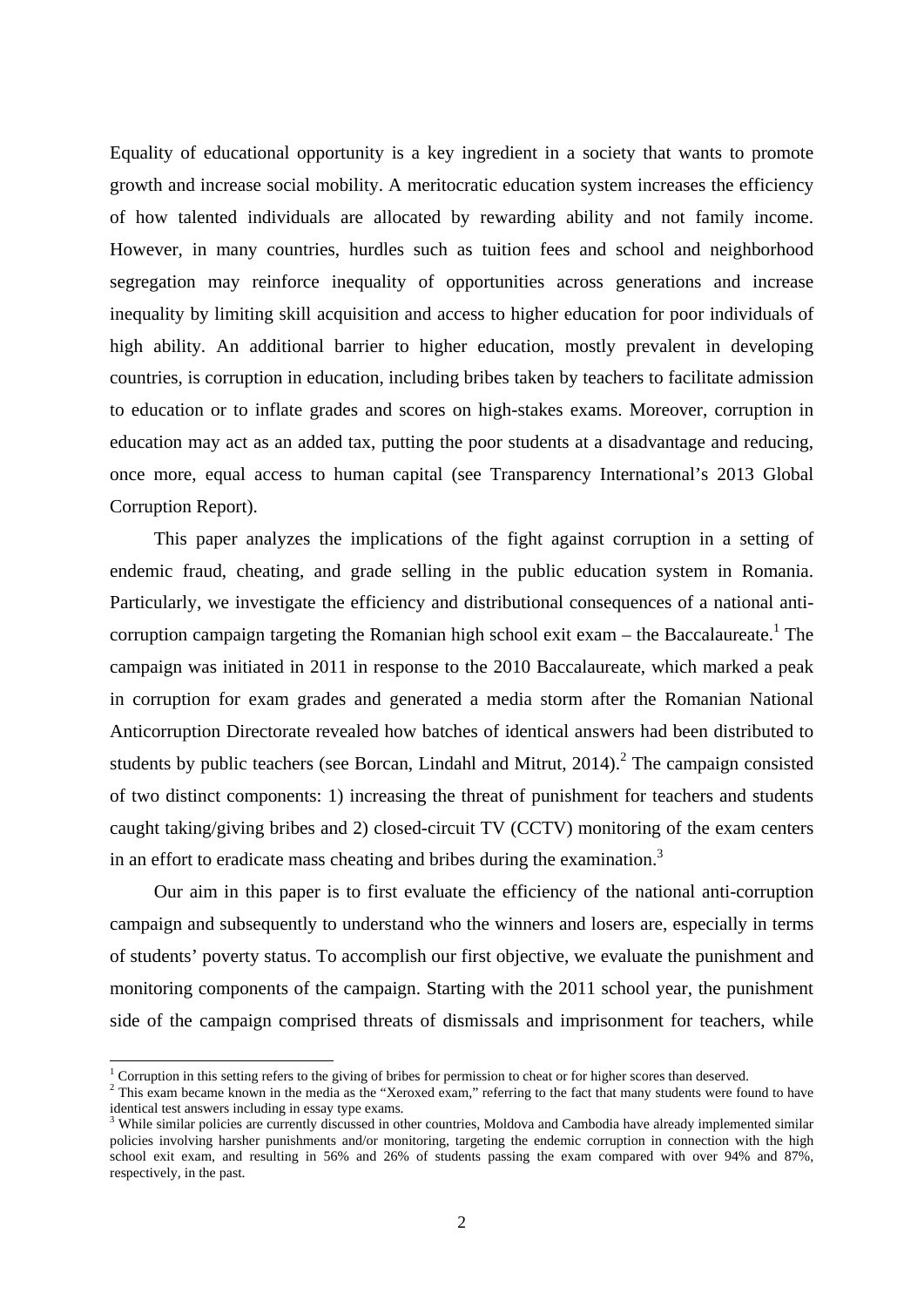corrupt students, besides being eliminated from the exam, would be suspended from any retakes for over a year. The commitment to punish teachers and students caught red-handed was demonstrated by the high number of trials related to exam fraud immediately after the 2010 Baccalaureate. The installation of CCTV cameras in exam centers, the second component of the campaign, was an additional effort to eradicate mass cheating and fraud. This measure was not announced until May 2011, one month prior to the Baccalaureate exam. Just over half of the counties had video surveillance in 2011, while the rest installed cameras in 2012 when the CCTV surveillance became mandatory. Hence, for the monitoring part of the campaign we have access to quasi experimental variation in camera installation which we utilize in a difference-in-differences (DD) framework, to compare the monitored counties (some in 2011 and all in 2012) with those not monitored (all in 2009-2010 and some in 2011). This yields an estimate of the additional effect of increased monitoring on the high-stakes Baccalaureate scores. While the punishment component was implemented across the country at the same time, because of its strict implementation and using additional placebo tests, we will be able to say something about its impact and its increased effectiveness when combined with monitoring.

Having established that the anti-corruption campaign did have an overall effect in lowering Baccalaureate scores and pass rates, we next investigate who the winners and losers from the campaign are. We analyze the *heterogeneous effects* of the anti-corruption campaign for the high vs. low income (poor) students to understand how students across the income distribution fare in a more as opposed to less corrupt education system. Given that bribing requires economic resources and is an opportunity to circumvent effort in producing high scores, we hypothesize that eliminating or decreasing corruption in relation to the Baccalaureate would benefit poor students. As the Baccalaureate score is the only (or major) admission criteria for higher education in Romania, we expect our results to carry over to the admission to higher education. To corroborate this finding, we have collected additional data to directly investigate the consequences of the anti-corruption policy for admission to higher education at an elite university.

We provide a number of interesting findings. We find that exam outcomes dropped sharply already in 2011 and that the drop came from both the monitored and non-monitored counties, yet it was larger in the monitored ones. By 2012, the average pass rate had almost halved compared with 2009. In the DD analysis we find that the presence of CCTV cameras, in addition to the credible threats of punishment, reduced the Romanian written exam score by 0.21 SD, the probability of passing the Baccalaureate by 9.5 percentage points and the overall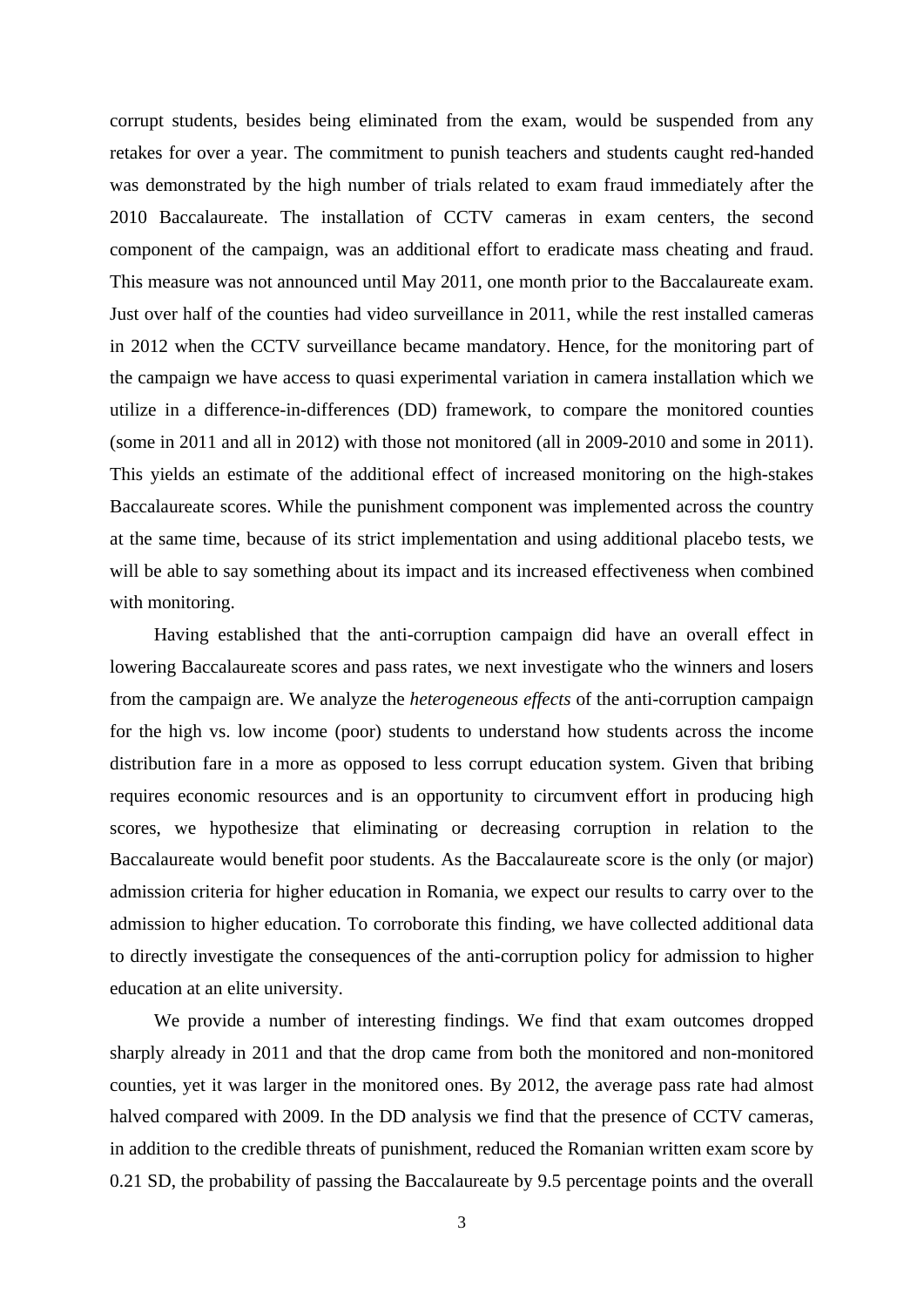Baccalaureate score by 0.31 SD. The analogous analysis of a low-stakes exam, with no scope for corruption (the oral Romanian exam), reveals neither a general drop in scores in 2011 or 2012, nor a decrease in response to the additional monitoring part of the campaign. We interpret this as suggestive evidence that punishment threats work, and that monitoring increases the effectiveness of the punishment threats. Moreover, we corroborate this finding with very similar pattern for pass rates at the Baccalaureate exam in Moldova, a country with almost the same educational structure as Romania which introduced harsher punishments in 2012 and CCTV cameras in 2013.

We also find that the anti-corruption campaign increases the gap in exam outcomes between non-poor and poor students, contradicting our original expectation that fighting corruption should close this score gap. We show that this diverging pattern between poor and non-poor is stable after controlling for ability differences. We discuss possible mechanisms behind this result in section VI.

Finally, we are also able to investigate the consequences of the anti-corruption policy (the additional effect of monitoring) for admission to higher education. Using data from an elite university, we show that the monitoring significantly reduced the chances of admission for poor students, hence confirming most of the results found for the Baccalaureate.

Our paper makes several contributions to the literature on fighting corruption and on the economic consequences of corruption. Economic theory argues that the right combination of increasing the probability of detection (through monitoring) and the threat of punishment may reduce corruption by increasing its costs (Becker and Stigler, 1974). However, evaluation of policies that combine punishment and monitoring has proven to be a challenging task (Hanna et al., 2011; Svensson, 2005). The setting we have for the year 2011 is one where, akin to a Becker-Stigler model of crime, we have a combination of incentives and varying detection probabilities. Counties that installed cameras faced both a stronger incentive (credible punishment threat) and increased monitoring, whereas counties that did not install cameras faced the new punishment threats but no actual increase in monitoring. This allows us to bring additional evidence on the interplay between punishment and monitoring and their effects on exam outcomes. Our research therefore complements the literature on anti-corruption policies, which has so far explored monitoring through official audits (Ferraz and Finan, 2008, 2011; Di Tella and Schargrodsky, 2003) and community-based monitoring interventions (Duflo et al., 2012; Reinikka and Svensson, 2004, 2005; Olken, 2007), and has also analyzed changes in incentives (Banerjee et al., 2008; Duflo et al., 2012). Some of these studies shed light on the interplay and relative effectiveness of monitoring and incentives in discouraging dishonest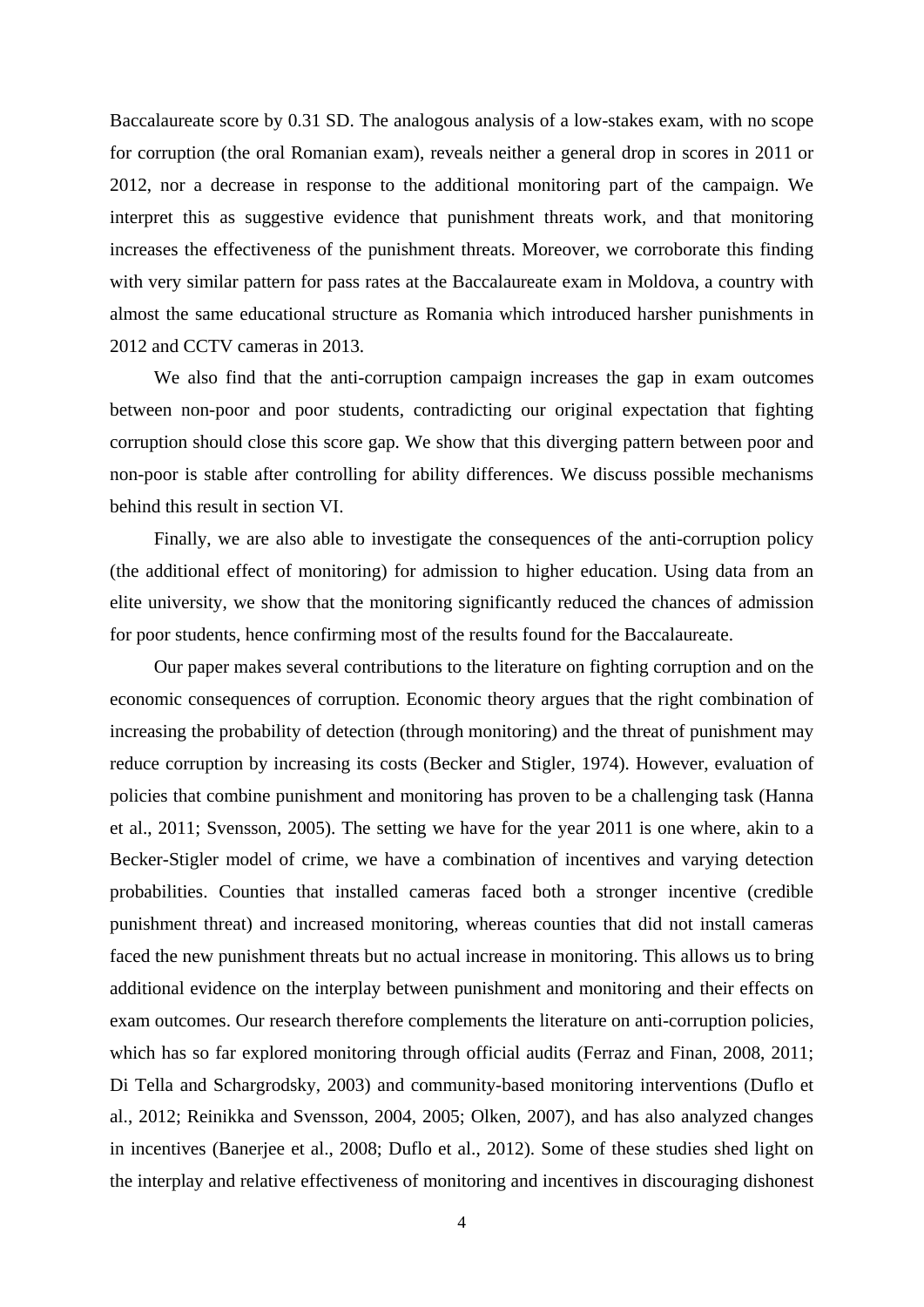practices.<sup>4</sup> Our paper offers evidence that monitoring is effective insofar as it enables incentive schemes to operate better, even in the high-stakes setting of a high school exit exams of crucial importance for future education and success in the labor market. The paper also contributes additional evidence of the effectiveness of monitoring to an emerging literature on the role of CCTV cameras in combating crime (Priks, 2014, 2015; King et al. 2008, Welsh and Farringdon, 2009, 2003).<sup>5</sup>

One important contribution of our paper is the estimated impact of fighting corruption on inequality, and in particular inequality of educational opportunity. While social scientists have argued that (income) inequality is positively correlated with the level of corruption (see, e.g., You and Khagram, 2005; Rothstein and Uslaner, 2005), little is known about the distributional consequences of the various means to fight corruption and particularly how curbing corruption influences inequality of opportunity in a society. This is problematic as corruption might adapt and transform to circumvent the new enforcement mechanisms, generating a redistribution of resources and opportunities that could increase inequality and the importance of family income for educational outcomes. Importantly, empirical evidence on the welfare consequences of corruption remains very scarce.<sup>6</sup> By separating the effects of reducing corruption between low- and high-income students, conditional on ability, we also infer the consequences of corruption on educational opportunity for students from different backgrounds – a perspective previously unexplored. This is important because allocative inefficiencies, for instance in the selection into higher education, can have great consequences for longer-run economic development and economic inequality (Banerjee et al., 2012). Our paper also relates to the large literature on how credit constraints (in this paper in the form of

The sum of the same of the state of monitoring observable by<br><sup>4</sup> Nagin et al. (2002) report on a field experiment which showed that decreasing the rate of monitoring observable by employees led them to shirk more, independently of how good their alternatives in the labor market were relative to their job. Di Tella and Schargrodsky (2003) examine the effects of wages and audits during a crackdown on corruption in Buenos Aires hospitals. They find that the wages played no role in reducing corruption (inferred from the drop in previously inflated hospital input prices) when the probability of detection was close to 100%, but only when auditing was less frequent. Duflo et al. (2012) show that monitoring with tamper-proof cameras worked in reducing teacher absenteeism insofar as it was instrumental in implementing an incentivizing attendance-based wage scheme. Their model predicts that at the very least, punishment prospects (fear of dismissal) should put a bound on dishonest behavior. Banerjee et al. (2008) follow the punishment approach of incentives and show that credible threats of punishment (through pay cuts and dismissal) were indispensable in getting government nurses in India to come to work, even when camera monitoring was in place. The impact of changing monitoring or incentives on corruption and shirking linked with the education process is also illustrated in Glewwe et al. (2010).

<sup>&</sup>lt;sup>5</sup> The effectiveness of CCTV cameras in reducing crime is a current topic, with million dollars being spent in this public safety infrastructure. Priks (2014, 2015) document the causal effects of CCTV cameras on unruly behaviour and some types of crime, using temporal variation in CCTV installation in Swedish stadiums and underground. King et al (2008) showed that property crime was reduced as a result of CCTV monitoring on the streets of San Francisco.<br><sup>6</sup> Exceptions include Ferraz et al. (2012), who explore variation in corruption in education across Brazilian municipalities,

showing how more corruption translates into lower scores for the students, thereby assessing the efficiency costs of corruption, and Choe et al. (2013), who show survey evidence from Bangladesh that corruption in education is most taxing for the poor and less educated. Similarly, Hunt (2007) shows evidence from Peru that the victims of misfortune (crime) are also more likely to be victims of bribery.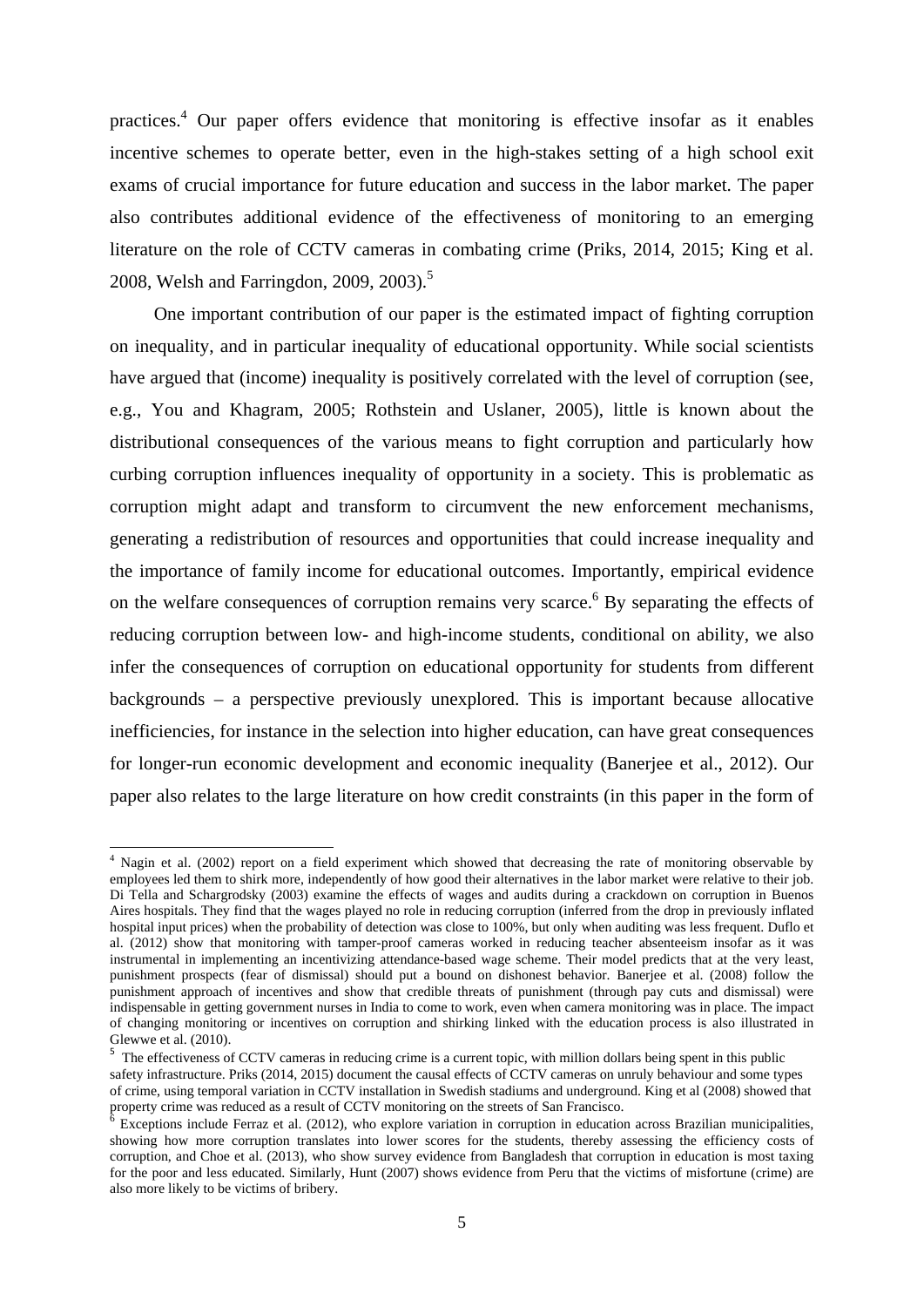bribes) affect continuation to higher education, especially with regard to selection across the ability and family income distribution (see Lochner and Monge-Naranjo, 2012, for a survey).

The paper is structured as follows. Section I presents the setting and the anti-corruption initiatives. Section II provides the details of our data. Section III provides a graphical analysis of the data. Section IV outlines our empirical strategy. Sections V and VI present our main empirical findings. Section VII presents the effects on admission to university. Our conclusions are presented in Section VIII.

#### **I. Background**

### *A. The Romanian education system*

The Romanian pre-university education starts with elementary school, which is divided into primary school (1<sup>st</sup> to 4<sup>th</sup> grade) and secondary school, or gymnasium (5<sup>th</sup> to 8<sup>th</sup> grade). Upon graduation from secondary school, at the end of  $8<sup>th</sup>$  grade, the students need to pass a national standardized exam. The score from this exam and the student's graduation grade point average ( $5<sup>th</sup>$  to  $8<sup>th</sup>$  grade) contribute with equal weights to the student's tertiary or high school admission grade. Based on this score and a comprehensive list of ranked high schools, the student is systematically allocated by the Ministry of Education (through a computerized, transparent allocation procedure) to a high school and a specific track at that school: *i)* a theoretical track, which includes humanities and sciences,<sup>7</sup> *ii*) a technological track, which includes technical training, services, and natural resource- and environment protectionoriented education, or *iii)* a vocational track, which includes arts, military, theology, sports and teaching (for more details on the allocation, see Pop-Eleches and Urquiola, 2013).

Upon completion of high school, students take the Baccalaureate exam. This highstakes nationwide standardized test is mandatory in order to obtain a tertiary education degree. Admissions to university or further training as well as access to the labor market are almost exclusively based on this test. $8$  The exam takes place every year in June and consists of a few oral and written standardized tests, with slight alterations across years.<sup>9</sup> Until 2013, the tests within each subject may have had different degrees of difficulties across tracks, but they were standard within the same track. The only exception was the written exam in Romanian language and literature, which was identical for *all* students regardless of track, while its format has remained unchanged over the years.

The theoretical track is typically the most popular among high-ability students.<br> $8 \text{ All test throughout school are scored on a scale from 1 to 10, and to pass a given.}$ 

<sup>&</sup>lt;sup>8</sup> All tests throughout school are scored on a scale from 1 to 10, and to pass a student must obtain a minimum score of 5 on each test. To pass the Baccalaureate a student needs at least 5 on each exam and a minimum overall average score of 6.<br><sup>9</sup> The most important changes were the exclusion of oral tests from the overall score starting in 2010

the fourth written test. All these tests displayed abnormal score distributions highly concentrated at the top marks.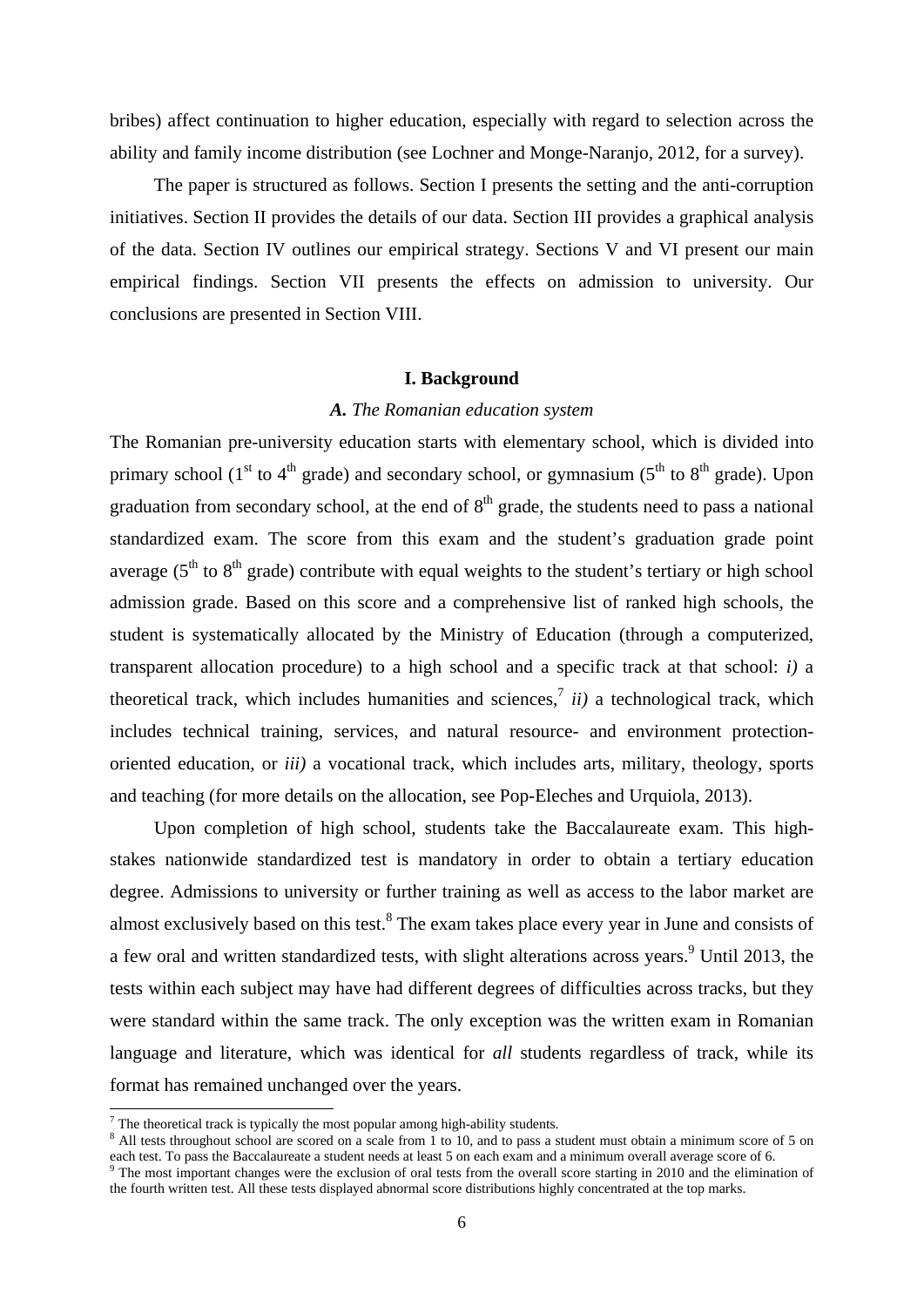### *B. The Baccalaureate and the Anti-corruption Campaign*

The pressure of passing the Baccalaureate exam (with high scores) has been constantly rising since about 2002. It was around then that the increase in the number of private universities and the introduction of tuition fees in public higher education began. This made the university admission exams less relevant as the Baccalaureate scores attained increasing shares in the admission criteria (up to 100%), raising the stakes of the high school exit exam. The combination of the high stakes and poor remuneration of public school teachers created an endemic corruption environment surrounding the Baccalaureate exam, as also documented by Borcan, Lindahl and Mitrut  $(2014).$ <sup>10</sup>

The unofficial payments behind the Baccalaureate exam can be summarized as follows:<sup>11</sup> *i*) *Collective bribes* which are funds collected from the students a few days ahead, or just before the exam. These are voluntary but very common, usually perceived as a norm by all students and are used to "grease the wheels" ("protocol" – meals, money or small gifts for the exam committee) or directly given to the exam surveillance committee and proctors to turn a blind eye or even help in-class cheating. Because these bribes affect what happens during the exam, it is this type of corruption ("pay to cheat") that the CCTV monitoring can reduce. *ii*) *Individual bribes*, which are large sums transferred privately by the more affluent students to members of the exam evaluation committee to increase the student's score, or to replace the exam paper with a correct version. This is usually done with the help of a student's teacher or school principal who act as intermediaries for the bribe transfers. The corruption trials following the 2010 exam illustrate this form of bribing: *"The defendant [school principal, name] claimed and received from the defendant [name] the total amount of 7.000 RON [680 EUR], which she then transferred to the defendant [name]. This money was received in order for the latter, as examiner in Romanian language, to give higher scores to the (contributing) candidate"* (DNA release No. 473/VIII/3, 2010)**.** 12 Thus, while punishment

-

 $10$  A 2003 World Bank Report on corruption in Romania reveals that more than 67% of the respondents alleged that all or almost all public officials in Romania are corrupt, while more than 50% of the respondents believed that bribery is part of the everyday life in Romania. The figure was particularly high for the education and health systems, as up to 66% of the respondents confirmed that they were paying the so-called *atentie* (unofficial payments or bribes). According to the Global Corruption Barometer from Transparency International, in Romania in 2010/2011, 37% of respondents believed the education system was corrupt or extremely corrupt, which was above the world average.

<sup>&</sup>lt;sup>11</sup> This distinction is based on examples of bribes documented in the court cases and official press releases of the National Anticorruption Directorate (retrieved from www.pna.ro - in Romanian).<br><sup>12</sup> Another example from the National Anticorruption Directorate (DNA): "Around the time of the Baccalaureate exam, June

*<sup>2010,</sup> in the exam center [name], the defendants [name] - principal, [name] - deputy principal, [name] - secretary and [name] - teacher, [...] have [...] planned and organized a fraudulent exam, in which students who paid various amounts of money passed the tests. [...] On June 28, 2010, after the written Romanian exam, upon a police search of the high school premises, 56 envelopes containing money and the names of the students [who have contributed] have been identified. In total 91.850 RON (equivalent to 21,360 EUR) and 7,750 EUR have been found. In addition, [the principals] have received 19,000 RON, 1,850 EUR and 8 envelopes containing unspecified amounts from students interested in passing the exam."* Press release No. 633/VIII/3, 2010.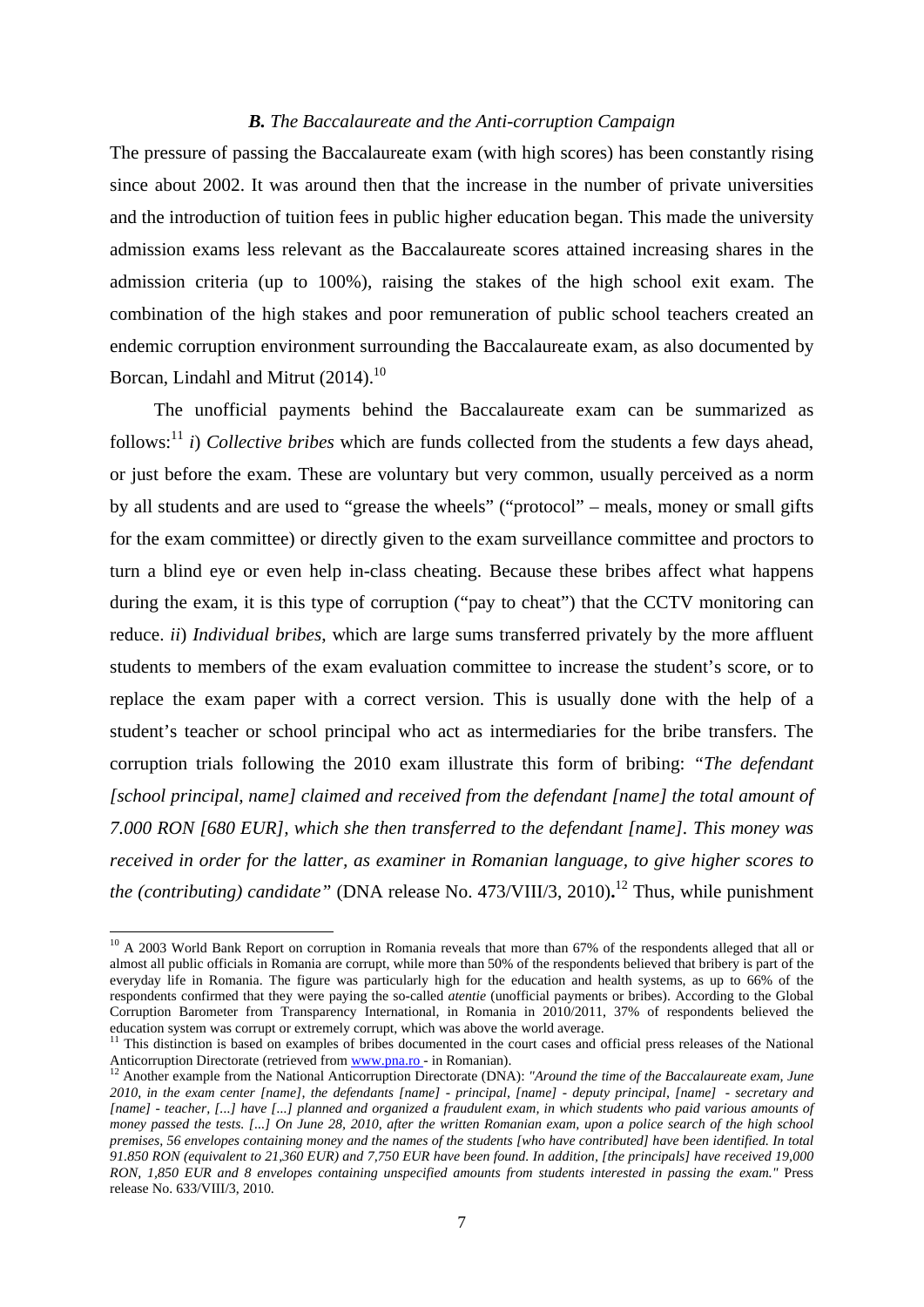threats may affect the incidence of individual bribes, CCTV monitoring cannot capture these private deals. The fact that the pass rates of 80-90% until 2009 did not reflect ability but rather mass fraud was common knowledge among teachers, principals, parents, and students.<sup>13</sup>

Following the 2010 Baccalaureate, which was marked by a surge in grade-inflating corruption generated by the 25% public sector wage cut in May 2010, a high number of teachers were brought to trial on allegations of selling grades. In response to this scandal, the Ministry of Education started a Baccalaureate "cleaning" campaign in 2011. In a first step, the Ministry publicly appealed to all schools and teachers involved in the exam to better enforce the examination rules and threatened to punish teachers caught receiving bribes with a pay cut and/or prison time, $^{14}$  while also promoting a zero tolerance policy against collective bribes. Additionally, a new rule stipulated that other parties (parents, NGOs) had the right to enroll as exam proctors to increase transparency. In terms of harsher punishments, the new rules also stipulated that students caught cheating would be banned from retaking the exam for at least one year. On top of these measures, there was a recommendation to organize the exam, when possible, in centers equipped with surveillance cameras. The introduction of CCTV cameras was reinforced in May 2011 through public appeals by the Ministry of Education to the county inspectorates to comply with this recommendation. However, because the request was not binding, each of the 42 county inspectorates decided independently whether or not to install CCTV cameras in the examination centers by the end of May.15 As a result, 25 counties had cameras installed in the examination centers and 17 did not, blaming the lack of funds. Where installed, the cameras were placed in the front of the room and on the hallways, and the camera footage was collected and screened by the county inspectorates. Table A1 in the online Appendix A confirms that the counties that did not install CCTV cameras in 2011 were on average poorer than the others. We return to this county self-selection later.

Thus, in 2011, counties that installed cameras faced both a credible punishment threat and increased monitoring, while non-implementers faced a credible punishment threat but no actual additional monitoring.

The gradual introduction of monitoring allows us to compare education outcomes in a corrupt (in 2011 in non-monitored counties and before 2011 in all counties) and a non- (or

 $13$  For a more detailed treatment of the state of corruption in Romania, particularly in the education system, see Borcan, Lindahl, and Mitrut (2014). Based on PISA test scores, the authors also document the strong contrast between national exam scores and true ability compared with other European countries.

<sup>&</sup>lt;sup>14</sup> Threats ranged in severity from being excluded from the examination for a few years to going to prison (following the 2010 example).

<sup>&</sup>lt;sup>15</sup> Metodologia de organizare si desfasurare a examenului de bacalaureat, 2011, Annex 2 of the Ministry of Education's Decision no. 4799/31.08.2010, concerning the organization of the Baccalaureate exam.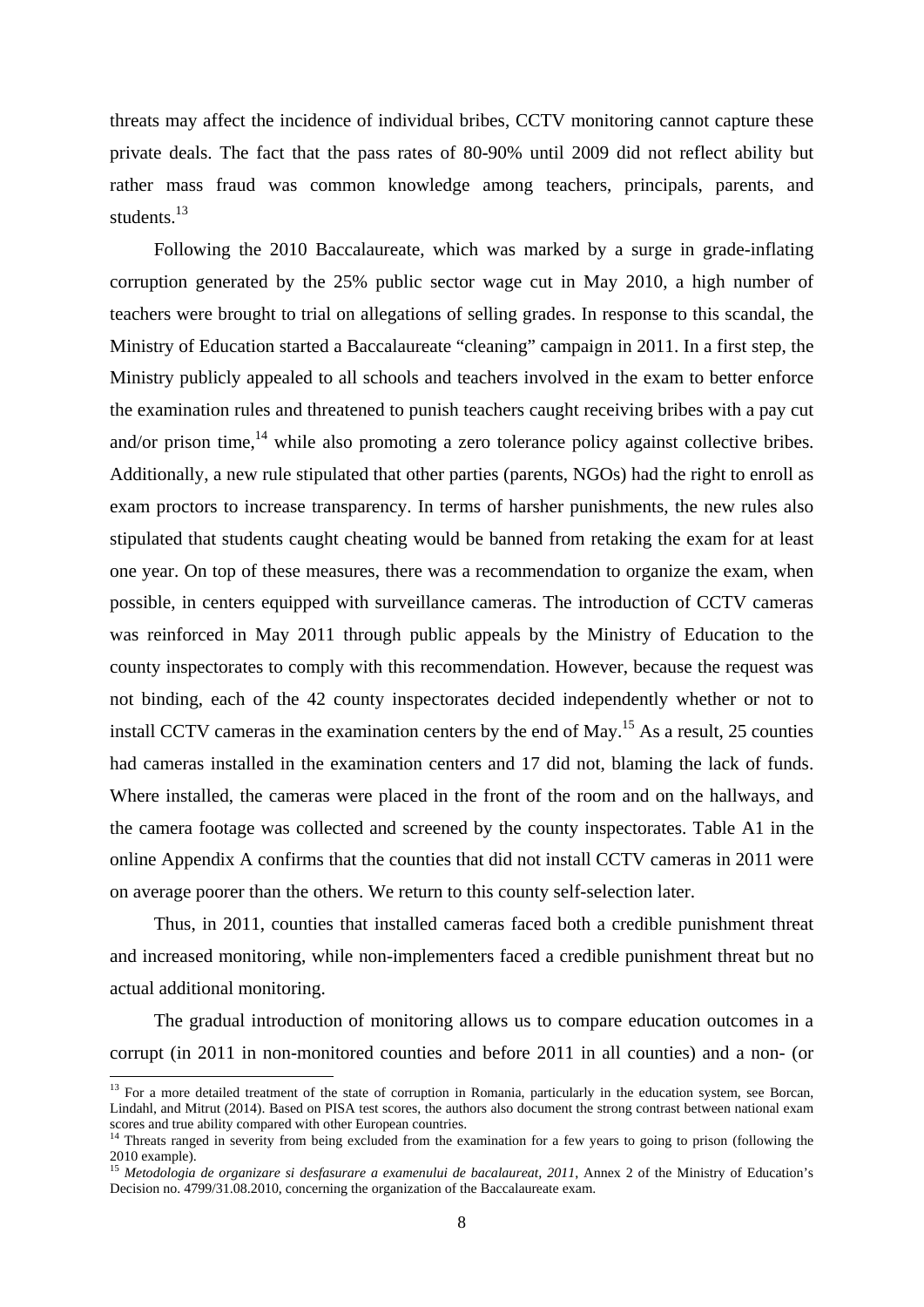less) corrupt system (in 2011 in monitored counties and in 2012 in all counties). This variation sets the foundation for our empirical strategy, as described in Section III.

### **II. Data**

For the purpose of our main empirical investigation we employ several datasets:

i) Administrative data provided by the Ministry of Education and covering the universe of students enrolled at the Baccalaureate exam (typically close to 200,000 students every year) from 2009 to 2012. From this source we retrieve each student's exam outcome (scores and whether the student passed or not), track (theoretical, technological or vocational), date of birth, gender, and the county, locality, and school of enrollment.<sup>16</sup> For a subset (around 70%) of students we also have administrative data on the student's average scores in middle school ( $5<sup>th</sup> - 8<sup>th</sup>$  grade), which we use as a proxy control for ability.<sup>17</sup>

ii) Because the administrative data does not cover student poverty status, we construct this measure from individual information on the students eligible for the Money for High School (MHS) public program of financial assistance for high school students from poor households. A student was eligible if the gross monthly income per household member was not higher than 150 RON in the 3 months prior to applying. The MHS data contains information on all eligible students for each year when they submitted an application. Thus, in our main analysis we can build the full MHS eligibility history (throughout high school) for all students taking the Baccalaureate between 2009 and  $2012<sup>18</sup>$  In particular, we create an indicator for *poor* students equal to 1 if the student has been found in the pool of eligible applicants at least one year during high school. For further discussions, please see the online Appendix B.

When we merge the datasets i) and ii), and we exclude exam retakes (instances where students retake the exam again in different years), we obtain our working sample of 731,505

<sup>&</sup>lt;sup>16</sup> It is for these years (2009-2012) that we have the most reliable data on students' poverty status (see below) and their ability proxy (the middle school scores for the cohort entering high school in 2004 have a lot of missing information). We do, however, use earlier Baccalaureate data for some sensitivity analysis.<br><sup>17</sup> This measure has been recently used in other papers (see Pop-Eleches and Urquiola, 2013). Unlike the Baccalaureate, this

is not a high stakes score, because, while it is used to determine admission into high school, *all* students in Romania ultimately receive a place in high school, which diminishes, but does not completely eliminate the incentives to inflate this grade through corruption.

 $^{18}$  The MHS funds (a monthly allowance of 180 RON (~53USD) per student) have been disbursed every year since 2004 and a student could reapply at the beginning of every school year. However, in the first years of the program the vast majority of applicants were in the 9<sup>th</sup> or 10<sup>th</sup> grade (the 12<sup>th</sup> grade students applying started at a low10%). The first cohort that had the possibility to apply for the MHS financial assistance from grades 9 to 12 (the entire high school) is the one graduating in 2009. We do report our analyses based on the 2006-2012 data as a robustness check in the online Appendix B, Tables B4 and B5.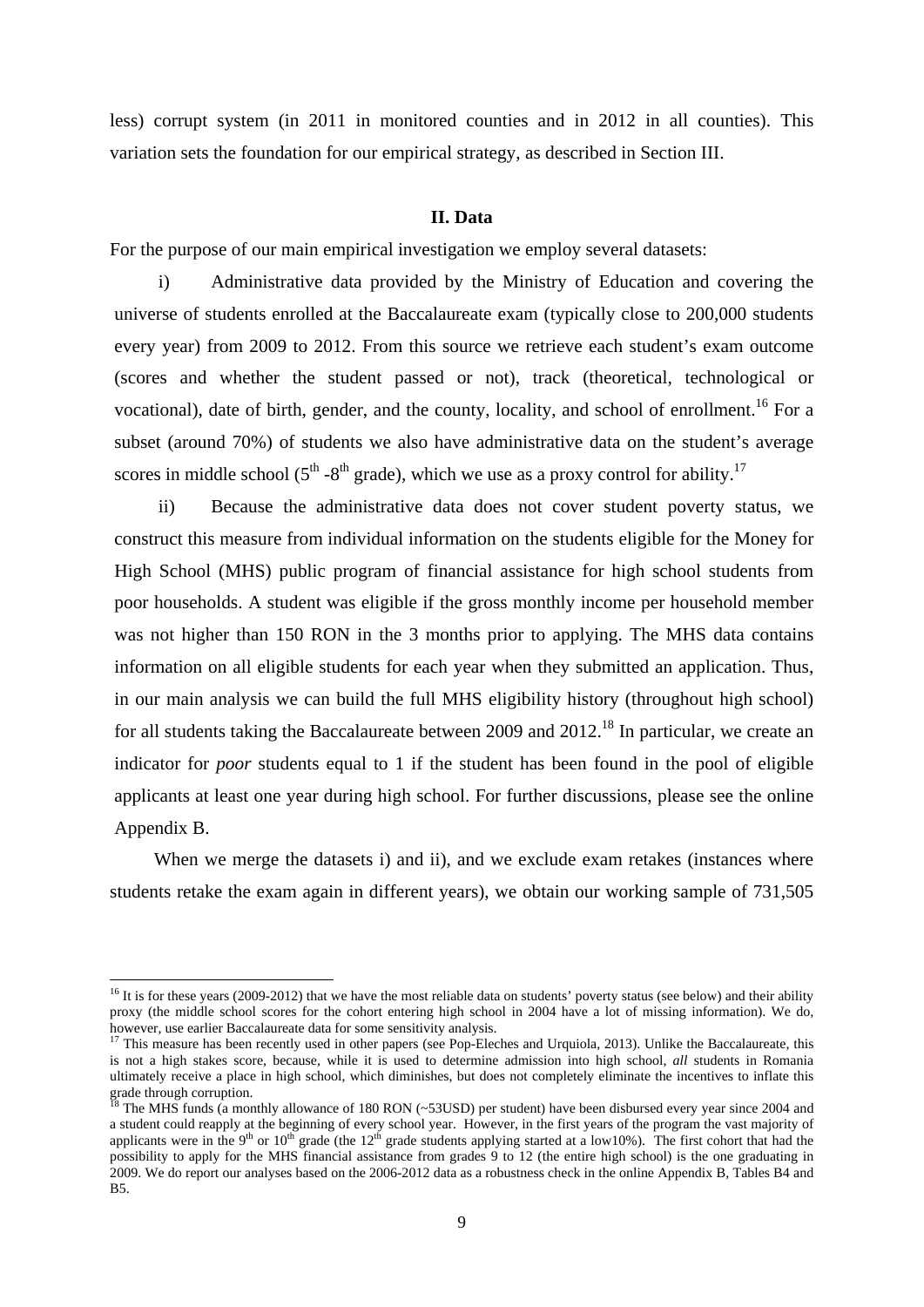students.<sup>19</sup> Additionally, in an attempt to understand the allocation of students to university studies following the anti-corruption campaign, we will merge this data with individual data from the admission to a top Romanian university from 2009 to 2012, generating a sample of 15,821 students. We discuss this data when we address this issue later in the paper.

Table 1 outlines some key statistics for our main variables, separately by year. The Romanian language written exam scores (the test most amenable to comparison, as it is identical for all students and similar across years) declined from an average of 6.81 in 2009 and 7.02 in 2010 to 6.15 in 2011 and  $2012<sup>20</sup>$  The overall Baccalaureate pass rate dropped from 81.3% in 2009 to 48.2% in 2011 and 2012. This is reflected in the decline of the overall Baccalaureate score. It is important to note the drop in the 2010 pass rates and overall exam scores, in relation to 2009, in spite of the increase in corruption until 2010 (see also Figure 1). The main explanation behind this fall, as also supported by the 2010 official report from the Ministry of Education and Borcan, Lindahl, and Mitrut (2014), lies in a few, but important changes in the exam structure: *a)* The oral Romanian exam, compulsory for all students, was rendered irrelevant to the calculation of the overall Baccalaureate grade (and passing). Before 2010, 99% of the students passed this exam (a minimum grade of 5), with an abnormally high 50% share of the students receiving scores between 9 and 10 (out of 10). *b)* One elective exam was removed in 2010 (before this year around 75% of the students chose physical education for this elective test and of these, more than 90% scored a maximum score of 10) (see the online Appendix B, Figures B1.c and B1.d). The Romanian language written exam remains the most reliable outcome, but we also report the passing rate and overall score results. We show sensitivity tests excluding the year 2010 and using 2009 as the baseline year.

Table 1 also shows that the share of poor students (as proxied by the MHS eligibility status) increases slightly over time, which is concomitant with a decrease in sample size. The table also reflects changes in the student composition over time along other dimensions (gender, track, rural school), which we control for in the estimations below. These changes should be unproblematic as we show them to be proportionally very similar in counties that installed camera in 2011 and those that installed in 2012 (see Table A1 in the online Appendix A). We discuss the student dropout issue in the sensitivity analysis.

<sup>&</sup>lt;sup>19</sup> For each student we keep only the first year when the student took the exam, because we are interested in campaign impact the first time the students take the exam, clean of other behavioral responses like further study. Moreover, there are disproportionately many students that fail repeatedly and re-take the exam after the anti-corruption campaign. The results are very similar when we include the exam retakes. In addition, this sample also excludes 2% of the student population, for

which we do not have data on our set of contracts.<br><sup>20</sup> The increase in 2010 is discussed in Borcan, Lindahl, and Mitrut (2014) to be a direct consequence of the 2010 public sector austerity measures and the sudden increase in corruption related to the Baccalaureate.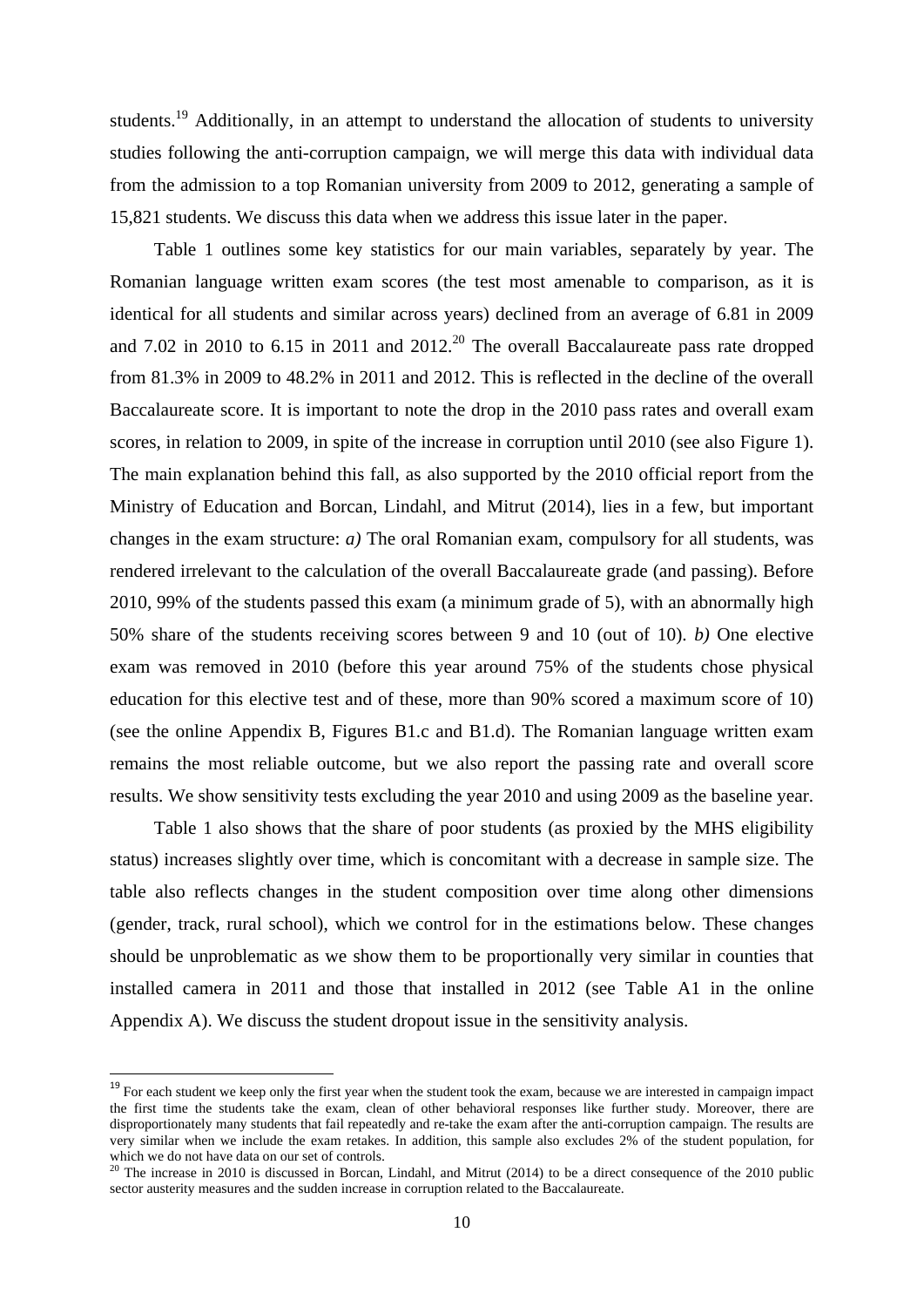### **III. Graphical Evidence**

We start with an illustration of the evolution of exam outcomes over time in Figures 1 and 2. These figures summarize the essence of our findings. Figure 1 shows the 2004-2012 written Romanian score, pass rate, and overall exam score averages, separately for counties that installed cameras in 2011 (early installers) and those that installed cameras in 2012 (late installers). The notable patterns are: *1)* in both early and late implementers, the Romanian written scores and the overall pass rates dropped quite sharply in 2011, suggesting that the anti-corruption campaign as a whole was effective in both types of counties and that the threats of punishment played the largest role; *2)* the drop in performance in early implementer counties is larger in 2011 than in late implementer counties, suggesting that monitoring had an added effect in reducing corruption; *3)* while early implementation increases somewhat the performance levels in 2012 relative to 2011, the score in late implementation counties continue to drop in 2012, reaching levels below or similar to the early implementers.<sup>21</sup> 4) the later installers were, on average, better off before 2010 and we observe parallel trends before 2011 in early and late implementers for average pass rates but the trends converge somewhat for the written Romanian score. We discuss issues of selection into camera treatment in the identification section below;<sup>22</sup> and 5) the clear drop in pass rates and overall exam scores which occurred already in 2010 because of changes that made the exam harder to pass (some tests with nearly guaranteed top scores were removed from the calculation of the overall exam score), as discussed above.

These patterns are perfectly preserved in Figure 2, which displays the evolution of exam outcomes from 2006 to 2012, separated by poverty status.<sup>23</sup> However, there is a notable contrast between poor and non-poor students. The score dip associated with camera monitoring in 2011 is larger for the already worse-off poor students. The pattern observed is that the dispersion in exam outcomes between poor and non-poor students increased, and the poor did even worse after their introduction.

#### **IV. Estimation strategy**

<sup>&</sup>lt;sup>21</sup> The small increase in scores for the early implementers in 2012 relative to 2011 could be the effect of different factors (e.g., an increase in students' and/or parents' effort). We will discuss this in the Mechanism section.<br><sup>22</sup> We also note that the score for the late implementers continued to drop in 2012, when the objective monitoring wa

introduced and were reaching levels below the early implementers, even though the late implementers had higher scores in 2010, something which also may indicates that the late and early implementers may differ along some characteristics and therefore suggesting the need to account for self-selection into treatment.

<sup>&</sup>lt;sup>23</sup> Noting that the poverty proxy is less reliable before 2009.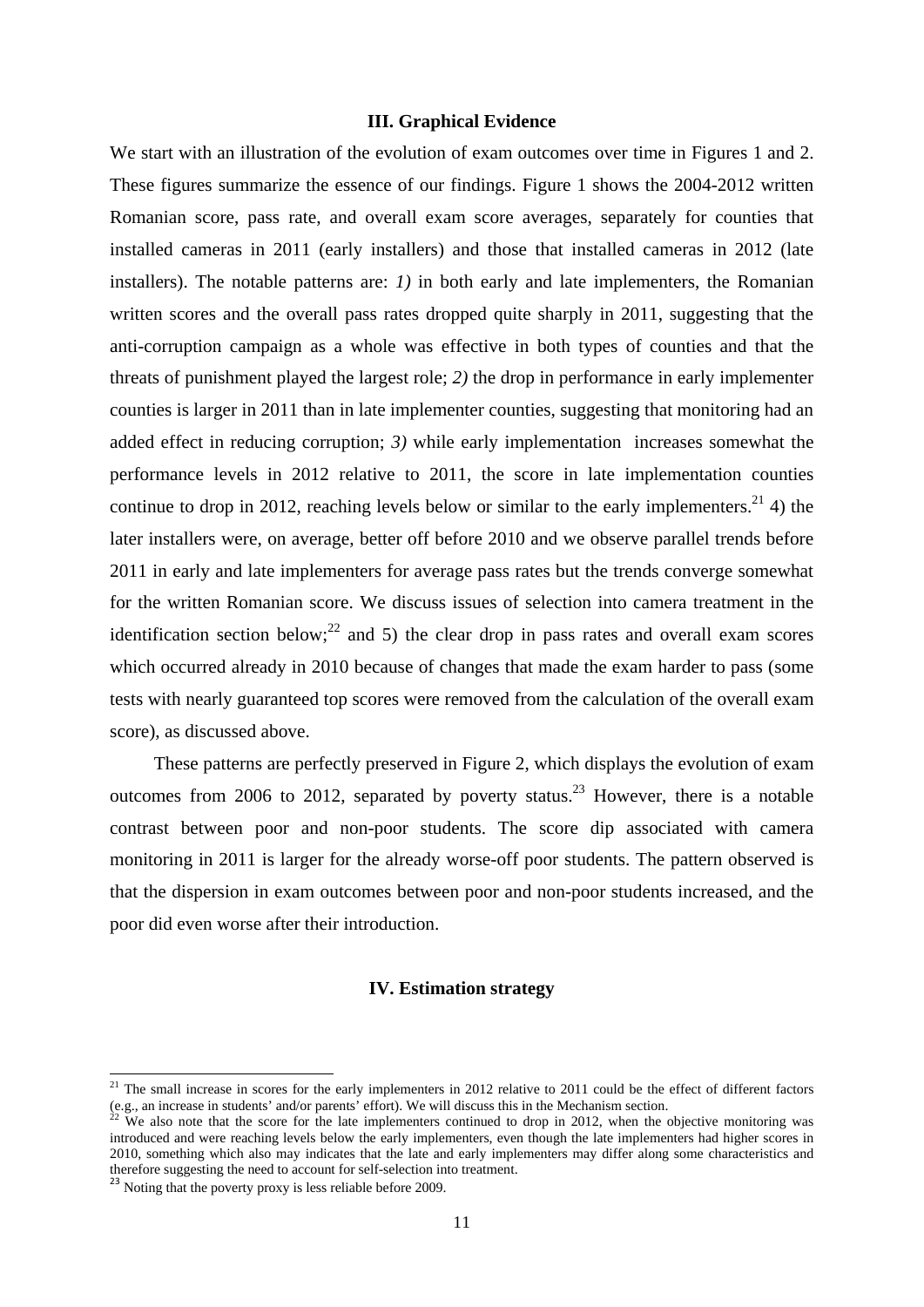To assess more formally the impact of corruption-fighting measures on exam outcomes, we employ a difference-in-differences (DD) strategy. In particular, we use the variation between counties and over time in the installation of CCTV cameras to separate out the additional effect of monitoring from the effect of harsher punishments captured by the 2011 and 2012 year indicators. The general specification is:

$$
y_{ict} = \alpha + \beta T_{ct} + \gamma' X_{ict} + \varphi_t + \theta_c + \theta_c \cdot t + \varepsilon_{ict} \quad (1),
$$

where *i* indexes a student attending a school in county  $c$  in year  $t$ .  $y_{ict}$  is one of our three main outcomes of interest: 1) the score on the standardized written Romanian language exam, 2) an indicator equal to 1 if the student passed the Baccalaureate exam and 0 otherwise, and 3) the score on the overall Baccalaureate exam;  $T_{ct}$  is our main variable of interest, an indicator equal to 1 if the student is CCTV monitored (for all counties in 2012 and for 25 out of 42 counties in 2011) and 0 otherwise;  $X_{ict}$  includes indicators for whether the student comes from a poor family, for gender, for school track and for rural area (and in some robustness checks, on a smaller sample, an indicator whether the student had below median  $5<sup>th</sup>-8<sup>th</sup>$  grade score, which is our ability proxy). These indicators are included in order to control for compositional sample changes over time across treatment and control;  $\varphi_t$  includes year indicators;  $\theta_c$  includes 41 county indicators and  $\theta_c \cdot t$  are county indicators interacted with a linear time trend. In some of the estimations we replace the county indicators with a full set of school or family indicators. In all regressions we cluster the standard errors at the county level, since the treatment implementation is county-wide (resulting in 42 clusters). We also estimate specifications where we allow all coefficients vary across students based on whether they are classified as poor or non-poor (and by their ability and gender, which we report in the online Appendix B).

The DD estimate,  $\hat{\beta}$ , will capture the additional impact of CCTV installation on exam scores based on the variation in exam outcomes within counties over time (after vs. before camera installation). Since no county had cameras installed in 2009-2010 and some counties installed them in 2011 and the rest in 2012, this estimate will be a weighted average of the exam score effects for those installing cameras in 2011 and 2012, respectively.<sup>24</sup>

The 2011 and 2012 year coefficients are also of interest since they capture the shift in exam outcomes relative to earlier years, net of the impact of installed cameras. However,

 $24$  In this specification we are implicitly assuming that the 1-year post effect is the same as the 2-year post effect. We will show in our sensitivity analysis (online Appendix A) that the results are very similar when we do not include year 2012.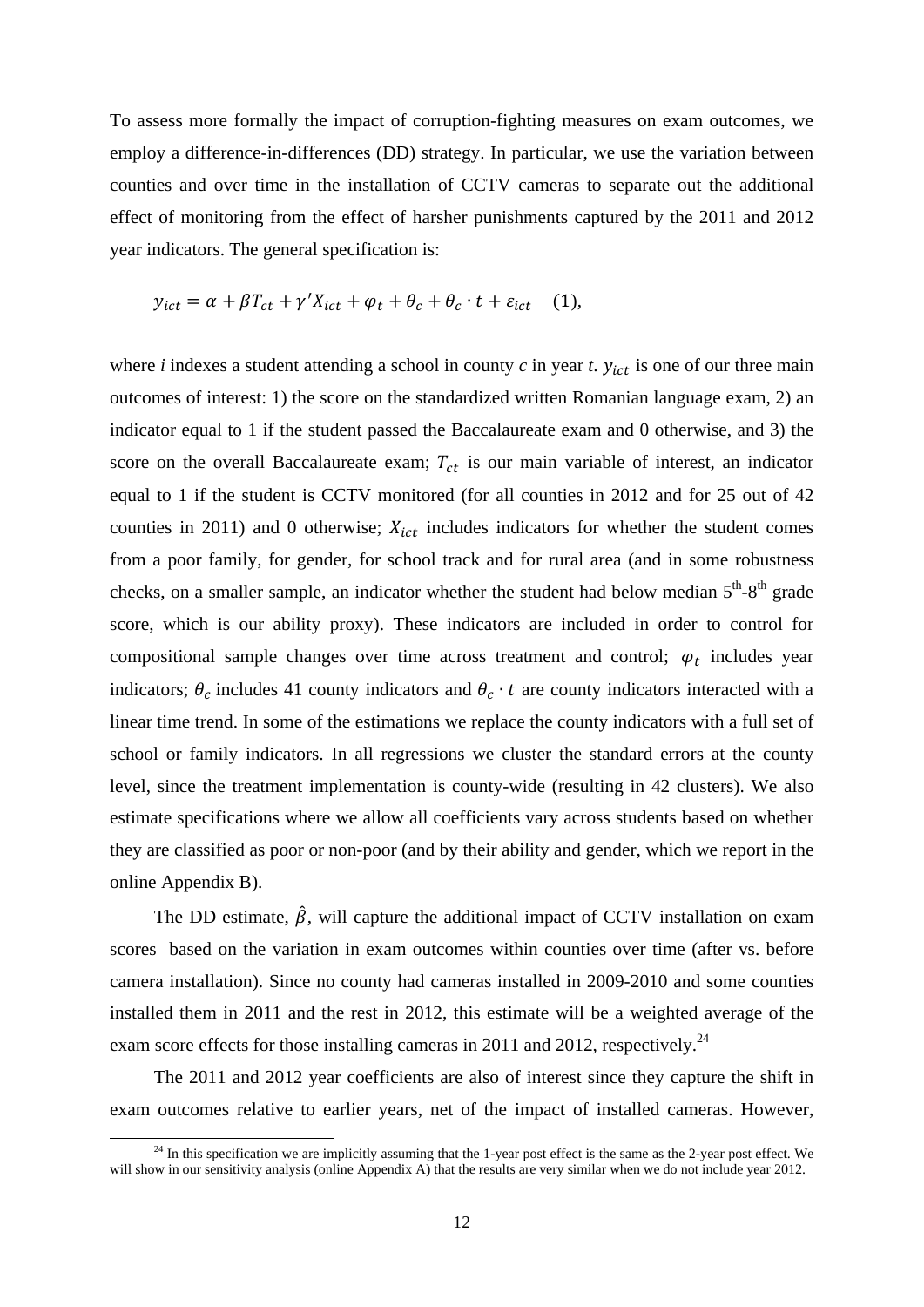these indicators can be interpreted causally only under the very strong assumption that the sole source of variation in exam outcomes 2011-2012 relative to before is due to the corruption-fighting campaign. This is obviously a restrictive assumption as a number of other factors might have changed across years, e.g., different changes as a result of the overall economic situation. To investigate the plausibility of this assumption, we estimate equation (1) using as outcome the scores from the low-stakes oral Romanian exam. This exam is also part of the Baccalaureate and covers the same topics as our main outcome, i.e., the written exam, but does not count towards the overall grade and there is consequently no scope for corruption. Hence, in our model using performance on this exam as the dependent variable in estimation of equation (1), the year indicators' coefficients can be read as "pure" year effects. If the estimates for the year indicators and the DD indicator are zero for the oral exam, we believe we can make a reasonably strong argument for an interpretation of the year indicators for the other exam outcomes as saying something about the overall impact of punishment threats. This is especially likely since the changes in exam scores are so large it would be unlikely to find other factors that could explain this whole shift in scores using an exam that is comparable across years. Yet, we need to be cautious when interpreting the year effects as effects of the anti-corruption policy (see Section V.B below). Similarly, when we estimate equation (1) separately by poor and non-poor students, we focus on comparing the resulting estimates across these groups. The identifying assumption is then that there are no other factors that could explain this diverging pattern.

Finally, the question of self-selection of counties into the CCTV monitoring treatment warrants some discussion. Since the CCTV surveillance was not enforced in 2011, county inspectorates had the final decision on the matter. The choice not to install cameras was typically motivated by lack of funds. Thus, any claim of random assignment into camera treatment would be untenable in this context. To learn more about the selection into exam monitoring, we look at the mean differences in outcomes and controls between early and late installers in the pre-reform years 2009-2010 (online Appendix B, Table B1). We learn that students' ability or performance does not differ across counties, and neither does our surveybased proxy for corruption norms, although counties that installed cameras late are marginally more trusting in the justice system.<sup>25</sup> Yet, on average, early installing counties seem to have

<sup>25</sup> We compute a proxy based on the *share* of people having *an informal network*, at the county level, using the answers to a question from the 2007 Romanian Barometer of Public Opinion: "*Is there anyone (i.e., informal network) that could "help" you solve (i.e., informally): issues in court/trials, medical problems, city hall, police, or issues related to the local authorities.".* We compute a proxy for the level of confidence in justice, based on perceived trustworthiness of the justice courts, elicited in the same survey.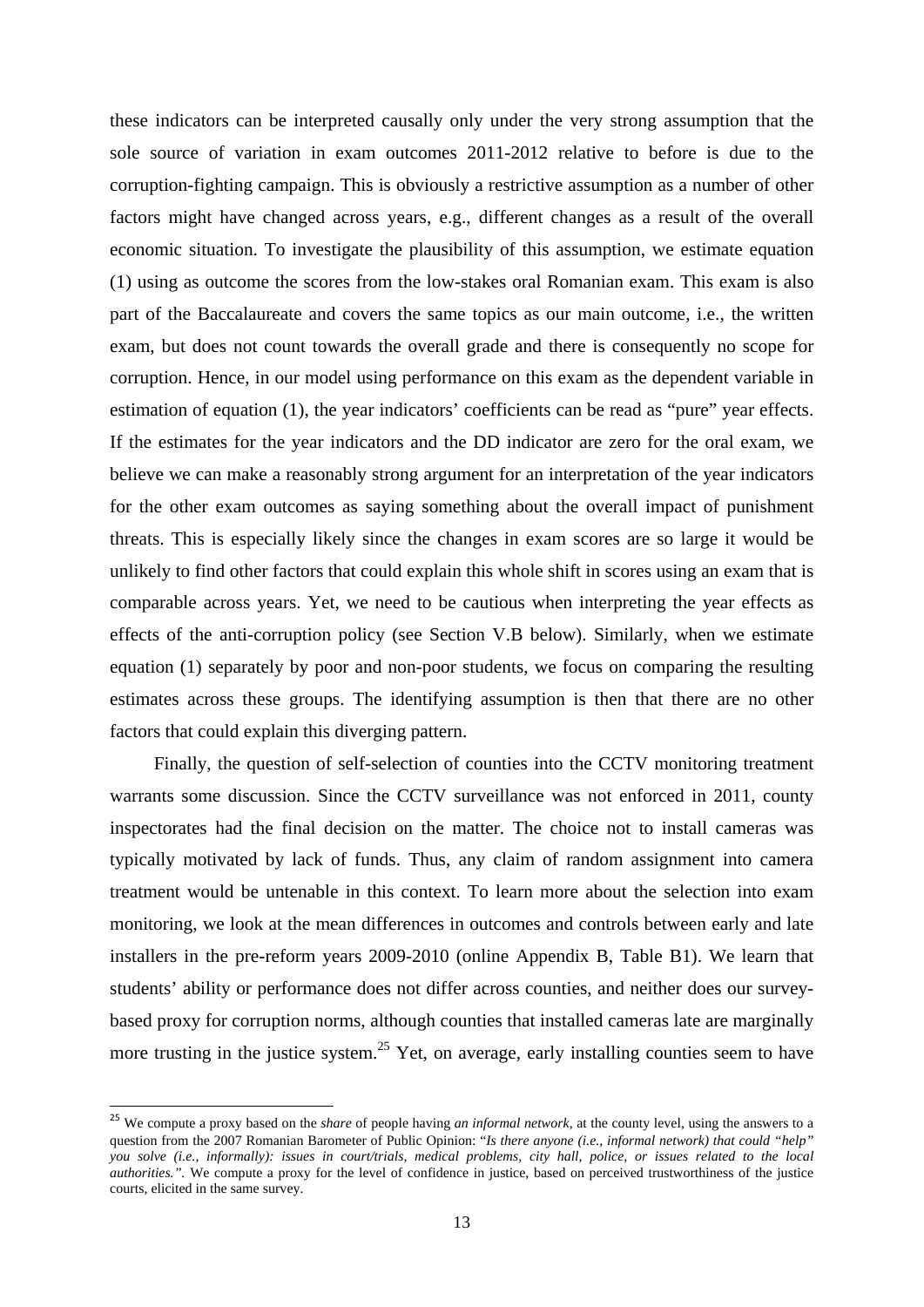significantly fewer poor students and to be slightly larger. As online Appendix A, Table A1 shows, and as is also evident from Figure 2, the poor students' shares sustain a proportionally similar decrease in early and late installing counties. These facts support the official justifications and also reassure us that the factors affecting the monitoring decision are accounted for in our baseline regressions. Under the assumption that county fixed effects and county-specific time trends account for any unobserved county-level characteristics related to the camera decision, poverty, and the observed exam outcomes, the DD estimator yields the causal impact of the CCTV monitoring on exam outcomes, from estimations using either the full sample or the samples divided by poverty.

### **V. Estimation Results of the Overall Impact of the Anti-Corruption Campaign**

Given the graphical evidence above, we start this section by further assessing the impact of the corruption-fighting campaign and in particular we aim to understand the contribution of each of the campaign mechanisms - monitoring and increased threat of punishment. Next, we inquire about who benefits and who loses from curbing corruption by looking at the heterogeneous campaign effects for poor vs. non-poor students (in Section VI). Additionally, we attempt to understand whether the anti-corruption campaign significantly changed the composition of students admitted at an elite university (Section VII).

### *A. The effect of installing CCTV cameras*

Table 2 presents results from estimating equation (1) for the scores on the written Romanian exam, a standardized test that has the same structure across years and tracks (columns 1-4), for the probability of passing the Baccalaureate exam (columns 5-8) and for the overall Baccalaureate score (columns 9-12). In columns (1), (5) and (9) we only include the year indicators (the base is 2010) and county indicators. In columns (2), (6) and (10) we add the CCTV monitor indicator. In columns (3), (7) and (11), we add the controls described above and in columns (4), (8) and (12) we also include county specific linear trends. We note that in the latter columns the estimates for the year indicators are slightly smaller in magnitude, but not straightforward to interpret due to the interactions between county fixed effects and yearly trends.<sup>26</sup>

In column (1) we show that the scores on the written Romanian exam decreased sharply in 2011 and 2012 relative to 2010, which is in line with the graphical evidence in Section

 $26$  The county – yearly trends interactions will absorb some of the overall year effects and the remaining year indicator coefficients will reflect the time effects in the baseline county left out.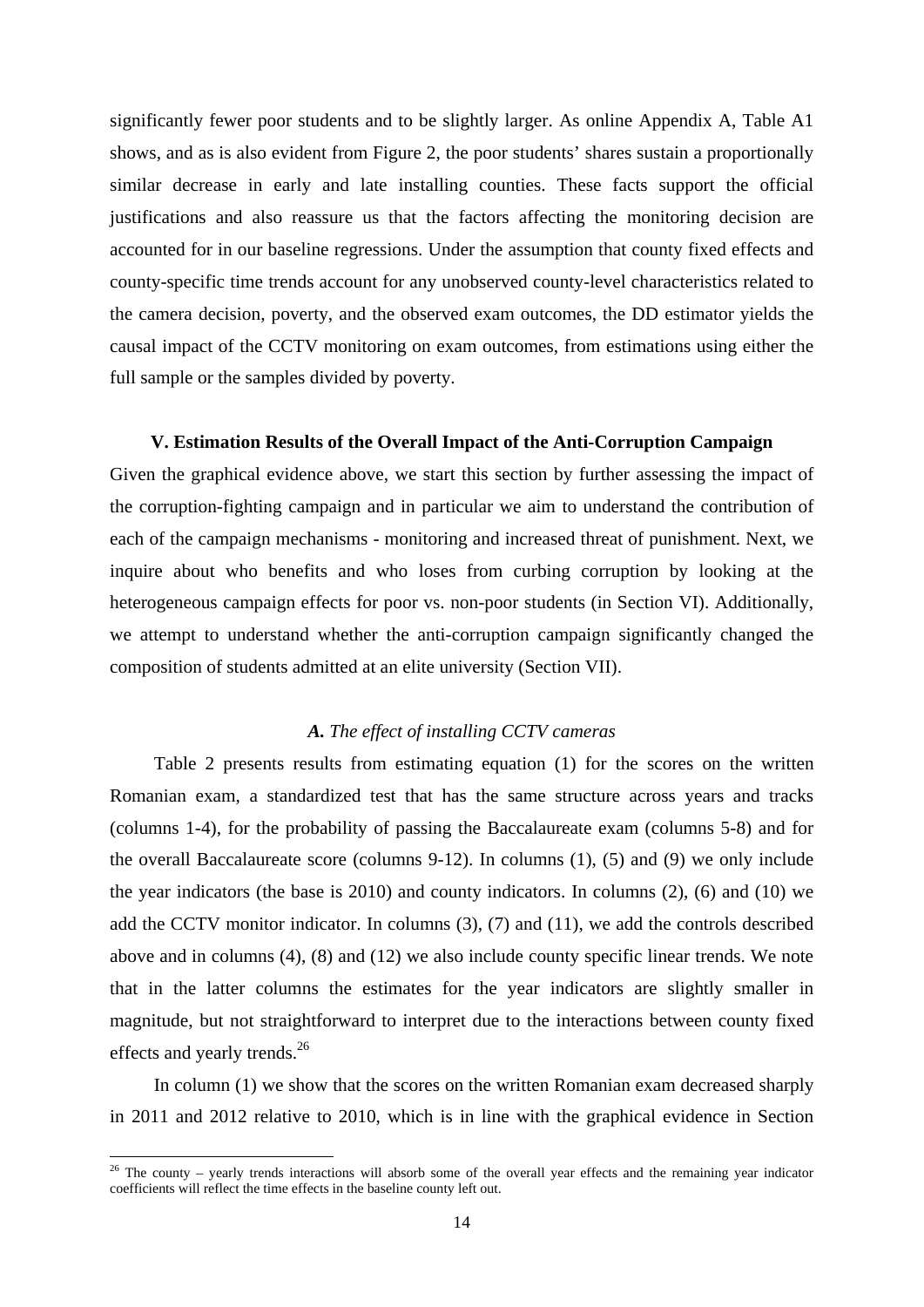$III.^{27}$  The drop is equivalent to around half of a standard deviation. We also note that there is no further drop in 2012, compared to 2011. This is in line with Figure 1, where we observe a further drop for those counties installing cameras in 2012, but a slight increase in the counties that did install cameras in 2011. In column (2) we also add the camera indicator in an attempt to tease out the additional effect of increased monitoring. We argue that, in this specification, the two post-campaign year indicators are likely to capture the impact of the threats of punishment on the written Romanian exam (something we return to below). We then see that the written Romanian score decreases by about 0.246 points due to CCTV monitoring, almost 30% of the overall drop in scores. Adding further controls (column 3) does not change the estimates. However, when we add, in our preferred specification, the county specific yearly trends (column 4) the CCTV camera magnitude becomes larger (-0.353 points), equivalent to a 0.21 SD decrease in scores on the Romanian exam relative to the sample mean (using the SD from 2010), explaining about 40% of the overall observed drop in scores between 2010 and 2012. Albeit their statistical significance does not change and their magnitude slightly drops, here we do not show the estimates for the year indicators since their interpretation is no longer straightforward.

For the probability of passing the Baccalaureate exam and the overall Baccalaureate score, the main results show a similar pattern as for the written Romanian exam. In particular, the impact of CCTV camera monitoring lowered the probability of passing the Baccalaureate by around 9.5 percentage points and lowered the overall Baccalaureate scores by 0.512 points (0.31 SD decrease relative to the sample mean). We also note that, relative to 2010, the 2011 and 2012 year indicators clearly exhibit much lower values. Yet, at this point it is difficult to assess whether these negative coefficients indicate a response to punishment threat or some other changes. We provide details on the effect of the punishment threat on exam outcomes in the next subsection.<sup>28</sup>

There are several concerns related to whether the CCTV monitoring in Table 2 above can indeed be interpreted as the additional effect of the monitoring component of the campaign. In particular, the negative impact of *monitoring* on test scores may reflect not only corruption fighting per se but (also) test anxiety from the newly introduced CCTV cameras.

<sup>&</sup>lt;sup>27</sup> One apparent surprising result is the negative coefficient of the 2009 indicator for the written Romanian exam score. The reason for this pattern is the escalading corruption in relation to the Baccalaureate grades, which, especially for the written Romanian exam, peaked with the 2010 exam following a 25% wage cut for all public school educators. We show these results in Borcan, Lindahl, and Mitrut (2014).

 $28$  We also note that the 2009 year indicator is positive when we look at the probability of passing the overall exam. This is because the probability of passing drops already in 2010 due to additional changes in the exam structure/passing requirements as discussed in Section II.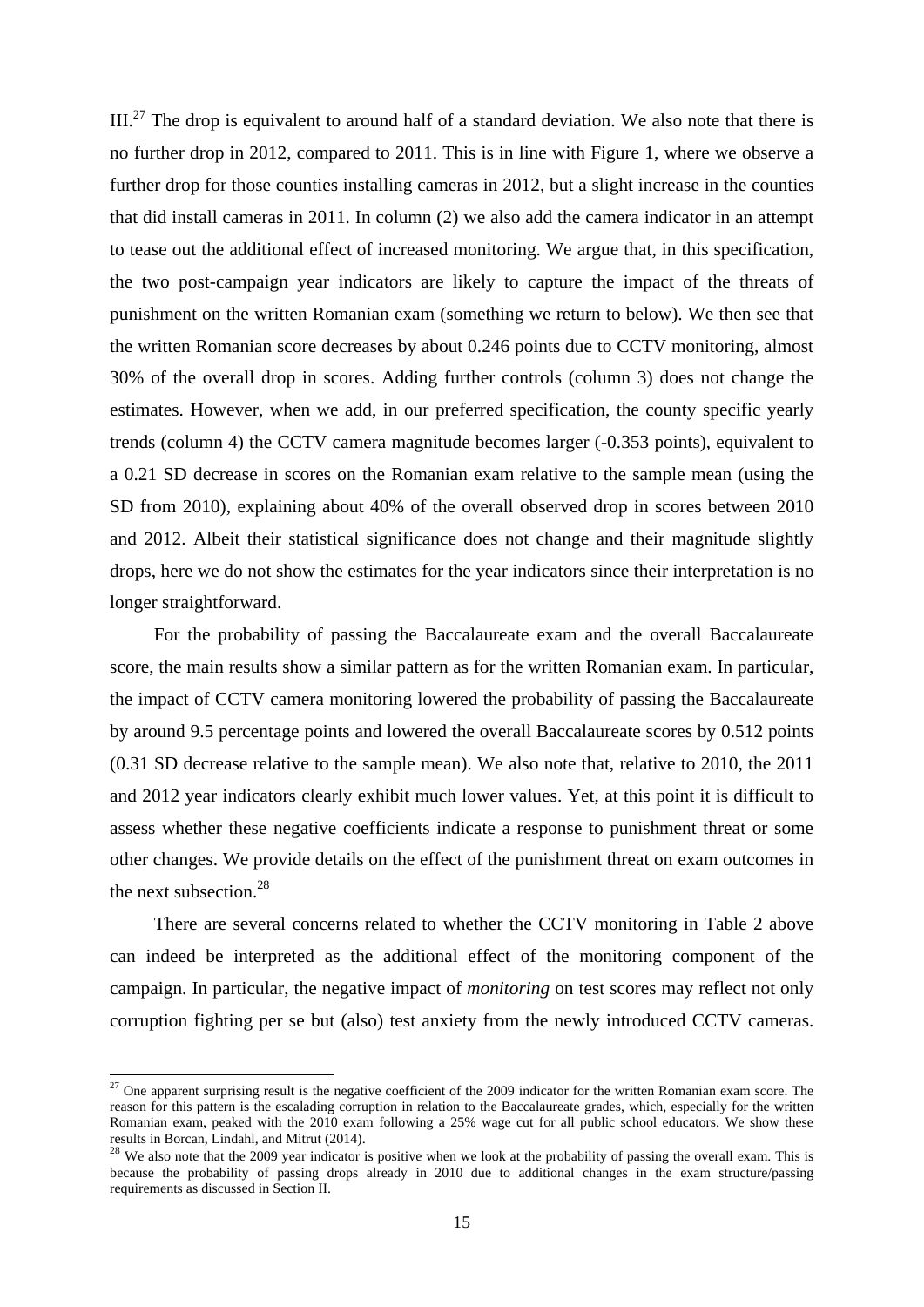While we cannot fully dismiss this possibility, we believe that anxiety from monitoring would not account for such a large drop in scores. In the same line, Bertoni et al. (2013) show that the negative impact of the presence of an external examiner on test scores is due to reduced cheating rather than to anxiety. Moreover, the evidence from the psychology literature (Chapell et al., 2005) indicates that females display higher levels of anxiety during tests than males, while we will show in the heterogeneity analysis in the online Appendix B (Tables B6 and B7) that males perform worse compared with females following the campaign.

We also address some additional concerns which, for space considerations, are reported and discussed in more detail in the online Appendix A. In particular we show that our results remain unchanged when: i) varying the number of years in the sample by adding more pre policy years, to control more adequately for pre-existing trends (Table A2);<sup>29</sup> ii) adding a placebo camera indicator, introducing tighter controls such as school and family fixed effects, excluding year 2010 (due to concerns about high corruption as a result of the wage cut policy) and excluding the year 2012 (Table A3); iii) adding a control for ability differences (for a subsample where this information is available) (Table A4); iv) checking for composition changes due to dropout rates as a response to the campaign (Table A4); v) matching counties by observable characteristics (Table A5).

Overall, our results seem to indicate that monitoring lowered the exam scores, most likely as a result of reduced ability to engage in petty and mass in-class cheating in exchange for *collective bribes* paid to the exam committee members. Yet, we cannot fully exclude that, even in the presence of CCTV monitoring, some students would resort to *individual bribes* (before/after the exam takes place). We will return to this point when we discuss the mechanisms in section VI. In the subsections below we bring further evidence that the estimated reduction in scores is indeed due to a reduction in corruption owing to the punishments and the added effect of monitoring.

### *B. Can we separate out the punishment from the overall effect of the campaign? Evidence from using a low-stakes exam*

 While in the analyses above we have shown that the monitoring part of the campaign had an added impact on curbing corruption, interpreting the year indicators as the effects of the threat

 $29$  We choose not to include more pre-years in our main analysis because we do not have reliable information for some important variables such as poor before 2009 (see section II). Moreover, as mentioned previously, we are implicitly assuming that the 1-year post effect is the same as the 2-year post effect we would like to include more post-reform years (2013 and 2014). However, this is not possible because, following the dramatic decrease in the pass rates in 2011 and 2012, the Ministry of Education made the Baccalaureate exam different for each track and sub-track in accordance with the different instruction times (for instance humanities students have more instruction hours in Romanian literature than science students), making this test less comparable after 2012.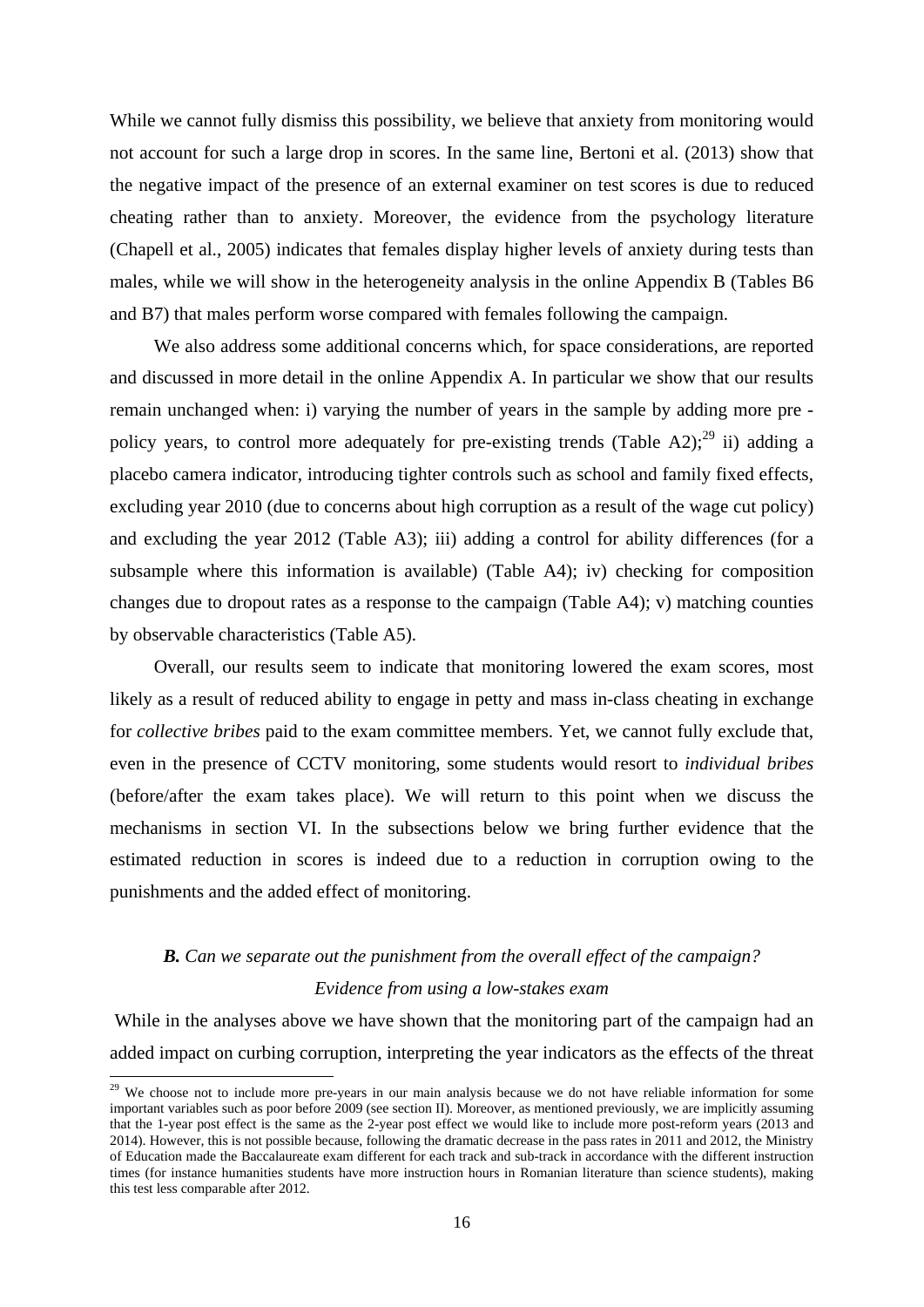of punishment (net of camera monitoring) is much more problematic. To convincingly establish that the retake restrictions and the threats of prosecution for teachers and students were credible enough to reduce corruption, we would ideally like to contrast the year effects in the written exam regressions with those from a no or low stakes exam with no scope for fraud and thus presumably no impact of the anti-corruption campaign. This test would be more compelling if this exam's intrinsic features were similar to the high-stakes exam that it is compared against. Conveniently, the Romanian language is tested both via an oral and a written exam during the Baccalaureate, both covering the same topics.<sup>30</sup> However, since 2010, the oral exam has been made irrelevant for the calculation of the overall Baccalaureate score and converted to an objective aptitude test, which students *cannot fail* (given that they are present at the exam) but in which they can qualify as an "excellent," "good," or "sufficient" language user (performance levels are marked by a score of 3, 2, and 1, respectively). These oral test scores are not required for university admission and do not condition passing (or the grade of) the Baccalaureate, which makes this a low-stakes exam.<sup>31</sup> As the same skills are required for the two exams but the written one is a high-stakes while the oral is not, the oral exam is the ideal placebo test described above. To make the Romanian written and oral exams comparable we start by translating the latter exam scores, available only on a non-cardinal scale, into percentile ranks using the data from  $2010-2012$ <sup>32</sup> Next, we standardize both the percentile rank oral Romanian scores and the written Romanian scores (by their mean and standard deviation in 2010) for the 2010-2012 cohorts.

We report the results from this exercise in Table 3 which has a similar structure to Table 2. In columns (1)-(4) we show results for the written Romanian exam and in columns (5)-(8) for the oral Romanian exam, both standardized with respect to 2010. Hence, the magnitude of the estimates reported here (columns 1-4) is not directly comparable to those in (columns 1-4) of Table 2.

Columns (1) and (5) show results from the simple specification with two indicator variables for the two post campaign years.<sup>33</sup> If we compare the estimates in columns (1) and

-

 $30$  The oral Romanian language exam typically takes place one week before the written one. Because the oral Romanian exam is a low-stake exam, the use of CCTV cameras was optional (even in 2012), and actually very few schools monitored this exam. We do not know which schools had CCTV cameras during the oral Romanian exam.<br><sup>31</sup> This has been publicly confirmed by school inspectors and teachers. See, e.g. (in Romanian)

www.comisarul.ro/diverse/competentele-de-la-bac-valoreaza-zero-barat!  $\frac{467712.html}{12}$  We use percentile ranks since the oral exam is expressed on an ordinal scale. This is a useful transformation because if, for instance, the distribution of scores is such that there are relatively few students with a level 3 score, then these students get a higher rank score. Note also that, since we also want to compare the estimates for the year indicators, we rank the scores using all three years combined.

 $33$  We experimented with a regression discontinuity design using birth months as running variable, hence just adding month of birth to a modified specification with an After2011 indicator (for the 2011 and 2012 year dummies). However, the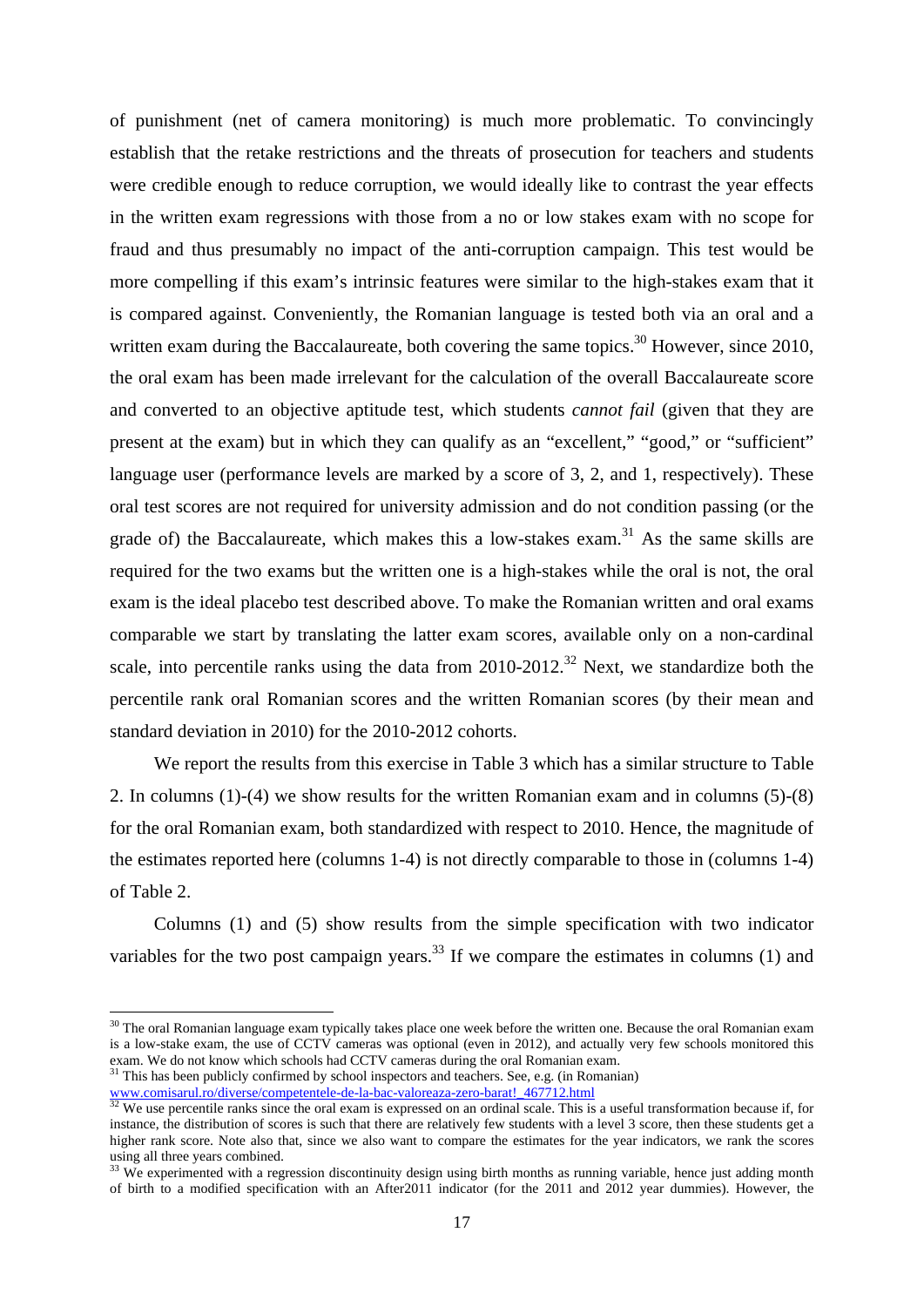(5), we see that the scores on the written Romanian exam decreased sharply in 2011 and 2012 relative to 2010, while for the oral exam not only do the 2011 and 2012 indicators have the opposite sign, but they are also much smaller in magnitude than those for the written exam, confirming that performance was not negatively affected by a general year trend; if anything, scores may have actually increased (due to e.g., increase in effort, drop-outs), in which case the 2011 effect for the written exam may be underestimated. This, in turn, suggests that the impact of the overall campaign in curbing corruption is real.

 In columns (2) and (6) we also add the camera indicator. In these specifications, we argue that the two post-campaign year indicators capture the impact of the threats of punishment for the Romanian exam. In column (2) we see that the camera monitoring's added effect did make up a non-trivial part, about 35%, of the overall campaign effect whereas this estimate is statistically insignificant and very small when we look at the oral exam. These results are clearly confirmed if we compare estimates in columns (3) and (4) with those in columns (7) and (8).

One limitation of the comparison between these high-stakes and low-stakes tests is that, even though they cover the same material, students' incentives to invest effort, or their anxiety levels, might differ between these exams. However, in 2011 and 2012 the oral exam took place just one week before the written, which improves their comparability.<sup>34</sup> Overall, these results lend support to our hypotheses that: 1) the increased threat of punishment brought by the campaign has curbed corruption, as seen in the drop in scores for both the monitored and non-monitored counties; 2) monitoring enhances the effect of the threat of punishment, as seen in the additional score drop when cameras are installed. However, it is important to note that we cannot fully dismiss an indirect impact of monitoring even for the non-monitored counties as they may have also perceived a higher risk of detection.<sup>35</sup> Finally, we can conclude that indeed, the campaign was more effective when the probability of detection was higher, in the presence of CCTV monitoring.

### *C. Additional evidence on the effectiveness of punishment combined with monitoring on curbing corruption: Evidence from a similar policy in Moldova*

sensitivity analysis revealed problems with endogenous location around the cutoff due to a very non-strict rule of when during the year a pupil could start school.

Even though the oral Romanian exam does not count for students' Baccalaureate (or university) success, one may still think that for some students this is important given that e.g., the other students may see the grade. This is why we consider it a low- and not a no-stakes exam.

<sup>&</sup>lt;sup>35</sup> Since agents' behavior responds to perceived monitoring, which does not necessarily coincide with objective monitoring (Nagin et al., 2002), we cannot exclude that the expected detection probability increased also in non-implementing counties, but to a lower extent.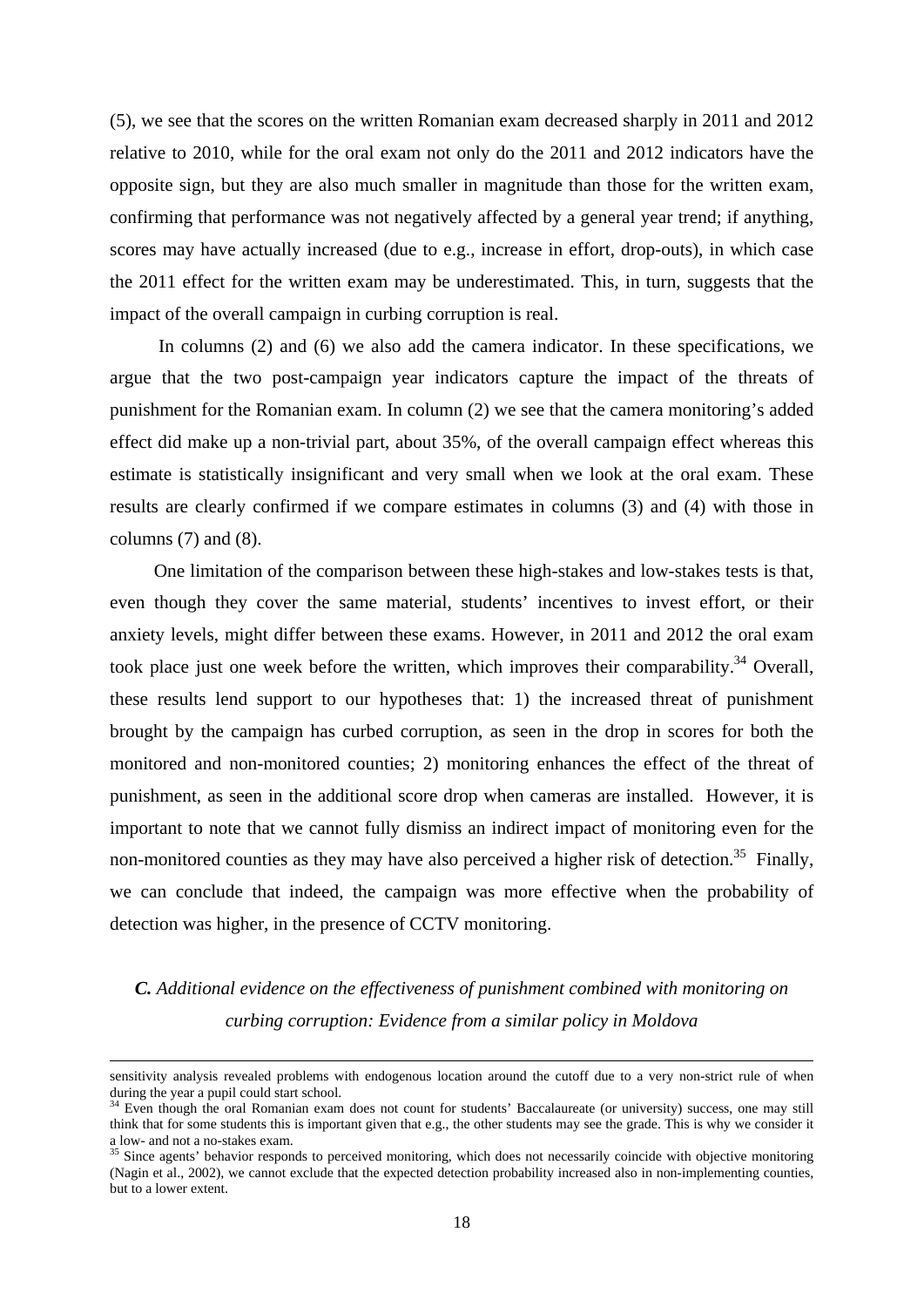Theory and a few empirical studies suggest that increasing the probability of detection is unlikely to work without increasing the costs of being detected, and equally, punishment is ineffective if the chances it will be applied are very low. The setup we have does not allow us to study the effect of punishment in the complete absence of monitoring (due to the possible indirect effect of the monitoring in the non-monitored counties even in 2011) or where monitoring increases in the complete absence of punishment threats. To offer additional evidence that punishment is most effective if combined with monitoring, we take advantage of a similar policy in Moldova, a neighbor country with a very similar education system as Romania,36 facing similar corruption problems in connection with the high-stake Baccalaureate exam. Encouraged by the Romanian anti-corruption policy, a crackdown on Baccalaureate corruption in Moldova started in 2012, when the Ministry of Education obliged students to sign a commitment document just before the exam declaring that they are free of any cheating aids (mobile phones, books) during the exam and if caught with any cheating aids they would be banned from the exam for at least a year, regardless of whether they used the aid or not. If caught taking bribes or letting the students cheat, teachers would also be punished.<sup>37</sup> In addition to these punishment threats, a new methodology prescribed mandatory installation of CCTV cameras in all exam centers in  $2013$ <sup>38</sup>. This roll-out gives us the opportunity to contrast the Romanian and Moldavian Baccalaureates to understand the effectiveness of punishment threats in the absence of camera monitoring.

Figure 3 shows a comparison of the evolution of Romanian written exam scores and the Baccalaureate pass rates in the two countries from 2007 to 2014.<sup>39</sup> Before the campaign, the pass rates were very high (above 90% in Moldova and 80% in Romania). Following the 2012 punishment threat campaign in Moldova the pass rates suffered a mild drop to 88.3%. When Moldova introduced the mandatory CCTV monitoring in 2013 the pass rates reached 68.3% suggesting that indeed the punishment threat worked best when monitoring was also in place. Yet, the threat of punishment in Moldova was not as credible as in Romania (due to the unprecedentedly high number of trials in connection to the 2010 "Xeroxed" exam). Overall, this graphical evidence suggests that the intended effects of the anti-corruption campaign

<sup>&</sup>lt;sup>36</sup> In Moldova more than 76% of the population speaks Romanian as their native language, and the Baccalaureate, which is very similar to the one in Romania, includes also a Romanian language written test.<br><sup>37</sup> There was no clear rule but the methodology stipulated that the punishment would be according to the Moldavian Labor

Code. In addition, in 2012 the methodology introduced a recommendation to install CCTV cameras, but this recommendation was not followed ("The video cameras *may* be introduced in exam centers"). (Source: The Baccalaureate Methodology for the organization of the 2012 Baccalaureate exam, section IV, article 50.)

<sup>&</sup>lt;sup>38</sup> The Baccalaureate Methodology for the organization of the 2013 Baccalaureate exam, section IV, article 48.<br><sup>39</sup> For Moldova the data is available only in the form of aggregate figures by year for the Romanian written pass rates.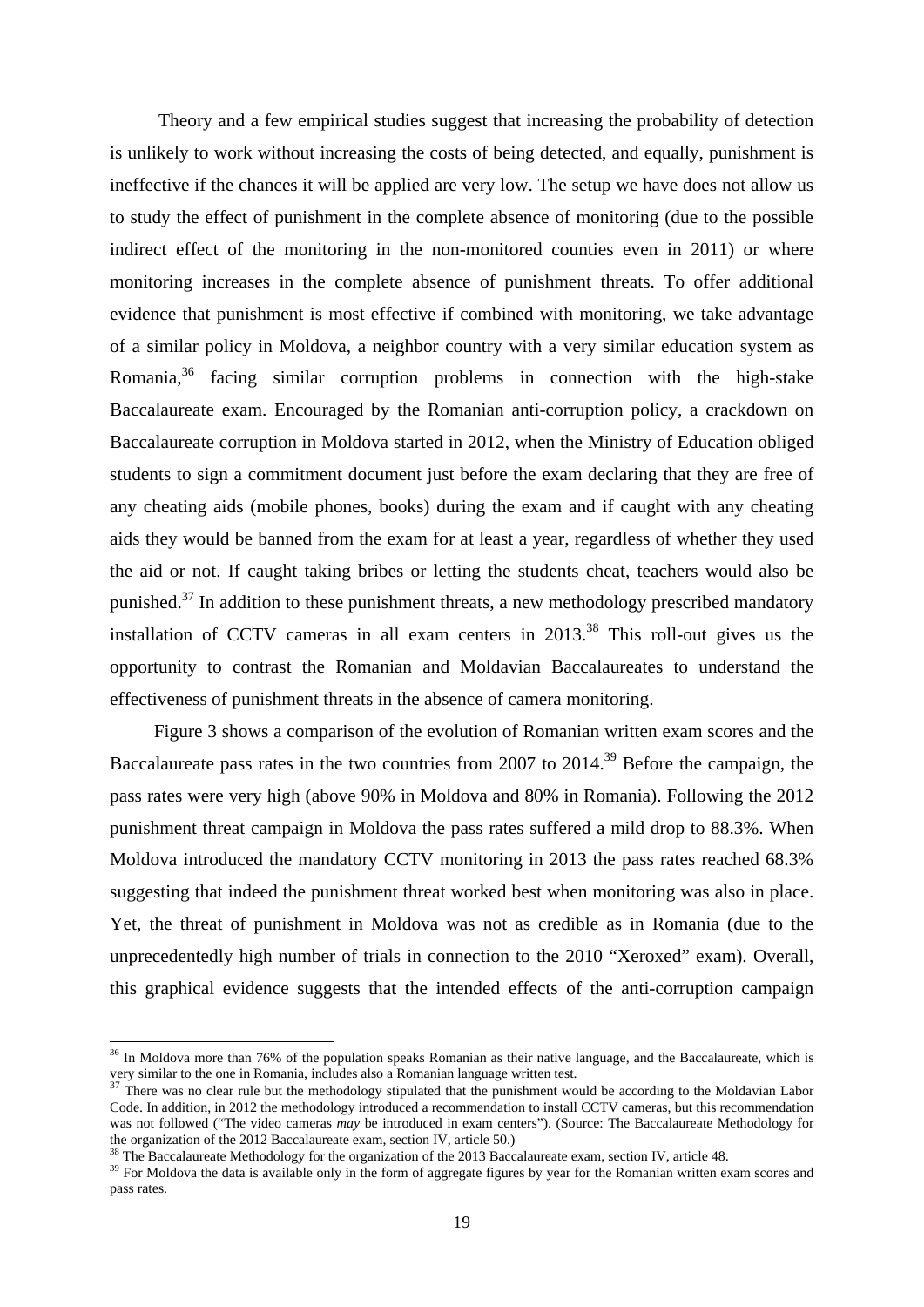were felt in both countries when a high level of monitoring coupled with punishment was reached (in 2011 and 2012 in Romania and in 2013 in Moldova).

We conclude that monitoring and punishment work best when interacted and, more specifically, that monitoring enhances the effectiveness of punishment threats.

### **VI. Estimation Results of the Heterogeneous Effects of the Anti-Corruption Campaign**

After having established that the campaign had a drastic effect on the Baccalaureate highstake exam for the average student, in this section we focus on the distributional effects of curbing corruption. In particular, we look at the heterogeneous impact for students who differ in poverty level and investigate some of the mechanisms behind the estimated effects.

### *A. Heterogeneous Effects Estimates*

We already saw from the evolution of scores in Figure 2 that the poor students seemed to be the most affected group by the camera policy. To lend additional credibility to these findings we now turn to a regression analysis using the DD approach as specified in equation (1), but allowing all coefficients (including the county fixed effects and the county specific linear trends) to differ for poor and non-poor students. These results are presented in Table 4. To save space, we only show estimates of the main effects for the camera and when camera is interacted with the poor indicator.<sup>40</sup> In columns (1), (4) and (7) we show estimates for the full sample. From column (1) we observe that, as a result of the monitoring policy, poor students' test scores decreased over 60% more than for non-poor students, and the difference is statistically significant. The decrease for poor students (-0.515) amounts to an impact of about 0.31 SD. Similarly, for the other two outcomes the camera impact is always (statistically significantly) larger for the poor than for the non-poor students: the Baccalaureate pass rates dropped 14.3% for the poor (compared to 8.1% for non-poor) students, while the overall exam score decreased with 0.779 points, about 0.47 SD, for poor (compared to 0.433 for non-poor) students.

To better understand why the camera installation leads to diverging educational outcomes for poor and non-poor students, we also adjust for ability differences between students. Because we only have ability for a smaller sample of students, we first confirm in columns (2), (5) and (8) that this selection only has a marginal impact on the estimates of interest. When adding ability controls in columns (3), (6) and (9) the estimates of the camera interacted with the poor indicator are only slightly lower than the estimates from the

-

 $40$  The table with the full set of results is available upon request.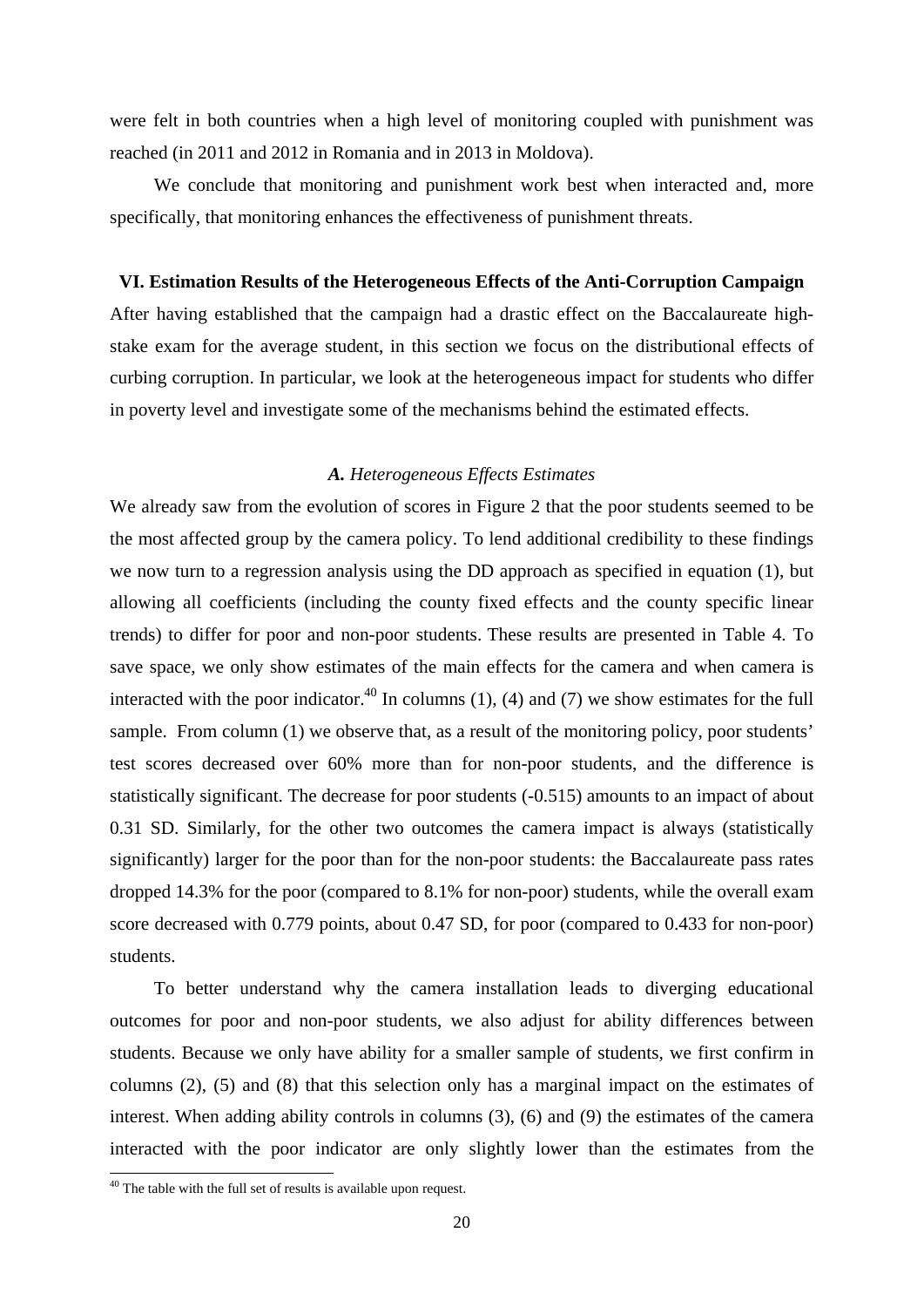specification without ability controls. This is reassuring as it suggests that mean-reversion is not driving the differences in results across groups. It also means that even for students of the same ability, we do observe a diverging pattern for educational outcomes. This, in turn, indicates that the anti-corruption campaign (through the added impact of monitoring) induced more inequality of opportunity for poor students of similar ability.

In Table 5 we compare the written (high stakes) and the oral (low stakes) Romanian exams. Interestingly, we do not see any statistically significant estimates for the camera effects interacted with poor for the oral exam, hence supporting the conclusion that the differential effects of the camera policy for poor and non-poor students is real.

In Tables 4 and 5 we have omitted the results for the year effects interacted with poor. From these results shown in the online Appendix B, Tables B2 and B3, particularly for the exam scores, we see little evidence of a differential impact between poor and non-poor students over time (not captured by the camera effect), especially once we control for ability.<sup>41</sup> This conclusion is also supported by the estimates using the oral exam.

Figure B2 (online Appendix B) provides an alternative way of presenting the heterogeneous effects, by displaying the written Romanian exam score distributions separately by poverty status for 2010 (unhindered corruption) compared with 2012 (little or no corruption). The score distributions display a large frequency shift from high to low scores in 2012 relative to 2010 for both poor and non-poor, but more pronounced for the already disadvantaged poor students. As we saw in the estimations above this is likely driven by the monitoring effect.

To conclude, the heterogeneity results shown in this section indicate an interesting finding: poor students may perform worse in a less corrupt system, owing to the introduction of monitoring in a system of increased threats of punishment. This is actually not in line with our prior that the non-poor would lose the most from reduced corruption. Intuitively, the nonpoor should be able to afford the hefty individual bribes, as well as gifts and private tutoring with in-class teachers. Moreover, those from a privileged economic background typically also enjoy a high social standing, which should grant them easy access to the nepotistic networks. However, in the pre-campaign years, both poor and non-poor students benefited from collective corruption (mass in-class cheating), which is the only form the cameras could deter. Overall, if the campaign would eliminate both collective and individual forms of corruption,

<sup>&</sup>lt;sup>41</sup> The specifications in these tables exclude county fixed effects interacted with yearly trends, in order to obtain easy to interpret coefficients for the year indicators and the poor by year interactions.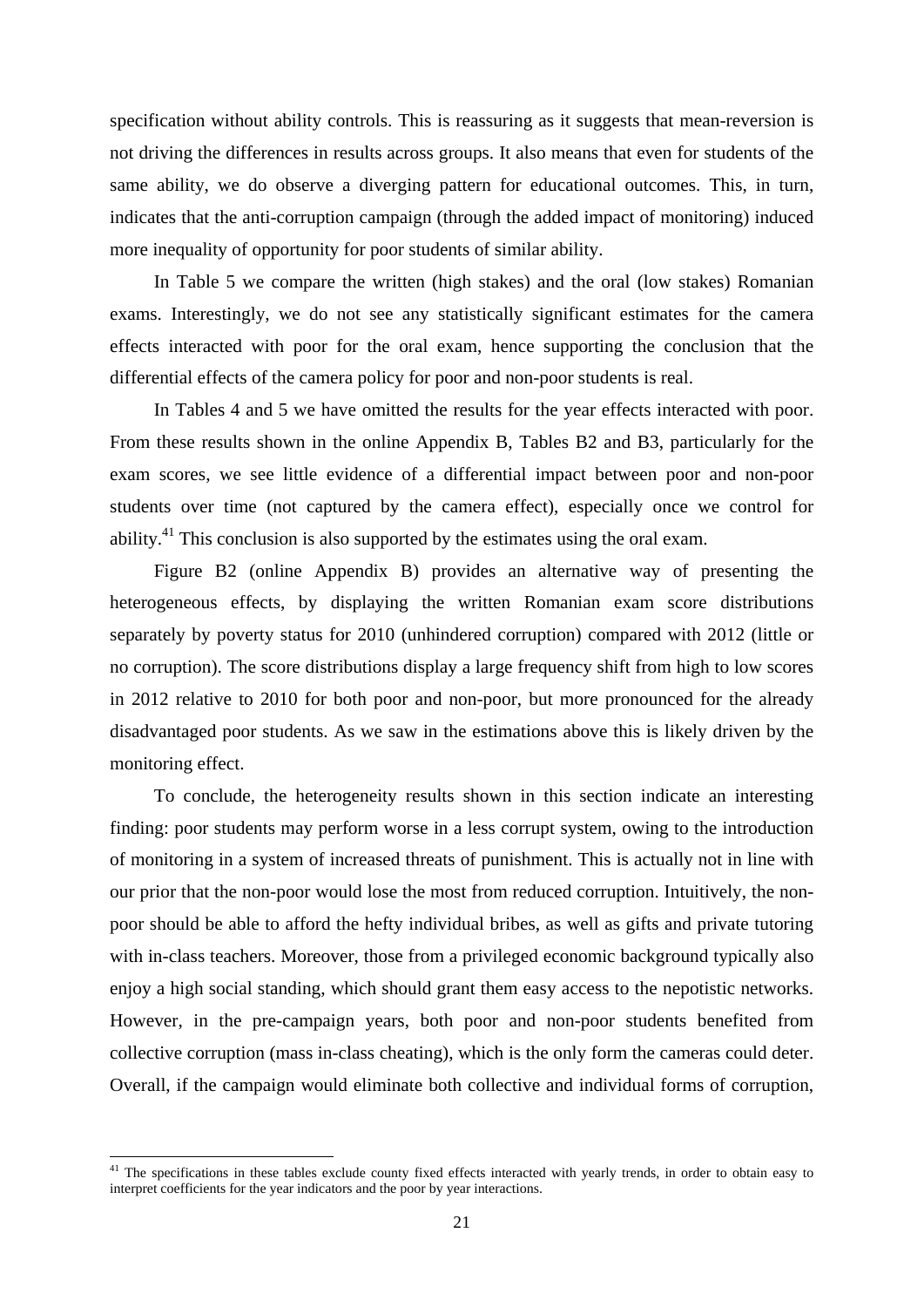everything else equal, we would expect the non-poor students to lose more in a non-corrupted environment.42

### *B. Mechanisms*

So what could explain the wider score gap between poor and non-poor students? One potential concern is that the proxy for poverty may reflect not only socioeconomic status but also some potential effect of the MHS program (used to define poverty status) on the recipients. In order to ensure that this is not the case, we compare students just below with students just above the cutoff income for receiving MHS in 2005-2006, which was the only year when funds were short of the demand and some eligible students did not receive the money (see online Appendix B, Table B10 and Figure B3). The RD estimate of the treatment effect is insignificant, indicating that the MHS program treatment is not a concern here. We therefore proceed to discuss some other potential channels leading to the observed increased score gap:

*i)* Increased parental investment or student effort for the non-poor. It is possible that some, particularly the non-poor students and their parents may have substituted bribes for more time spent working on exam preparation or on private tutoring. To rule out higher investment through private tutoring we look into additional data from the Romanian Household Budget Survey and observe no increase in private tutoring for high school students post- relative to pre-campaign years. Also, evidence from the low-stake oral exam (for the full sample and separately for the poor and non-poor) seems to suggest that these channels are not driving our different results for poor and non-poor students.<sup>43</sup>

*ii) Stronger cheating norms for the poor*. One way to dismiss this channel is to look at the share of students eliminated from the exam for cheating (see online Appendix B, Table B8), which before 2011 shows no difference between poor and non-poor students.<sup>44</sup>

*iii) Tougher grading.* Because of the anti-corruption campaign, some evaluators may now be tougher on grading e.g., in order to avoid suspicions of corruption. However, it is unlikely that poor students would get penalized more for at least two reasons. First, we find

 $42$  We also estimate the campaign effects separately by our proxy for ability and by gender (see the online Appendix B, Tables B6 and B7). The results consistently show that the groups that were underperforming before the campaign (low-ability students, as defined by an ability measure below the median and male students) have even lower scores when monitoring and punishment are introduced. Thus, our estimates show that disadvantaged students became even worse off following the corruption-fighting initiatives. In the case of ability, while our proxy is not ideal (as it could also be inflated through corruption or favouritism) the campaign revealed a picture that is closer to the true standing of students.<br><sup>43</sup> At least in 2011, the monitoring policy was announced just before the exam leaving little time for additional

Since our results remain robust if we exclude year 2012, we conclude changes in effort are unlikely to confound the short term effect of the camera.

<sup>&</sup>lt;sup>44</sup> In addition, in the online Appendix B Table B9 we show that the probability to pass the Romanian exam right at the cutoff (scores between 5 and 6), as opposed to failing, decreases due to the cameras (cheating in class is reduced, but not only at the threshold, as seen in the negative significant effects of the camera at all except the top scores), but not differentially across poor and non-poor students.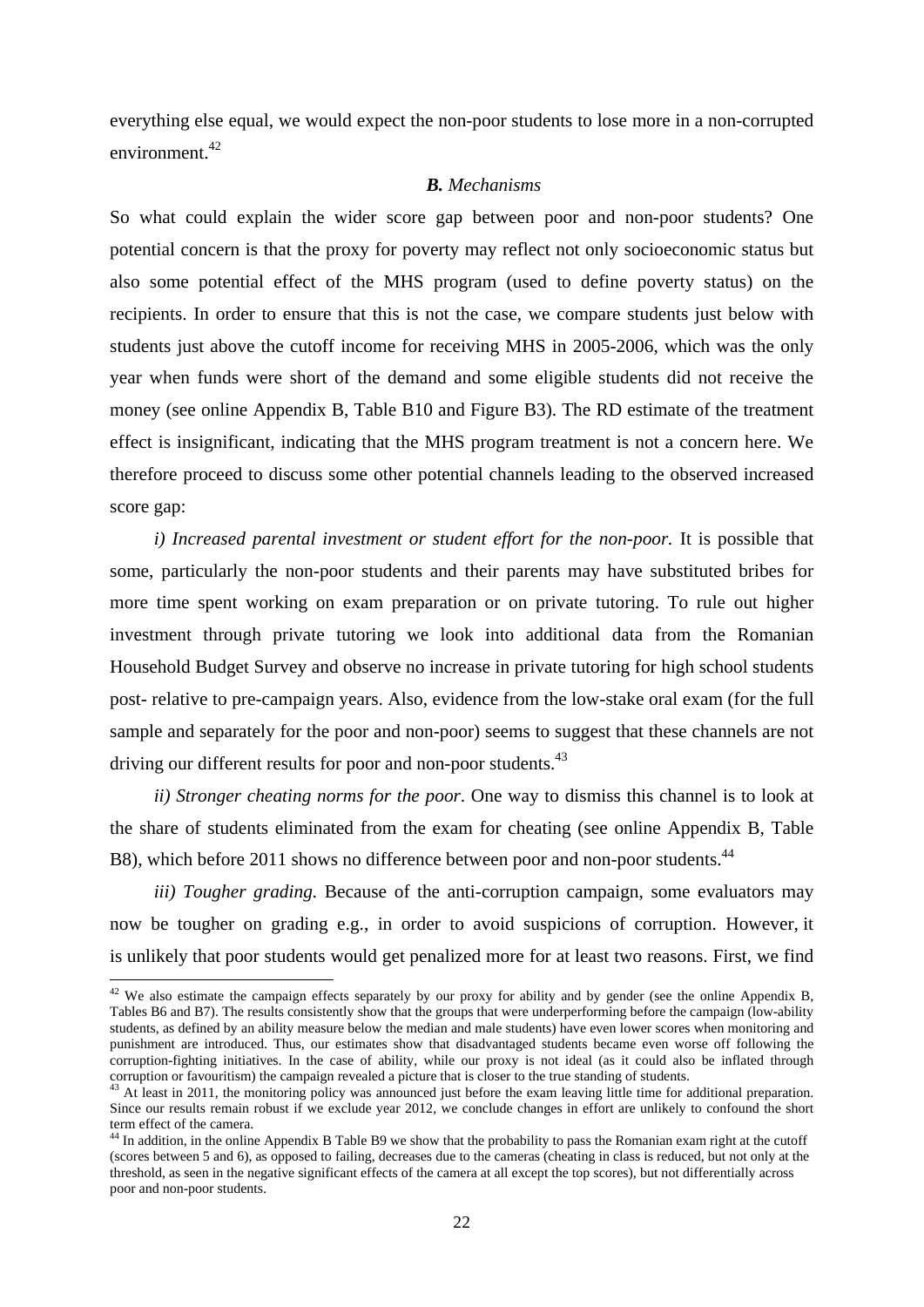that it is mainly the monitoring part of the campaign that drives the increased differences in exam scores between poor and non-poor students, while the cameras could only impact the behavior in class, not the grading. Second, we show (in Table 4) that the estimated differences in the effects for poor vs. non-poor only decrease marginally if we condition on ability. It is unlikely that students of similar ability should be graded tougher because of their poverty status, especially since the tests are anonymized and names revealed after marking. Still, we cannot fully exclude that tougher grading may partly account for the overall post-campaign score drop.

iv) *Collective vs. individual bribes.* We believe that one key to understanding the detrimental effects of the campaign on the poor lies in the various mechanics of the bribing process. If poor cheat as much as rich, without being able to afford bribes, the poor students' ability to take part in the fraud can only come as a result of free-riding. A good candidate explanation for this opportunity lies in the mechanism of collective bribing, which is essentially used to provide a "public good." If some students contribute, the benefit is *collective* and everyone, including poor students, can take advantage of the slack proctoring. Given some level of ability, the annihilation of cheating practices (likely coupled with particular unobserved traits, like motivation and the educational investment of poor students throughout high school) generates lower results for the poor students. This implies that monitoring and punishment reveal wide pre-existing inequalities, previously concealed by corruption. A complementary explanation may lie in that only richer students can afford *individual bribes*. Recognizing the existence of a well-developed market for bribes, the poor student could not afford the required amounts or services. Moreover, following the implementation of the anti-corruption campaign it is likely that teachers could have substituted collective for more individual bribes, pricing out the poor students.<sup>45</sup> While we cannot totally exclude the individual bribes (i.e., non-poor students under CCTV surveillance might have looked for a different way to boost their scores) it seems that the collective bribes are the main channel.

### **VII. The Short-Term Impact of the Anti-Corruption Campaign: Evidence from Admission into an Elite University**

 As revealed in the heterogeneity analysis, the corruption-fighting campaign led to a reshuffling of the students in the score distribution, by income. This may have direct

-

<sup>&</sup>lt;sup>45</sup> This type of displacement effect has been documented in the CCTV and crime literature. See Priks (2015).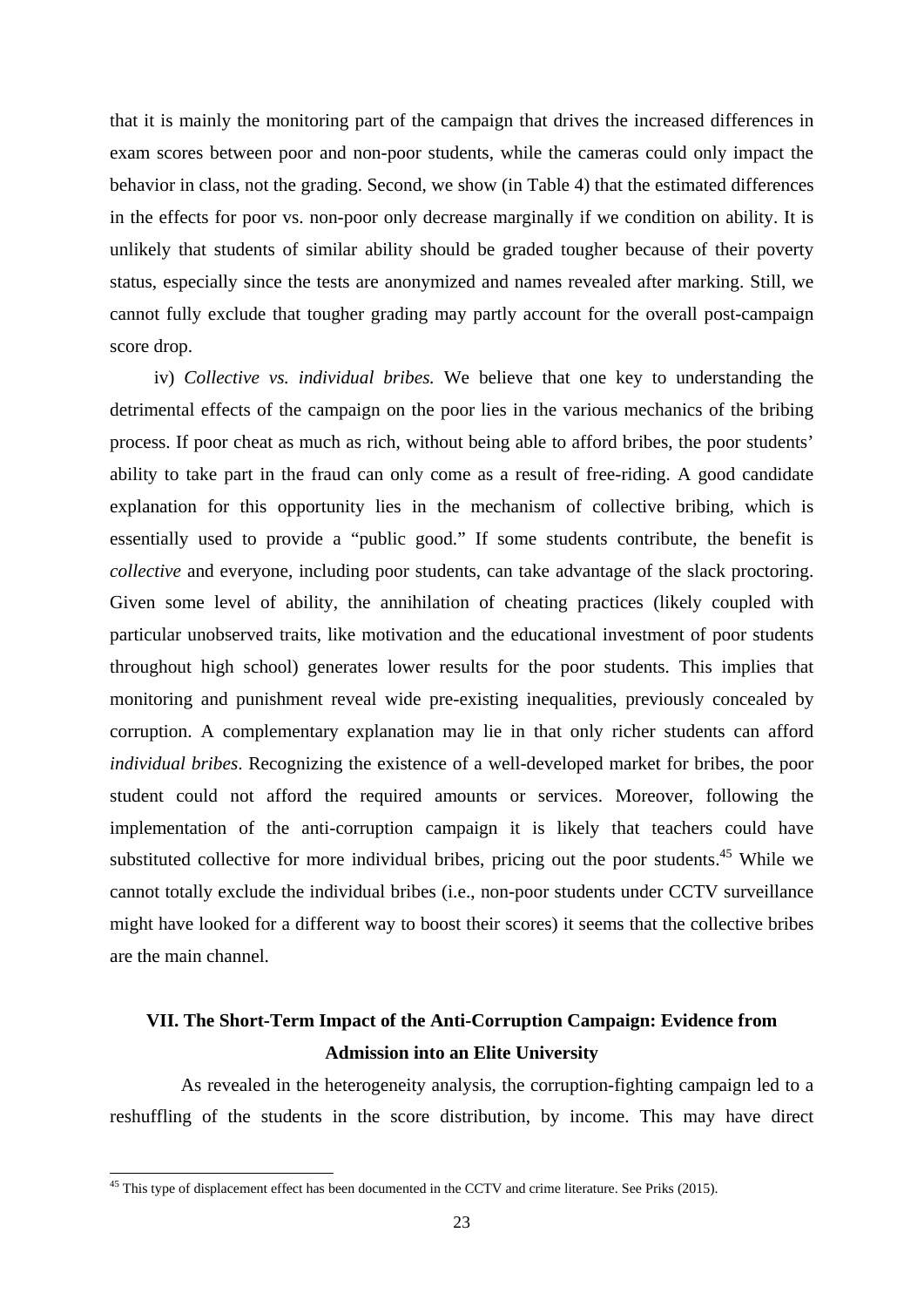implications for the selection of students into higher education.<sup>46</sup> In this section we document the short-term consequences of the anti-corruption campaign by using admission data from an elite university in Romania.<sup>47</sup> This university admits about the same number of students every year; all admitted students are ranked according to an overall score and the top 55 to 65% are exempt from the tuition fee (*la buget*), while the rest pay a monthly fee.<sup>48</sup> We managed to get data for the admitted students at this elite university from 2009 to 2012 which we can merge with our main data and obtain a sample of 15,821 admitted students with a full education history.<sup>49</sup> In what follows we label the group of tuition-exempt students "top students" and the group of tuition-paying students "good students."

To understand whether there is any change in the composition of students admitted in the elite higher education due to corruption-reducing measures, in Table 6 (columns 1-2 – all students; column  $3-4$  – top students; column  $5-6$  –good students), we provide estimates from regressions based on equation (1), but where the dependent variable is the poverty indicator*.* We only show the camera indicator because we cannot infer anything from the changes in the composition in terms of poverty across years because the admission rules changed slightly every year.<sup>50</sup> Hence, we can only credibly separate out the effect of camera monitoring on the poverty composition of admitted students.

The camera estimate in columns (1) and (2) show that admitted CCTV-monitored students are 2.4% less likely to be poor than those not monitored. Interestingly, the results in columns (3)-(4) for the top students show that the CCTV-monitored are less likely to be poor. The results in columns (5)-(6) for good students mirror the results for top students, but are slightly smaller in magnitude and insignificant.

 $46$  The total number of students in higher education (university) decreased from 775,319 in 2009 to 464,592 in 2012. The biggest drop took place at the private universities (from more than 300,000 to less than 100,000 students in four years), while the number of students enrolled (regardless of year of study) at public universities decreased from about 452,892 in 2009 to 364,916 in 2012.

<sup>&</sup>lt;sup>47</sup> This is one of the oldest and highly regarded universities in Romania, with a long tradition of attracting elite students from all over the country. Students admitted here are usually in the top 15% of the overall high school scores and Baccalaureate grades. The proportion of accepted students coming from CCTV-monitored counties is about 77%.

 $8\text{ The number of students admitted to the university was relatively constant across years: } 4,507 \text{ (in } 2009)$ , 3,813 (in 2010), 3,977 (in 2011), and 3,524 (in 2012); students are exempt from the tuition fee (*la buget*) contingent on the Ministry of

<sup>&</sup>lt;sup>49</sup> We cannot fully merge the two data sets because we are missing some data on the variables needed for the merge: the Baccalaureate score for some students (who are from older cohorts), the poverty and/or ability measure for about 2,400 students. The attrition rate is however fairly constant across years, at less than 10%. Note that our final sample of 15,821 students includes 698 students who took the Baccalaureate at least one year before the university admission (i.e., about 85% took the Baccalaureate in 2009 and 2010 and applied in 2011 and 2012, respectively). This may signal that our results are contaminated with students who got accepted with inflated Baccalaureate grades. In the regressions below we also control for these students.

<sup>&</sup>lt;sup>50</sup> While the Baccalaureate grade remains the most important piece of the final admission score, its share changed from 50% of the admission score (in addition to 25% high school grades and 25% the university's own admission exam) in 2009 and 2010 to 67% (and 33% high school grades) in 2011 and 100% of the admission score in 2012. This change implies that the 2011 and particularly the 2012 admission scores were far less inflated than earlier, due to both the anti-corruption policy and the change in admission rules, reflecting the true composition of students.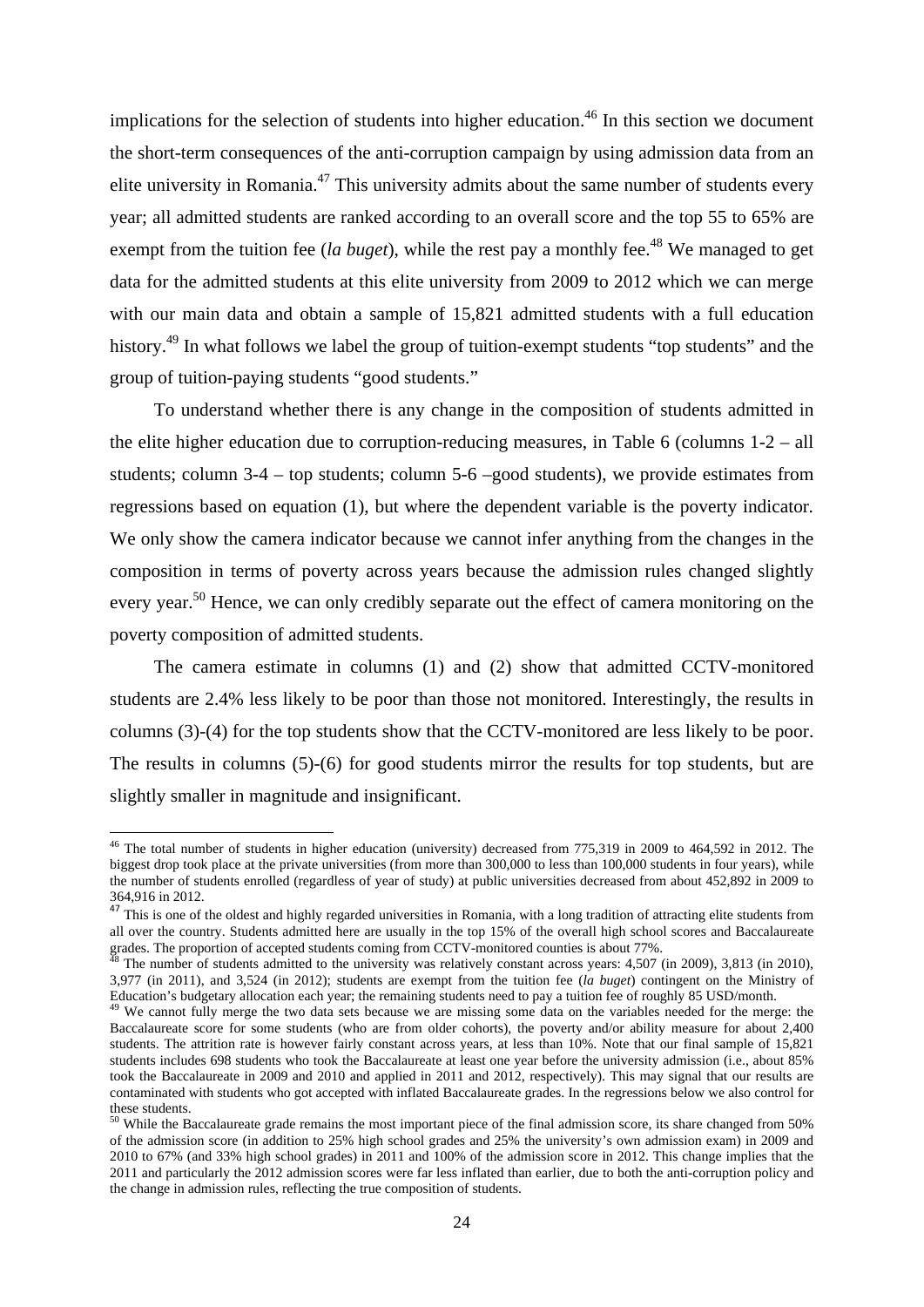As an additional exercise, we run the same regressions on a subsample of Baccalaureate students who were in the top 20% of the final Baccalaureate scores each year. We expect these students to be the top contenders for elite universities. The estimates, displayed in columns (7) and (8), convey the same effects of the campaign on student composition that we see for the university admission sample. We note that estimates are very similar when we include ability as a control suggesting that the reason for this change in the composition at the top is not because of ability differences.<sup>51</sup>

Taken together, these estimates strengthen the finding that the anti-corruption campaign resulted in increased inequality between poor and non-poor students. The poor students had significantly reduced chances of entering higher education, especially those with tuitionexempt status.

#### **VIII. Conclusions and Discussion**

 This paper adds a new building block to the understanding of corruption in two dimensions. Firstly, it provides evidence that monitoring increases the effectiveness of the punishment threats in reducing corruption even in settings where the potential gains from corruption are very large. Second, it analyzes the ramifications of fighting corruption from a distributional perspective – an issue largely overlooked in previous studies.

We make use of a setting where corruption in education is rampant and has large gains for students, i.e., the Romanian national school-leaving exam, the Baccalaureate. We exploit a nationwide anti-corruption campaign that began in 2011 featuring both increased credible threats of punishment (for teachers and students) and increased monitoring during the exam. We make use of the variation across years and counties in closed-circuit TV (CCTV) exam monitoring to calculate the effect of the campaign on Baccalaureate exam scores. Our results indicate that the campaign was more effective when the additional monitoring part of the campaign was in place. While the punishment component was implemented in the whole country at the same time, because of its strict implementation and the use of a placebo exercise, we can say that increased punishment brought about by the campaign has curbed corruption, as seen in the overall drop in test scores. We conclude that monitoring enhances the effectiveness of punishment.

<sup>&</sup>lt;sup>51</sup> In addition, we estimate the composition of university admitted and top Baccalaureate students in terms of ability. The results, which we do not report here, suggest that monitoring contributed to an improvement in ability, suggesting an increase in the efficiency and meritocracy of allocating talent into higher education. However, the results confirm that the poor students' chances to reach the top places were significantly reduced.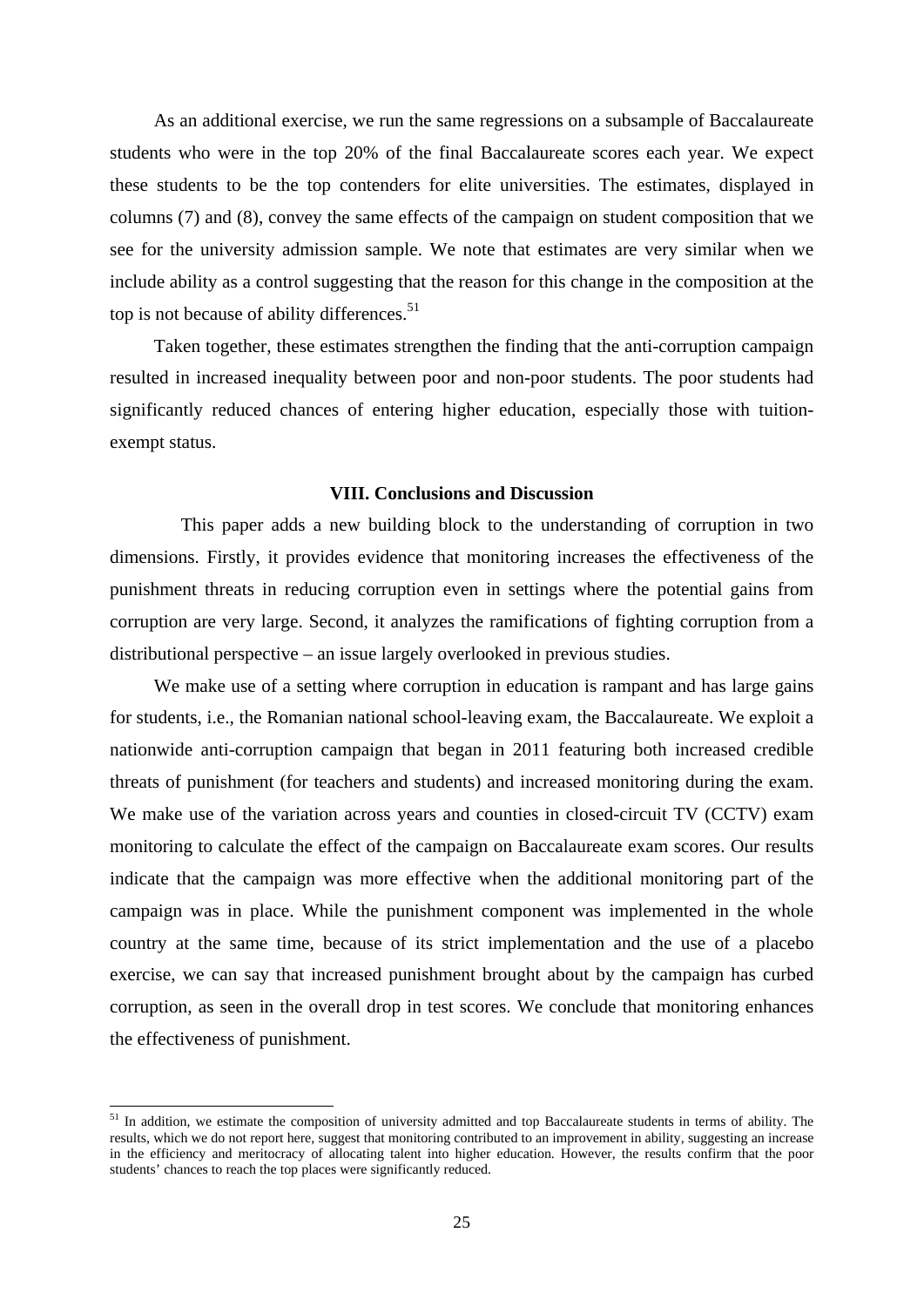After having established that the campaign had a drastic effect on the test scores and on the average student's probability of passing the Baccalaureate high-stake exam, we show the distributional effects of curbing corruption by looking at the heterogeneous impact by students' poverty status. We find that the poor students perform even worse in a non-(less) corrupt system, an ex-ante unexpected pattern.

Finally, we also look at the composition of students at an elite university. The results strengthen the finding that the anti-corruption campaign revealed a greater inequality between poor and non-poor students than the apparent pre-campaign level. More exactly, we find that poor students' chances of entering higher education went down significantly, especially with regard to tuition-exempt admission.

An important lesson from these results is that anti-corruption programs are not a cure for all ills. In terms of inequality of opportunity, the finding that poor students do worse in a non-corrupt state is especially important for policy makers. This result uncovers the wide preexisting inequalities between the poor and the well-off students, which corruption had only concealed. The implication is that, in addition to maintaining the anticorruption strategies, there is a need for more in-depth investigation of the differences in achievement between poor and non-poor. The implications of these findings extend to other countries, such as Moldova or Cambodia, where, similar anti-corruption measures for high-stake exams have been discussed and implemented, and where the initial inequality level was already very high.

### **REFERENCES**

- Baicker, K. and Staiger, D. (2005) "Fiscal Shenanigans, Targeted Federal Health Care Funds, and Patient Mortality", *Quarterly Journal of Economics* 120 (1): 345-386.
- Banerjee, A., Duflo, E. and Glennerster, R. (2008) "Putting a Band-Aid on a Corpse. Incentives for Nurses in the Indian Public Health Care System", *Journal of the European Economics Association*, 6(2-3), pp. 487-500.
- Banerjee, A., Mullainathan, S. and Hanna, R. (2012) "Corruption", *NBER Working Paper No. 17968,* April*.*
- Becker, G. S. and George J. Stigler (1974) "Law Enforcement, Malfeasance, and Compensation of Enforcers," *The Journal of Legal Studies*, University of Chicago Press, vol. 3(1), pp. 1-18.
- Becker, G. S. and Tomes, N. (1986) "Human Capital and the Rise and Fall of Families", *Journal of Labor Economics*, University of Chicago Press, 4(3), pp. 1-47, July.
- Black, S. E. & Devereux, P. J. (2011) "Recent Developments in Intergenerational Mobility", *Handbook of Labor Economics*, Elsevier.
- Bertoni, M., Brunello, G, Rocco, L. (2013) "When the cat is near, the mice won't play: The effect of external examiners in Italian schools", *Journal of Public Economics* 104, pp. 65-77.
- Borcan, O., Lindahl, M. and Mitrut, A. (2014) "The Impact of an Unexpected Wage Cut on Corruption: Evidence from a "Xeroxed" Exam", *Journal of Public Economics,* Volume 120, December, pp. 32-47.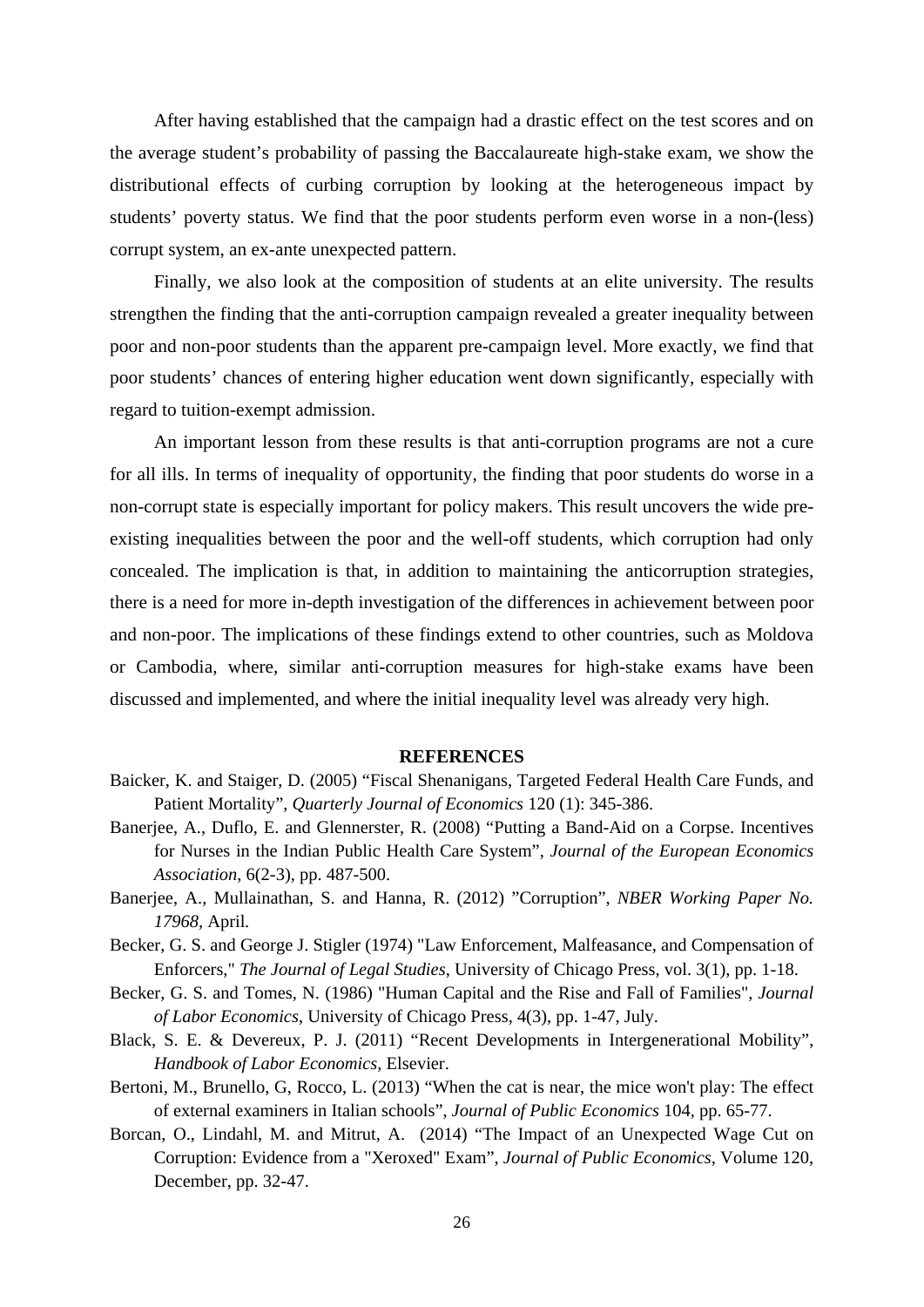- Chapell, M.S., Blanding, Z.B., Silverstein, M.E., Takahashi, M., Newman, B., Gubi, A. (2005) "Test anxiety and academic performance in undergraduate and graduate students", *Journal of Educational Psychology*, 97, pp.268-274.
- Choe, C., Dzhumashev, R., Islam, A. and Khan, Z. H. (2013) "The Effect of Informal Networks on Corruption in Education: Evidence from the Household Survey Data in Bangladesh", *Journal of Development Studies,* 49(2), pp. 238-250.
- Di Tella, R. & Schargrodsky, E. (2003) "The Role of Wages and Auditing during a Crackdown on Corruption in the City of Buenos Aires," *Journal of Law and Economics*, University of Chicago Press, vol. 46(1), pp. 269-92.
- Duflo, E., Hanna, R. and Ryan, S. (2012) "Incentives Work: Getting Teachers to Come to School", *American Economic Review,* 102(4), pp. 1241-78.
- Emran, M.S. Islam, A. and Shilpi, F. (2013) "Admission is Free Only if Your Dad is Rich! Distributional Effects of Corruption in Schools in Developing Countries", *Monash Economics Working Papers 11-13*, Monash University, Department of Economics.
- Ferraz, C. and Finan, F. (2008) "Exposing Corrupt Politicians: The Effects of Brazil's Publicly Released Audits on Electoral Outcomes", *The Quarterly Journal of Economics*, MIT Press, 123(2), pp. 703-745.
- Ferraz, C. and Finan, F. (2011) "Electoral Accountability and Corruption: Evidence from the Audits of Local Governments", *American Economic Review*, American Economic Association, 101(4), pp. 1274-1311, June.
- Ferraz, C., Finan, F. and Moreira, D. B. (2012) "Corrupting learning", *Journal of Public Economics*, 96(9-10), pp. 712-726.
- Glewwe, P., Ilias, N. and Kremer, M. (2010). "Teacher Incentives", *American Economic Journal: Applied Economics*, American Economic Association, 2(3), pp 205-27, July.
- Hunt, J. (2007). "How corruption hits people when they are down", *Journal of Development Economics,* 84(2), pp. 574-589.
- King, J., Mulligan, D. K. and Raphael, S. (2008) "The San Fransciso Community Safety Camera Program: An Evaluation of the Effectiveness of San Francisco's Community Safety Cameras", CITRIS Report, University of California, Berkeley
- Lance Lochner & Alexander Monge-Naranjo, 2012. "Credit Constraints in Education," Annual Review of Economics, Annual Reviews, vol. 4(1), pages 225-256, 07.
- Mauro, P. (1995) "Corruption and growth", *Quarterly Journal of Economics*, 110(3), pp. 681- 712.
- Nagin, D.S., Rebitzer, J. B., Sanders, S. and Taylor, L. J. (2002). *"*Monitoring, Motivation, and Management: The Determinants of Opportunistic Behavior in a Field Experiment*", American Economic Review, vol.* 92(4), pp. 850-873.
- Olken, B. (2006) "Corruption and the Costs of Redistribution: Micro Evidence from Indonesia" *Journal of Public Economics*, 90(4-5), May, pp. 853-870.
- Olken, B. (2007) "Monitoring Corruption: Evidence from a Field Experiment in Indonesia", *Journal of Political Economy*, 115(2), April, pp. 200-249.
- Olken, B. and Pande, R. (2012) **"**Corruption in Developing Countries", *Annual Review of Economics*, 4, pp. 479-505.
- Pop-Eleches, C. (2009) "Abortion and Child Cognitive Outcomes" , mimeo, Columbia University.
- Pop-Eleches, C., Urquiola, M. (2013) "Going to a Better School: Effects and Behavioral Responses", *American Economic Review*, 103(4), pp. 1289–1324.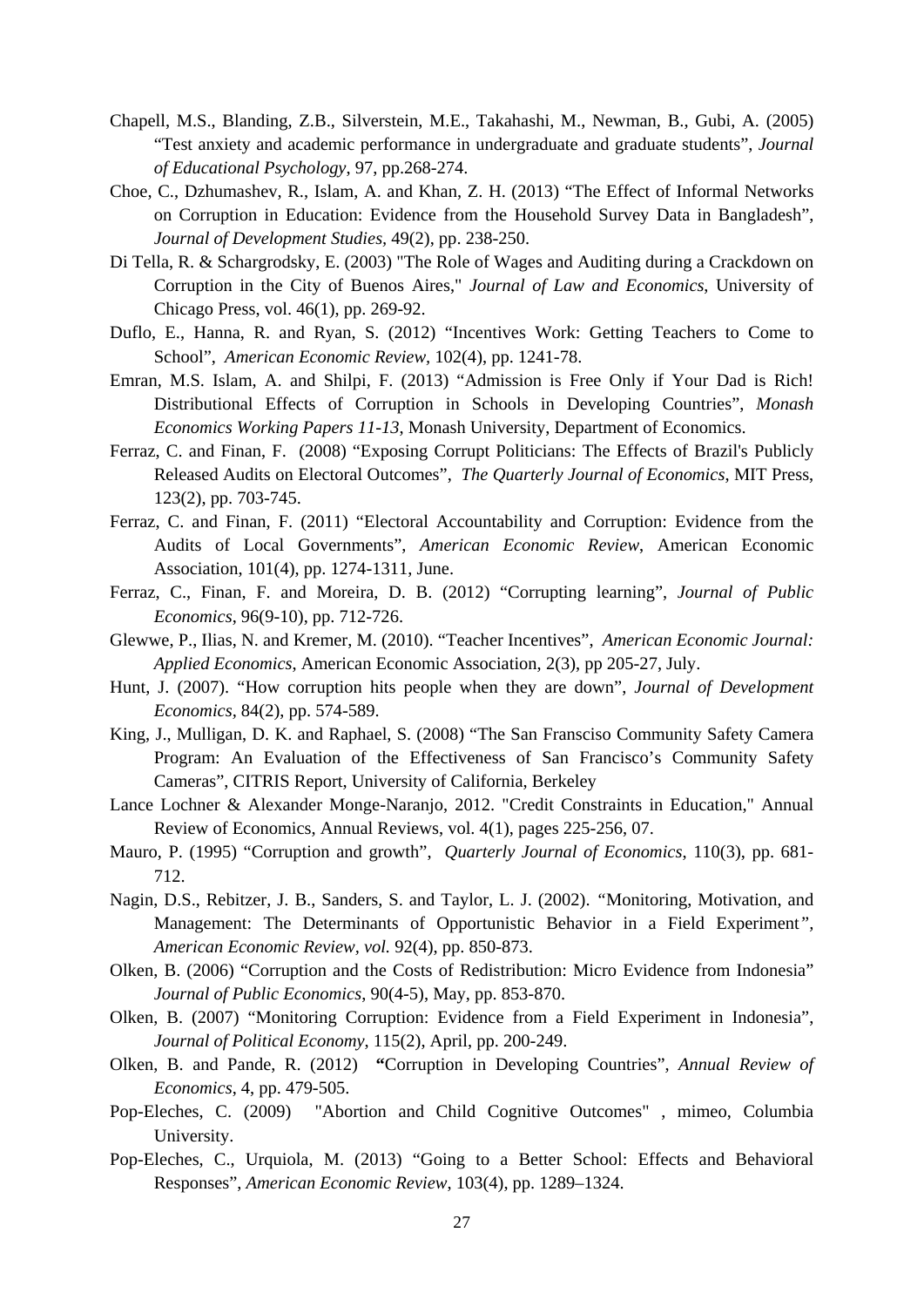- Priks, M (2014). "Do Surveillance Cameras Affect Unruly Behavior? A Close Look at Grandstands", *The Scandinavian Journal of Economics*, 116(4), pp. 1160–1179.
- Priks, M. (2015). "The Effects of Surveillance Cameras on Crime: Evidence from the Stockholm Subway", *Economic Journal, forthcoming.*
- Reinikka, R. and Svensson, S. (2004). "Local Capture: Evidence From a Central Government Transfer Program in Uganda" The Quarterly Journal of Economics, MIT Press, 119(2), pp. 678-704.
- Reinikka, R. and Svensson, J. (2005) "Fighting Corruption to Improve Schooling: Evidence from a Newspaper Campaign in Uganda", *Journal of the European Economic Association*, MIT Press, 3(2-3), pp. 259-267.
- Rothstein, B. and Uslaner, E. (2005) "All for All: Equality, Corruption, and Social Trust Source," *World Politics*, 58(1), pp. 41-72.
- Solon, G. (1999) "Intergenerational Mobility in the Labor Market", in Orley C. Ashenfelter and David Card (editors), *Handbook of Labor Economics, 3A*, Amsterdam.
- Svensson, J. (2005) "Eight Questions about Corruption", *Journal of Economic Perspectives*, 19(3), pp.19-42
- Welsh, B. C. and Farrington, D. P. (2003). "Effects of Closed-Circuit television on Crime", The *ANNALS of the American Academy of Political Science*, 587, pp. 110-135.
- Welsh, B. C. and Farrington, D. P. (2009), "Public Areas CCTV and Crime Prevention: An Updated Systematic Review and Meta-Analysis", *Justice Quarterly*, 26, pp. 716-745.
- You, J., Khagram, S. (2005) "A Comparative Study of Inequality and Corruption." *American Sociological Review* 70(1), pp.136-157.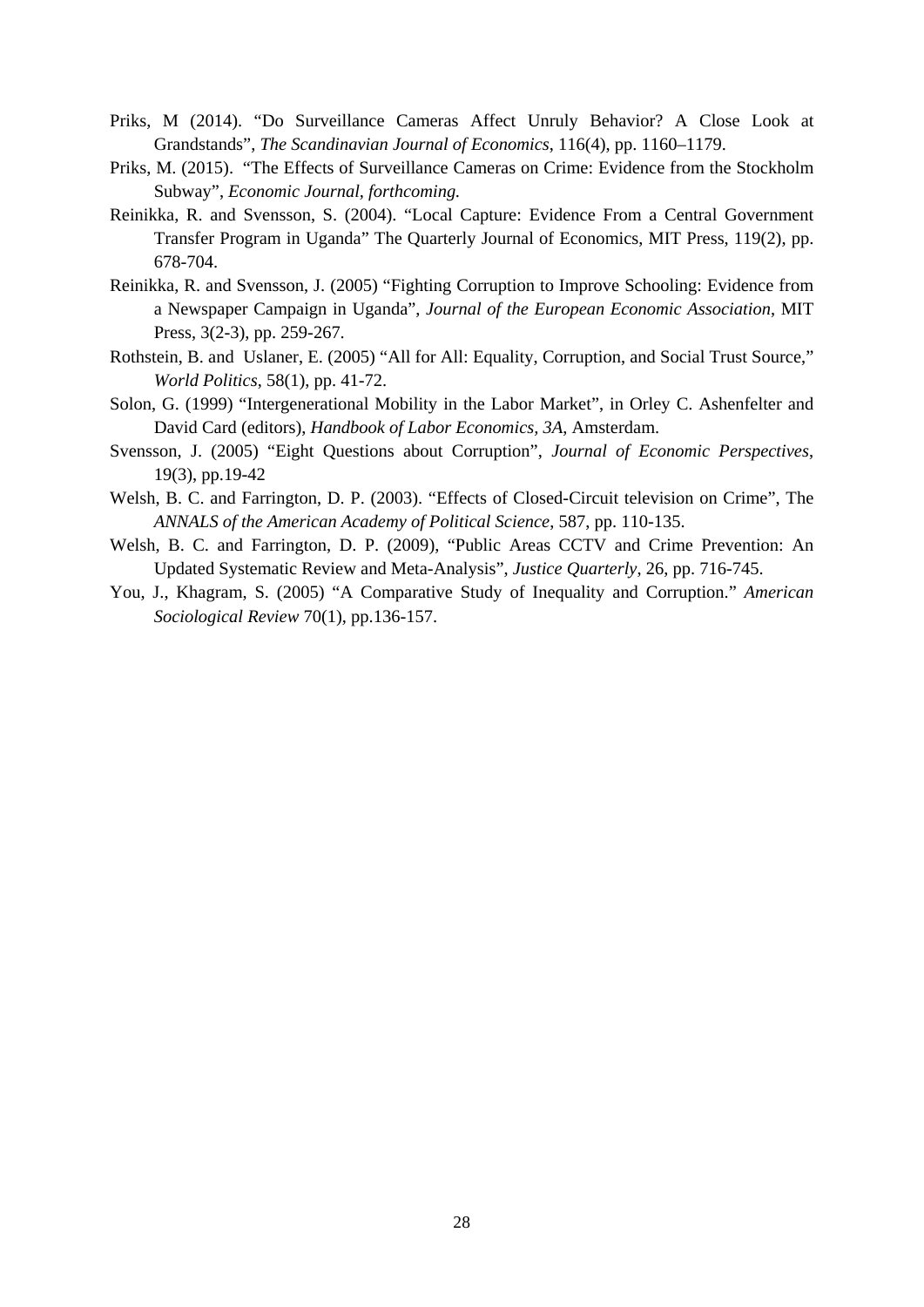### **FIGURES**

**Figure 1. Baccalaureate score evolution 2004-2012, by early and late camera installation** 



**A: Average Romanian written exam scores** 

**B: Average Pass Rates** 

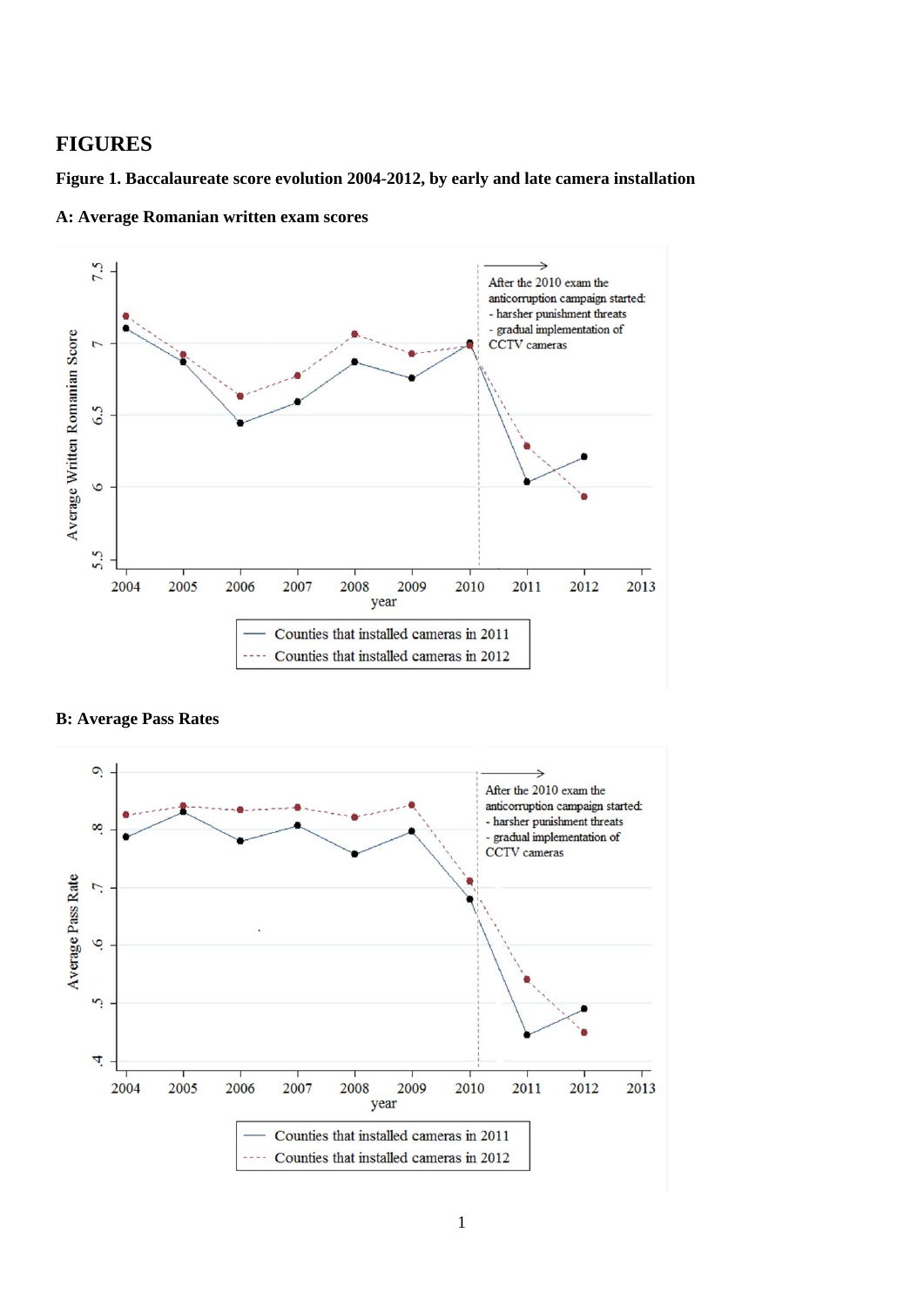

**Notes:** 1) The figure displays the average Romanian written exam scores (Figure 1A), overall pass rates (Figure 1B) and overall Baccalaureate exam scores (Figure 1C), separately for counties that implemented the cameras in 2011 and those that implemented the cameras in 2012. The average scores are displayed on the y-axis, while the x-axis displays the years from 2004 to 2012.

2) The drop in overall scores and pass rates in 2010 is due to a change in exam structure which made the exams harder to pass which is explained more in the paper.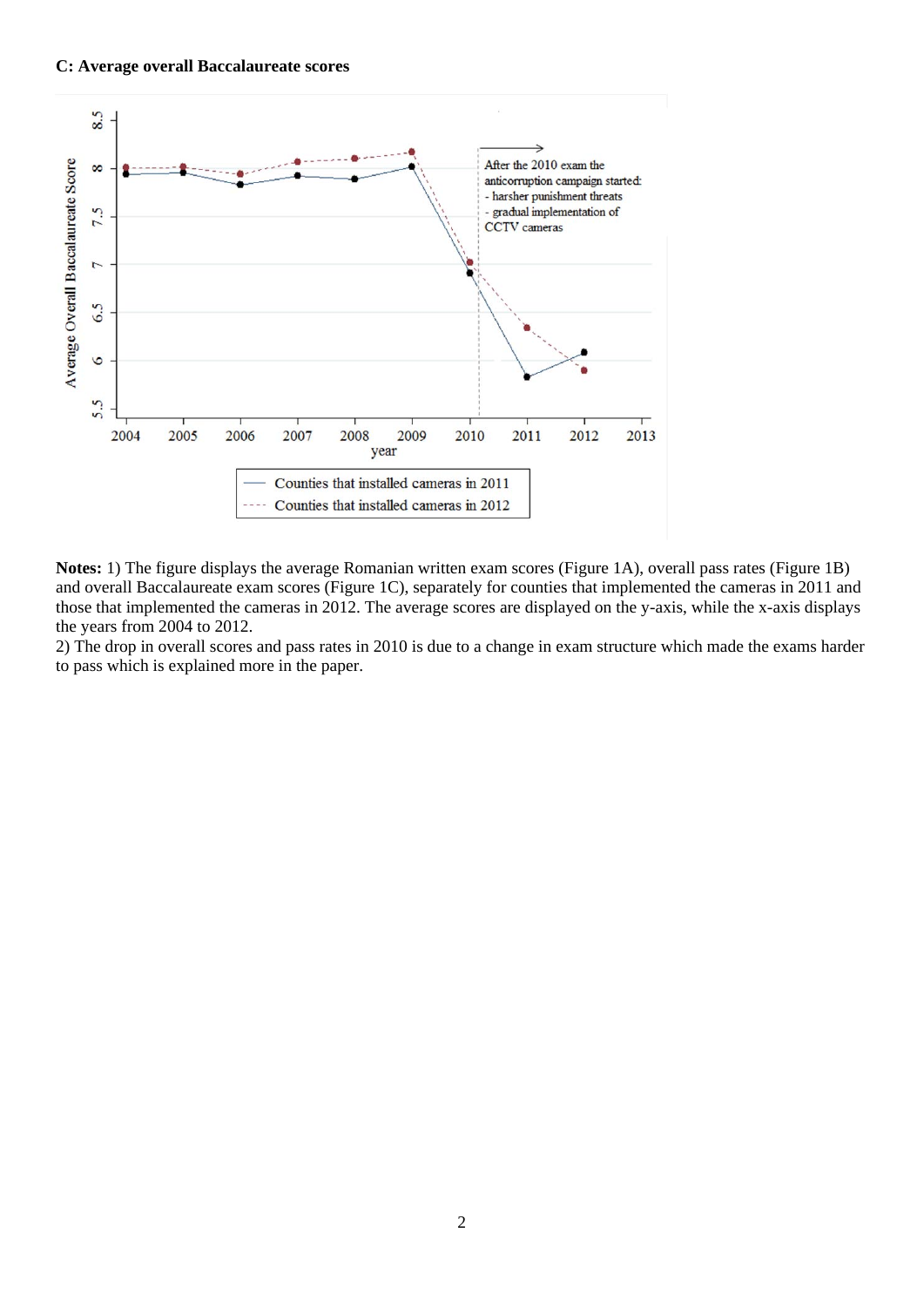

#### **Figure 2. Baccalaureate average scores, by poverty and by early and late installation 2006-2012**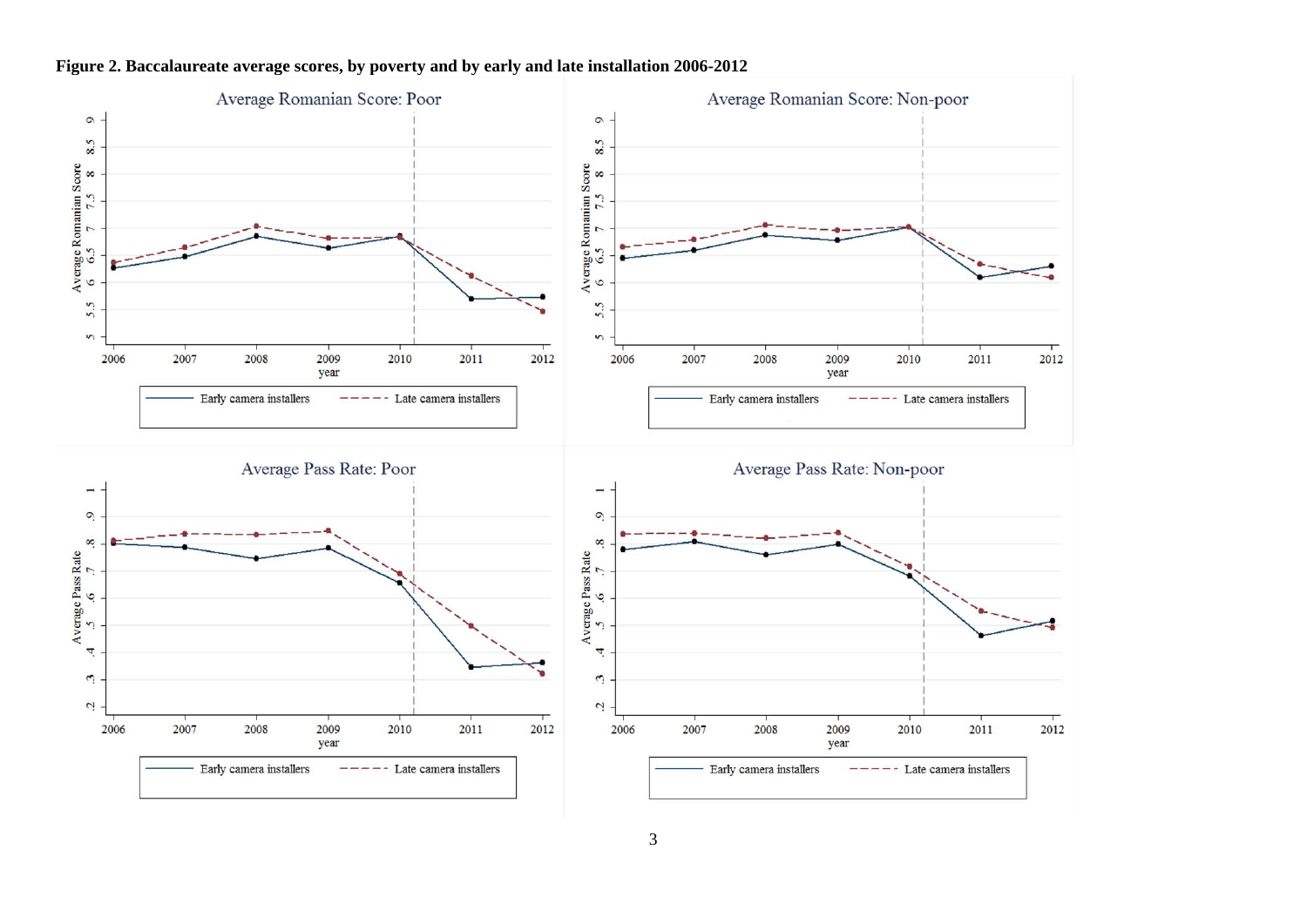

**Notes:** 1) The figures display the average Romanian written exam scores (top), Baccalaureate pass rates (middle) and the overall Baccalaureate score (bottom) for the 2006- 2012 school years, by poverty status and separately for counties that did and did not implement the camera in 2011. 2) The average scores are displayed on the y-axis, while the x-axis displays the years.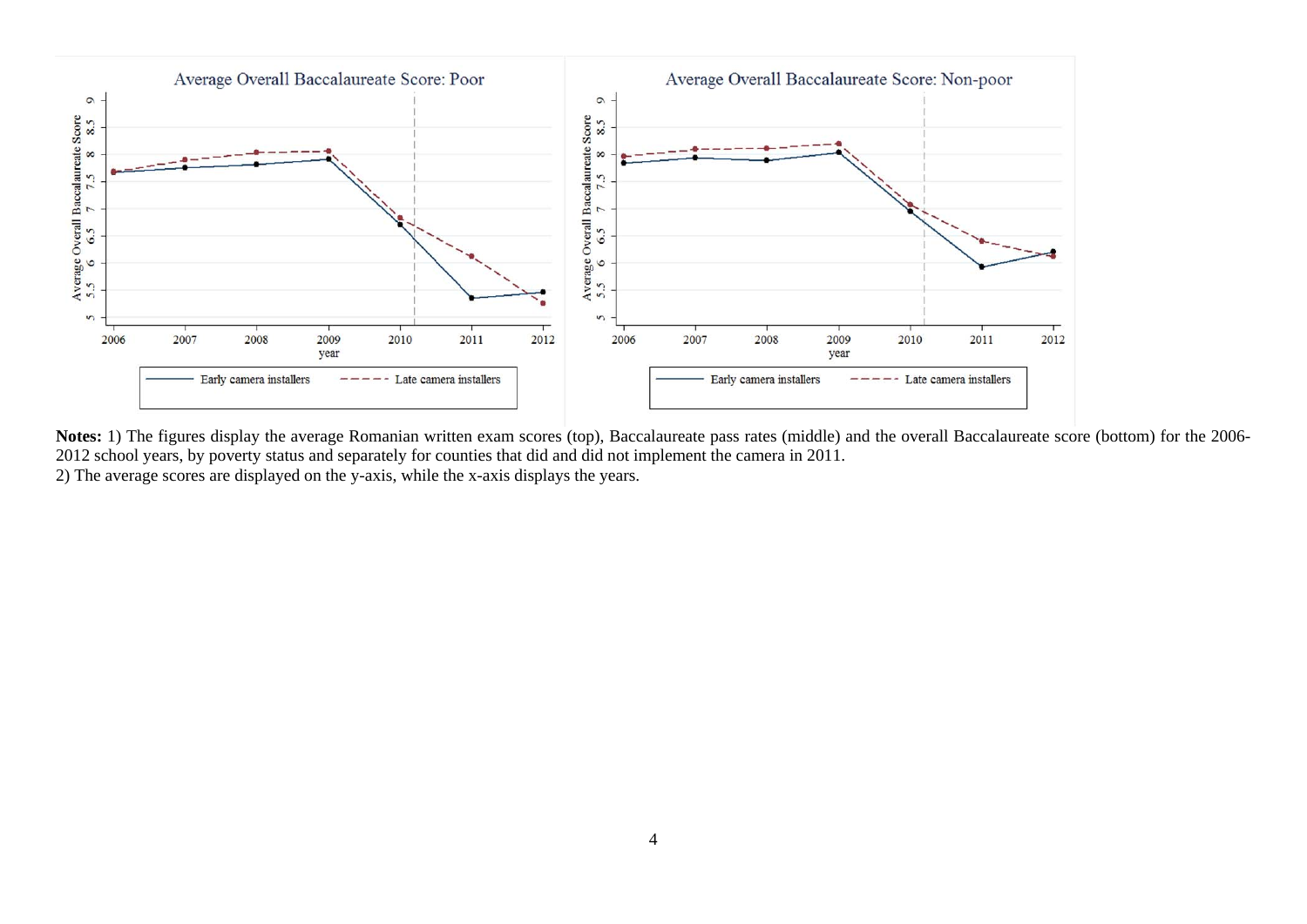

**Figure 3. Baccalaureate National Pass Rates in Romania and Moldova, 2007-2014**

**Notes:** 1) The figure displays Romanian exam average scores and the average national pass rates in 2007-2014 in Romania and Moldova.

2) The figures for Moldova are retrieved from the government website www.bloguvern.md and the Agency for Quality Assessment. The figures for Romania are the authors' own calculations using the available individual-level datasets, except for the years 2013 and 2014 when aggregate numbers are retrieved from the Ministry of Education. 3) The average pass rates and Romanian scores are displayed on the y-axis, while the x-axis displays the years from 2007 to 2013. The vertical lines at 2011, 2012 and 2013 indicate when the anti-corruption policies first took effect, influencing the Baccalaureate exam.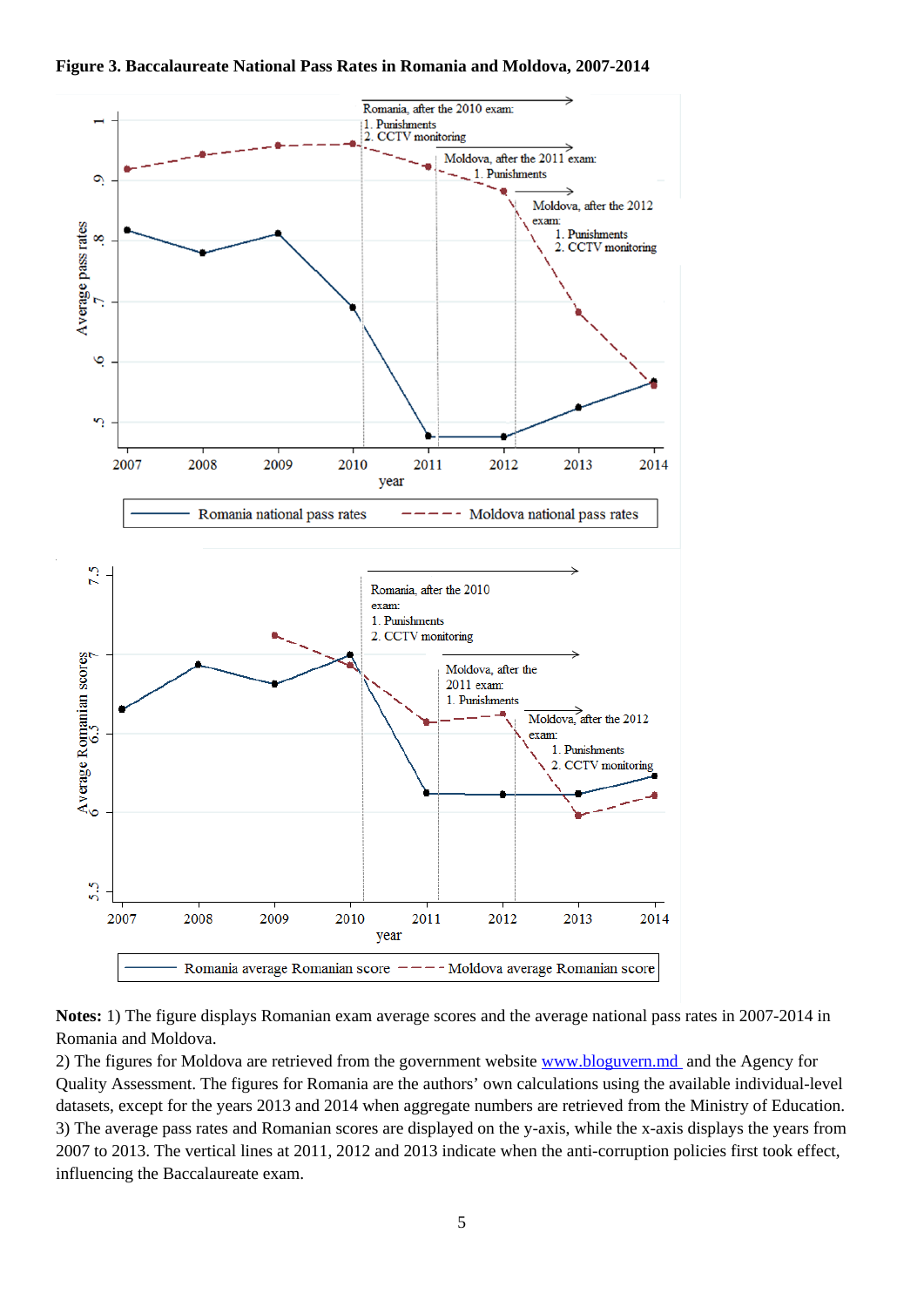### **TABLES**

### **Table 1. Summary statistics for the working sample**

|                                       | 2009    |       | 2010    |       | 2011    |       | 2012    |       |
|---------------------------------------|---------|-------|---------|-------|---------|-------|---------|-------|
|                                       | Mean    | S.D.  | Mean    | S.D.  | Mean    | S.D.  | Mean    | S.D.  |
| Written Romanian score                | 6.813   | 1.819 | 7.017   | 1.664 | 6.147   | 2.102 | 6.143   | 2.138 |
| Pass                                  | 0.813   | 0.390 | 0.692   | 0.462 | 0.482   | 0.500 | 0.482   | 0.500 |
| <b>Overall Baccalaureate score</b>    | 8.057   | 1.150 | 6.969   | 1.647 | 6.033   | 1.998 | 6.049   | 2.142 |
| Oral Romanian score                   |         |       | 2.459   | 0.697 | 2.503   | 0.691 | 2.502   | 0.702 |
| Percentile rank oral <sup>1)</sup>    |         |       | 0.487   | 0.252 | 0.506   | 0.249 | 0.510   | 0.249 |
| Percentile rank written <sup>1)</sup> |         |       | 0.578   | 0.256 | 0.454   | 0.296 | 0.456   | 0.298 |
| Poor                                  | 0.166   | 0.372 | 0.175   | 0.380 | 0.185   | 0.388 | 0.201   | 0.401 |
| Male                                  | 0.483   | 0.500 | 0.490   | 0.500 | 0.480   | 0.500 | 0.463   | 0.499 |
| Theoretical track                     | 0.447   | 0.497 | 0.434   | 0.496 | 0.447   | 0.497 | 0.469   | 0.499 |
| Rural                                 | 0.057   | 0.232 | 0.065   | 0.246 | 0.067   | 0.250 | 0.059   | 0.236 |
| Low ability <sup>2)</sup>             | 0.509   | 0.500 | 0.514   | 0.500 | 0.500   | 0.500 | 0.468   | 0.499 |
| $N^{3)}$                              | 196,687 |       | 195,755 |       | 182,939 |       | 156,124 |       |

**Notes:** The table displays descriptive statistics by year for our working sample.

1) In the regression analysis we use the standardized percentile rank scores at the written and oral Romanian exams with respect to 2010 overall sample mean and standard deviation;

2) The low ability variable is an indicator for students that have  $5<sup>th</sup>$ -8<sup>th</sup> grade scores below the median 8.81 and is available only for 70% of the sample;

3) The number of observations for the Romanian written and oral exams is slightly smaller.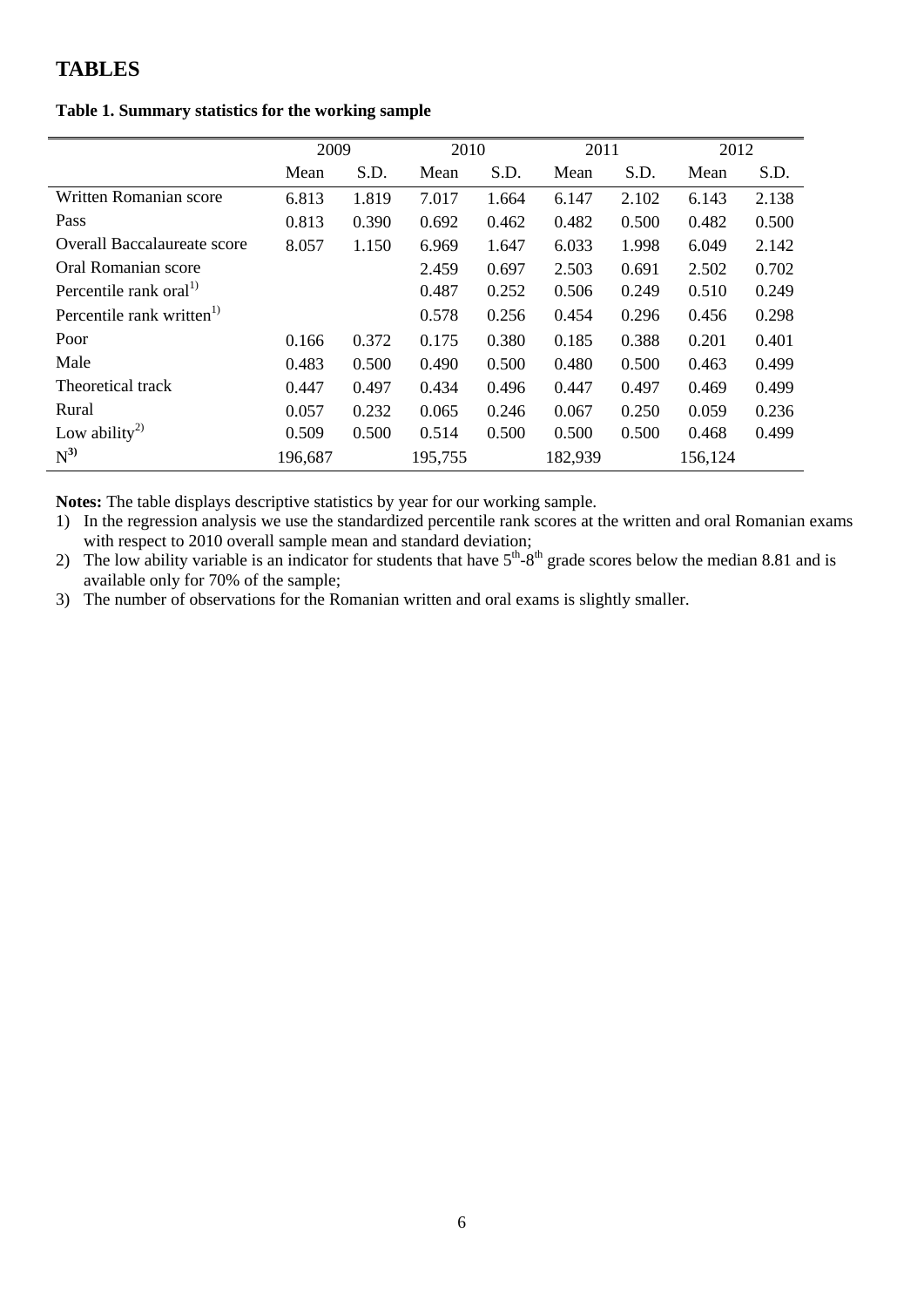**Table 2. The impact of the anti-corruption campaign: main results** 

|                              |                |                | Romanian<br><b>Written Score</b> |             |                |                | Baccalaureate<br>Pass |             |             |                | <b>Overall Baccalaureate</b><br>Score |             |
|------------------------------|----------------|----------------|----------------------------------|-------------|----------------|----------------|-----------------------|-------------|-------------|----------------|---------------------------------------|-------------|
|                              | (1)            | (2)            | (3)                              | (4)         | (5)            | (6)            | (7)                   | (8)         | (9)         | (10)           | (11)                                  | (12)        |
| Camera                       |                | $-0.246**$     | $-0.251**$                       | $-0.353***$ |                | $-0.076**$     | $-0.076**$            | $-0.095***$ |             | $-0.430***$    | $-0.439***$                           | $-0.512***$ |
|                              |                | (0.108)        | (0.106)                          | (0.106)     |                | (0.030)        | (0.029)               | (0.025)     |             | (0.144)        | (0.142)                               | (0.137)     |
| Year 12                      | $-0.874***$    | $-0.628***$    | $-0.716***$                      | $-0.463***$ | $-0.211***$    | $-0.135***$    | $-0.148***$           | $-0.082***$ | $-0.923***$ | $-0.492***$    | $-0.579***$                           | $-0.323***$ |
|                              | (0.065)        | (0.087)        | (0.078)                          | (0.087)     | (0.024)        | (0.025)        | (0.023)               | (0.017)     | (0.092)     | (0.115)        | (0.106)                               | (0.094)     |
| Year 11                      | $-0.875***$    | $-0.713***$    | $-0.743***$                      | $-0.597***$ | $-0.211***$    | $-0.161***$    | $-0.166$ ***          | $-0.129***$ | $-0.943***$ | $-0.660***$    | $-0.690***$                           | $-0.547***$ |
|                              | (0.058)        | (0.070)        | (0.071)                          | (0.081)     | (0.022)        | (0.019)        | (0.018)               | (0.016)     | (0.088)     | (0.091)        | (0.090)                               | (0.088)     |
| Year <sub>09</sub>           | $-0.205***$    | $-0.205***$    | $-0.237***$                      | $-0.311***$ | $0.121***$     | $0.121***$     | $0.115***$            | $0.093***$  | $0.087***$  | $1.086***$     | $1.055***$                            | $0.967***$  |
|                              | (0.054)        | (0.054)        | (0.057)                          | (0.033)     | (0.011)        | (0.011)        | (0.011)               | (0.012)     | (0.042)     | (0.042)        | (0.040)                               | (0.040)     |
| <b>County FE</b>             | Yes            | Yes            | Yes                              | Yes         | Yes            | Yes            | Yes                   | Yes         | Yes         | <b>Yes</b>     | <b>Yes</b>                            | Yes         |
| Controls                     | No             | N <sub>0</sub> | Yes                              | Yes         | N <sub>o</sub> | N <sub>o</sub> | Yes                   | Yes         | No          | No             | Yes                                   | Yes         |
| County FE<br>x Yearly Trends | N <sub>0</sub> | No             | N <sub>0</sub>                   | Yes         | N <sub>o</sub> | No             | No                    | Yes         | No          | N <sub>o</sub> | No                                    | Yes         |
| Obs.                         | 712,298        | 712,298        | 712,298                          | 712,298     | 731,505        | 731,505        | 731,505               | 731,505     | 706,895     | 706,895        | 706,895                               | 706,895     |
| R-squared                    | 0.060          | 0.060          | 0.275                            | 0.289       | 0.102          | 0.103          | 0.239                 | 0.253       | 0.204       | 0.206          | 0.417                                 | 0.432       |

**Notes:** 1) The table displays the estimates from the baseline DD specifications for the Romanian exam scores, exam pass probability and overall Baccalaureate scores for the 2009-2012 school years.

2) The controls include: poverty status, gender, theoretical track and rural indicators.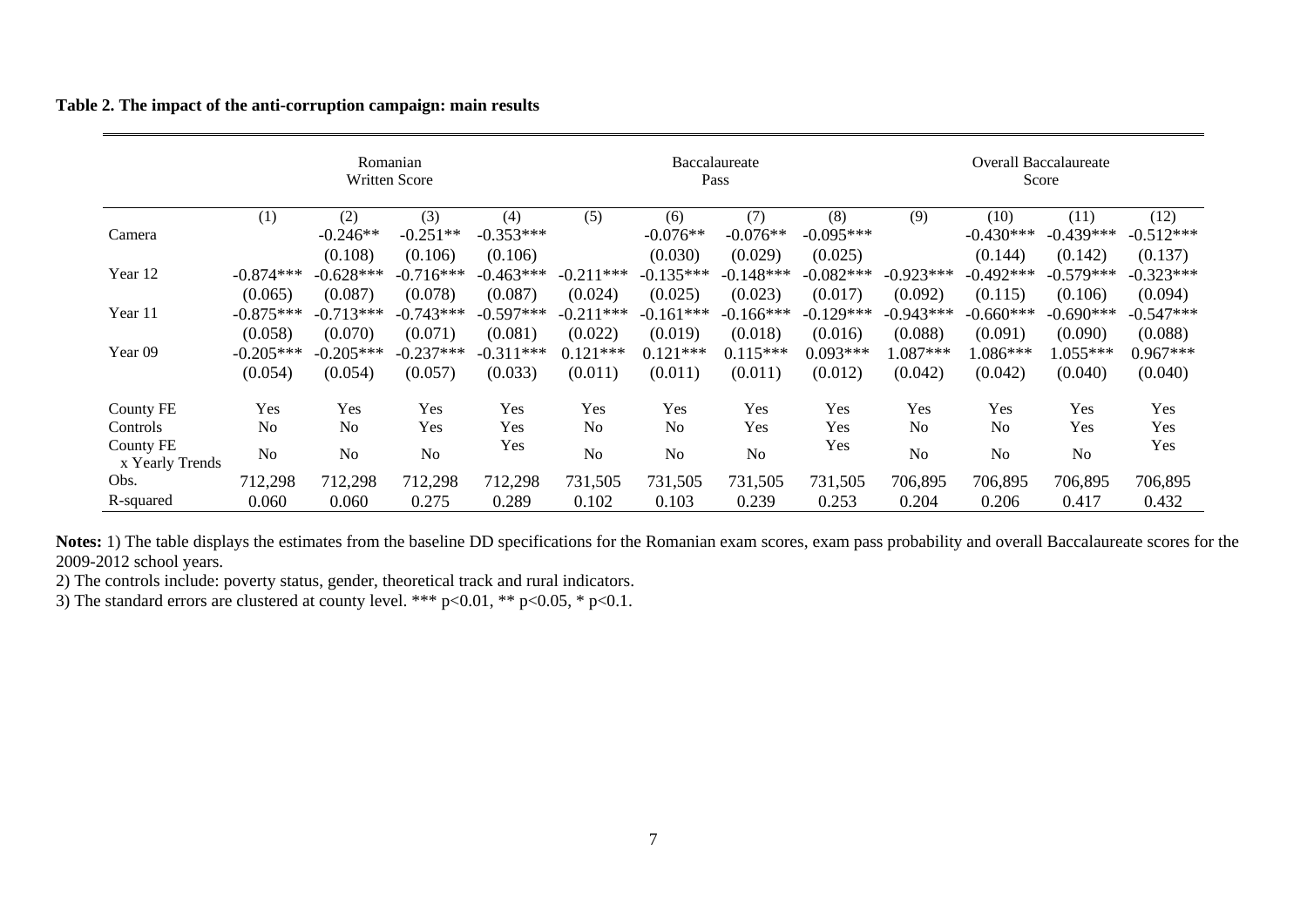|                              |                                   | Written Romanian exam<br>(Percentile rank, standardized) | High-stakes exam:                 | Low-stakes exam:<br>Oral Romanian exam<br>(Percentile rank, standardized) |                                  |                                  |                                  |                                  |
|------------------------------|-----------------------------------|----------------------------------------------------------|-----------------------------------|---------------------------------------------------------------------------|----------------------------------|----------------------------------|----------------------------------|----------------------------------|
|                              | (1)                               | (2)                                                      | (3)                               | (4)                                                                       | (5)                              | (6)                              | (7)                              | (8)                              |
| Camera                       |                                   | $-0.171***$<br>(0.048)                                   | $-0.173***$<br>(0.049)            | $-0.175***$<br>(0.049)                                                    |                                  | 0.023<br>(0.020)                 | 0.021<br>(0.019)                 | 0.019<br>(0.019)                 |
| Year 12                      | $-0.475***$                       | $-0.303***$                                              | $-0.351***$                       | $-0.205***$                                                               | $0.090***$                       | $0.067**$                        | 0.038                            | $0.049***$                       |
| Year 11                      | (0.032)<br>$-0.484***$<br>(0.029) | (0.037)<br>$-0.371***$<br>(0.036)                        | (0.038)<br>$-0.385***$<br>(0.039) | (0.047)<br>$-0.311***$<br>(0.043)                                         | (0.014)<br>$0.075***$<br>(0.011) | (0.025)<br>$0.060***$<br>(0.018) | (0.024)<br>$0.053***$<br>(0.017) | (0.018)<br>$0.058***$<br>(0.015) |
| <b>County FE</b>             | Yes                               | Yes                                                      | Yes                               | <b>Yes</b>                                                                | <b>Yes</b>                       | Yes                              | Yes                              | Yes                              |
| Controls                     | No                                | No                                                       | Yes                               | <b>Yes</b>                                                                | No                               | No                               | Yes                              | <b>Yes</b>                       |
| County FE<br>x Yearly Trends | No                                | No                                                       | No                                | Yes                                                                       | No                               | N <sub>0</sub>                   | No                               | Yes                              |
| <b>Observations</b>          | 515,102                           | 515,102                                                  | 515,102                           | 515,102                                                                   | 515,102                          | 515,102                          | 515,102                          | 515,102                          |
| R-squared                    | 0.062                             | 0.063                                                    | 0.293                             | 0.298                                                                     | 0.028                            | 0.028                            | 0.145                            | 0.146                            |

#### **Table 3. Placebo test: Written vs. oral Romanian score, standardized with respect to 2010**

**Notes:** 1) The table displays the estimates from the baseline DD specifications for the Romanian written exam performance (columns 1-4) and the Romanian oral exam performance (columns 5-8) for the 2010-2012 school years.

2) The Romanian oral exam performance does not count at all toward the Baccalaureate score, or university admission, and is simply indicated by a qualifier: "excellent", "good" or "sufficient". We assign scores 3, 2 and 1 to these qualifiers and then calculate the percentile rank scores associated. Thus, both dependent variables are expressed in standardized percentile rank scores with respect to the 2010 means and standard deviations.

3) The controls include: poverty status, gender, theoretical track and rural indicators.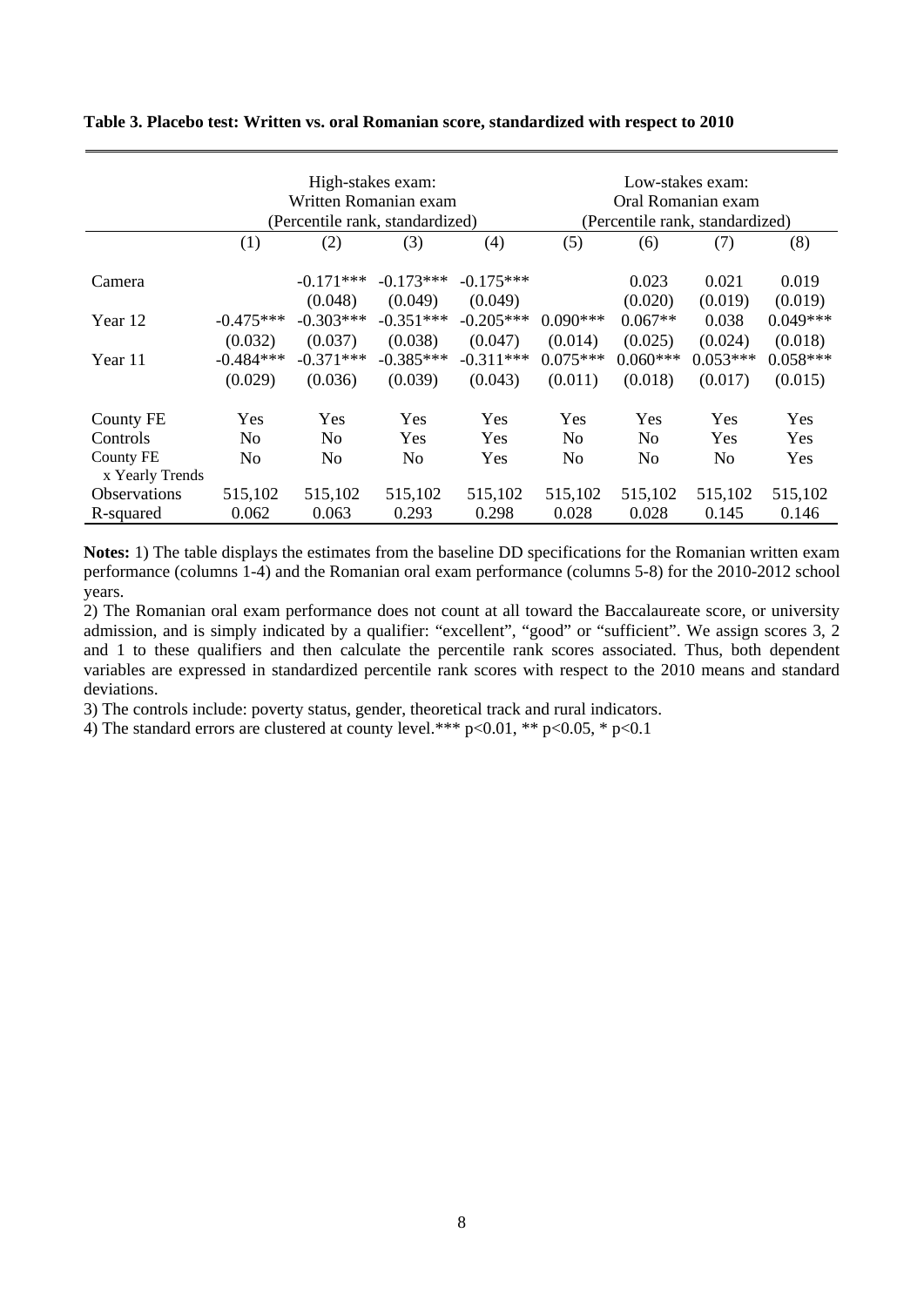|                             | Written Romanian Score |                |             | <b>Baccalaureate Pass</b> |             |             | <b>Overall Baccalaureate Score</b> |                |             |
|-----------------------------|------------------------|----------------|-------------|---------------------------|-------------|-------------|------------------------------------|----------------|-------------|
|                             | (1)                    | (2)            | (3)         | (4)                       | (5)         | (6)         | (7)                                | (8)            | (9)         |
| Camera                      | $-0.302***$            | $-0.255***$    | $-0.131**$  | $-0.081***$               | $-0.088***$ | $-0.077***$ | $-0.433***$                        | $-0.434***$    | $-0.308***$ |
|                             | (0.110)                | (0.082)        | (0.056)     | (0.026)                   | (0.023)     | (0.017)     | (0.141)                            | (0.113)        | (0.076)     |
| Poor x Camera               | $-0.213***$            | $-0.257***$    | $-0.214***$ | $-0.062***$               | $-0.056***$ | $-0.051***$ | $-0.346***$                        | $-0.350***$    | $-0.306***$ |
|                             | (0.063)                | (0.053)        | (0.052)     | (0.015)                   | (0.012)     | (0.013)     | (0.078)                            | (0.061)        | (0.063)     |
| Year FE                     | Yes                    | Yes            | Yes         | Yes                       | Yes         | Yes         | Yes                                | Yes            | Yes         |
| County FE                   | Yes                    | Yes            | Yes         | Yes                       | Yes         | Yes         | Yes                                | Yes            | Yes         |
| County FE                   | Yes                    | Yes            | Yes         | Yes                       | Yes         | Yes         | Yes                                | Yes            | Yes         |
| x Yearly Trends             |                        |                |             |                           |             |             |                                    |                |             |
| Controls                    | Yes                    | Yes            | Yes         | Yes                       | Yes         | Yes         | Yes                                | Yes            | Yes         |
| Poor Interactions           | Yes                    | Yes            | Yes         | Yes                       | Yes         | Yes         | Yes                                | Yes            | Yes         |
| <b>Ability Interactions</b> | No                     | N <sub>0</sub> | Yes         | N <sub>0</sub>            | No          | Yes         | No                                 | N <sub>0</sub> | Yes         |
| <b>Observations</b>         | 712,298                | 547,447        | 547.447     | 731,505                   | 553,903     | 553,903     | 706.895                            | 545,121        | 545,121     |
| R-squared                   | 0.291                  | 0.356          | 0.459       | 0.256                     | 0.310       | 0.394       | 0.435                              | 0.504          | 0.613       |

**Table 4**. **Heterogeneous effects of the anti-corruption campaign by poverty: a fully interacted model** 

**Notes:** 1) The table displays the estimates from the baseline DD specifications with interaction terms between poverty status and all variables for the 2009-2012 school years. The estimations include county fixed effects and county trends (and their interaction with poverty status). Estimates reported for the written Romanian exam scores (columns 1-3), Baccalaureate pass (columns 4-6) and overall Baccalaureate score (columns 7-9). 2) Columns 1, 4 and 7 include only poverty status interactions. Columns 2, 5 and 8 include only poverty status interactions, based on a sample for which we have a proxy for ability. Columns 3, 6 and 9 include all interactions between an ability indicator and all variables, including county fixed effects and county trends. In columns 3, 6 and 9 we control for students of low ability, using an indicator equal to 1 for students with scores in  $5<sup>th</sup> - 8<sup>th</sup>$  grade below the median 8.81.

3) Controls include: poor, gender, theoretical track and rural indicators.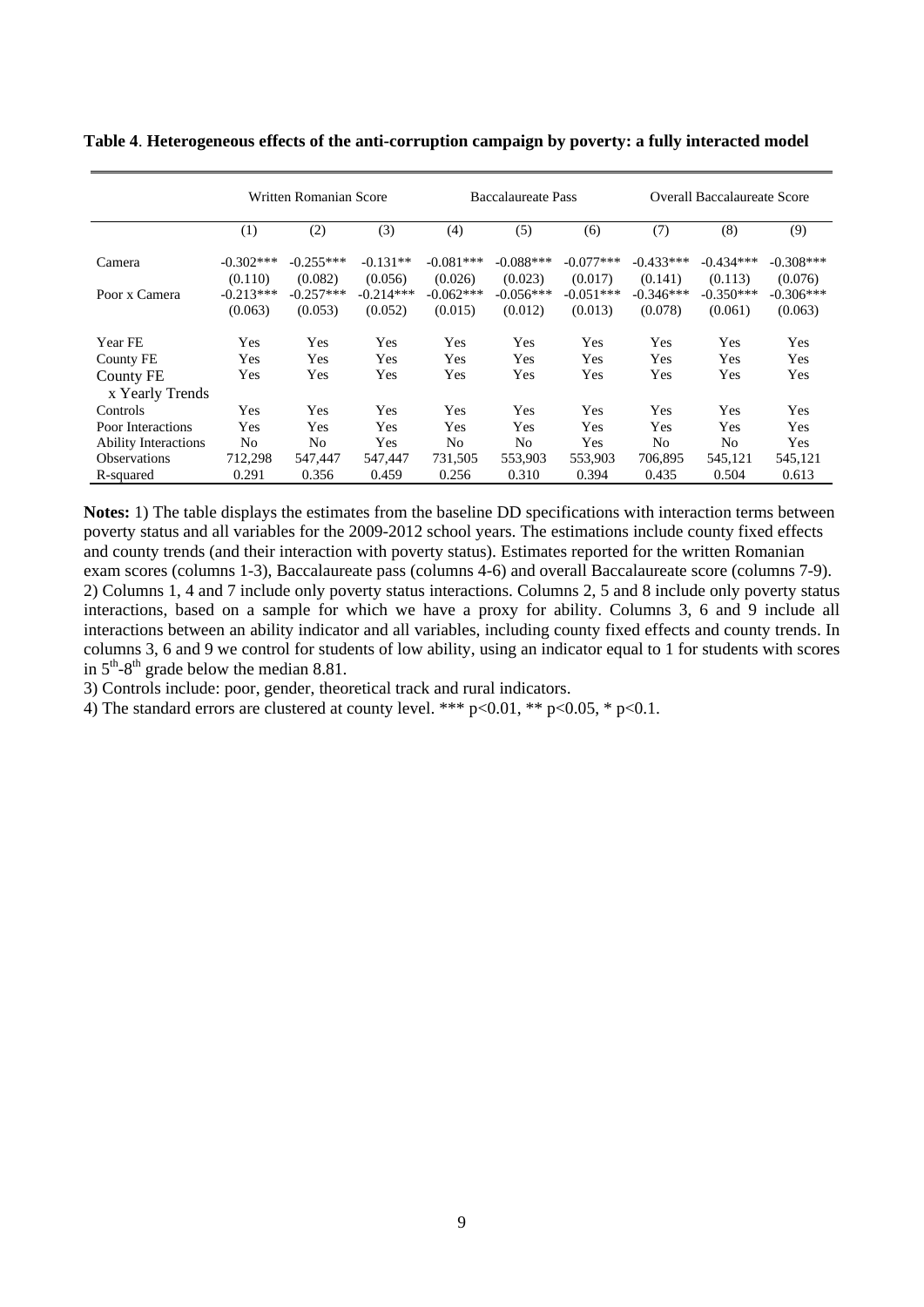| Table 5. Heterogeneous effects of the anti-corruption campaign by poverty, with controls for ability: a |  |
|---------------------------------------------------------------------------------------------------------|--|
| fully interacted model. Written vs. oral Romanian score, standardized with respect to 2010              |  |

|                                     |                        | High-stakes exam:<br>Written Romanian exam<br>(Percentile rank, standardized) |                        | Low-stakes exam:<br>Oral Romanian exam<br>(Percentile rank, standardized) |                     |                     |  |
|-------------------------------------|------------------------|-------------------------------------------------------------------------------|------------------------|---------------------------------------------------------------------------|---------------------|---------------------|--|
|                                     | (1)                    | (2)                                                                           | (3)                    | (4)                                                                       | (5)                 | (6)                 |  |
| Camera                              | $-0.151***$<br>(0.052) | $-0.140***$<br>(0.043)                                                        | $-0.090**$<br>(0.035)  | 0.029<br>(0.020)                                                          | 0.015<br>(0.018)    | $-0.003$<br>(0.014) |  |
| Poor x Camera                       | $-0.105***$<br>(0.031) | $-0.115***$<br>(0.026)                                                        | $-0.099***$<br>(0.026) | $-0.033$<br>(0.022)                                                       | $-0.019$<br>(0.021) | $-0.025$<br>(0.020) |  |
| <b>Year FE</b><br>County FE         | <b>Yes</b><br>Yes      | Yes<br>Yes                                                                    | Yes<br>Yes             | <b>Yes</b><br>Yes                                                         | Yes<br>Yes          | Yes<br>Yes          |  |
| <b>County FE</b><br>X Yearly Trends | <b>Yes</b>             | <b>Yes</b>                                                                    | Yes                    | <b>Yes</b>                                                                | Yes                 | <b>Yes</b>          |  |
| Controls                            | Yes                    | Yes                                                                           | Yes                    | <b>Yes</b>                                                                | Yes                 | Yes                 |  |
| Poor Interactions                   | <b>Yes</b>             | Yes                                                                           | Yes                    | <b>Yes</b>                                                                | Yes                 | Yes                 |  |
| <b>Ability Interactions</b>         | No                     | N <sub>0</sub>                                                                | Yes                    | No                                                                        | N <sub>0</sub>      | Yes                 |  |
| <b>Observations</b>                 | 515,102                | 400,088                                                                       | 400,088                | 515,102                                                                   | 400,088             | 400,088             |  |
| R-squared                           | 0.301                  | 0.364                                                                         | 0.471                  | 0.148                                                                     | 0.184               | 0.252               |  |

**Notes:** 1) The table displays the estimates from the baseline DD specifications with interaction terms between poverty status and all variables for the 2010-2012 school years. The estimations include county fixed effects and county trends (and their interaction with poverty status). Estimates reported for the written Romanian exam scores (columns 1-3) and oral Romanian exam scores (columns 4-6).

2) Columns 1 and 4 include only poverty status interactions. Columns 2 and 5 include only poverty status interactions based on a sample for which we have a proxy for ability. Columns 3 and 6 include all interactions between an ability dummy and all variables, including county fixed effects and county trends in Panel A. In columns 3 and 6 we control for students of low ability, using an indicator equal to 1 for students with scores in  $5<sup>th</sup>$ -8<sup>th</sup> grade below the median 8.81.

3) The Romanian oral exam performance does not count for the Baccalaureate score, or university admission, and is simply indicated by a qualifier: "excellent", "good" or "sufficient". We assign scores 3, 2 and 1 to these qualifiers and then calculate the percentile rank scores associated. Thus, both dependent variables are expressed in standardized percentile rank scores with respect to the 2010 means and standard deviations.

4) Controls include: poor, gender, theoretical track and rural indicators.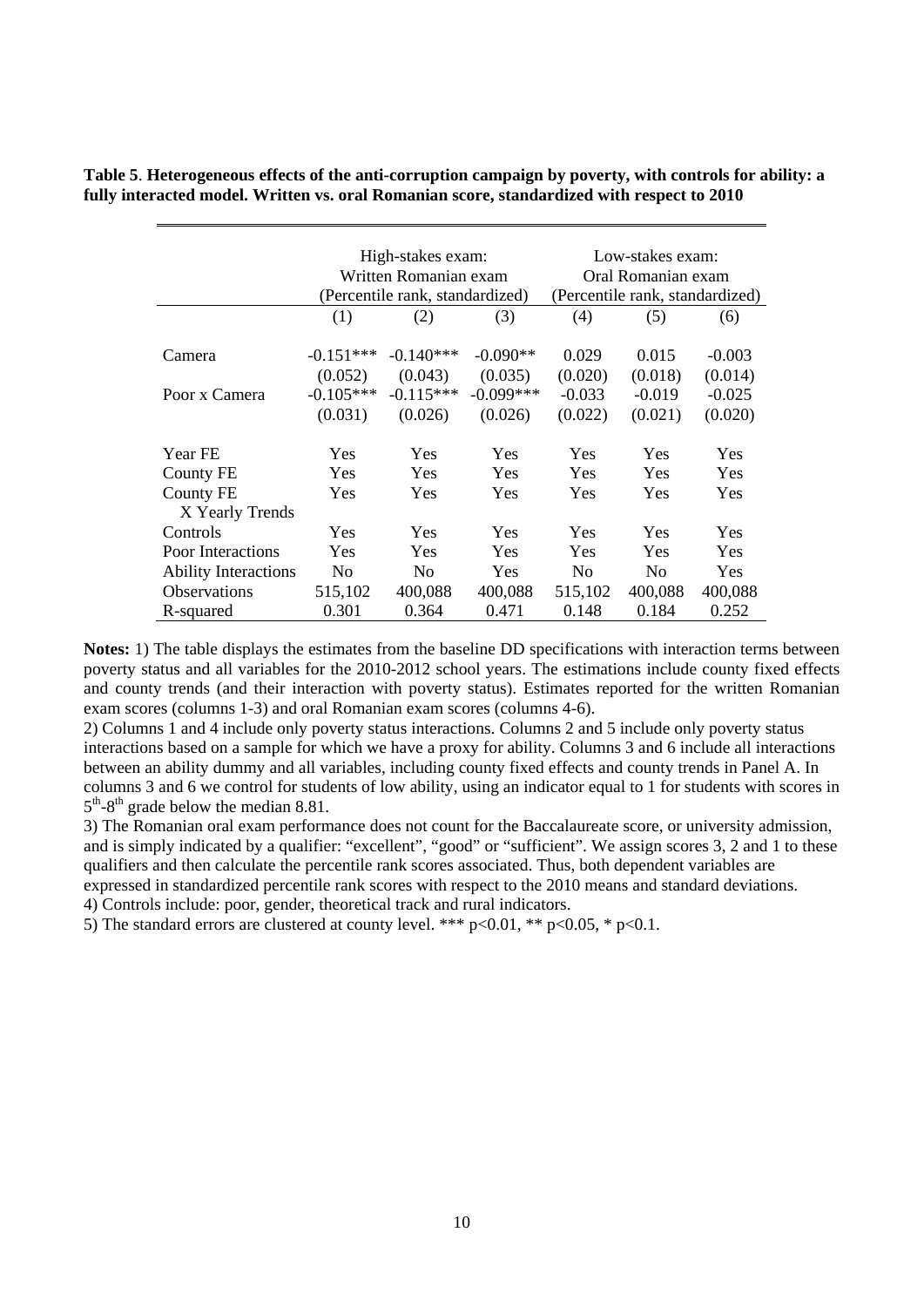|                              | Share Poor admitted to an<br>elite university |                      | <b>Share Poor</b><br>in an elite<br>university<br>Tuition-exempt<br>(top students) |                      | <b>Share Poor</b><br>in an elite<br>university<br>Tuition-paying<br>(good students) |                     | Share Poor in top 20% at<br>Baccalaureate |                        |
|------------------------------|-----------------------------------------------|----------------------|------------------------------------------------------------------------------------|----------------------|-------------------------------------------------------------------------------------|---------------------|-------------------------------------------|------------------------|
|                              | (1)                                           | (2)                  | (3)                                                                                | (4)                  | (5)                                                                                 | (6)                 | (7)                                       | (8)                    |
| Camera                       | $-0.024*$<br>(0.013)                          | $-0.024*$<br>(0.013) | $-0.027*$<br>(0.015)                                                               | $-0.028*$<br>(0.015) | $-0.020$<br>(0.030)                                                                 | $-0.021$<br>(0.029) | $-0.022***$<br>(0.006)                    | $-0.019***$<br>(0.006) |
| <b>County FE</b>             | Yes                                           | Yes                  | Yes                                                                                | Yes                  | Yes                                                                                 | Yes                 | Yes                                       | Yes                    |
| County FE<br>x Yearly Trends | <b>Yes</b>                                    | Yes                  | Yes                                                                                | Yes                  | Yes                                                                                 | Yes                 | Yes                                       | Yes                    |
| Controls                     | N <sub>0</sub>                                | Yes                  | No                                                                                 | Yes                  | N <sub>0</sub>                                                                      | Yes                 | N <sub>0</sub>                            | Yes                    |
| <b>Observations</b>          | 15,821                                        | 15,821               | 10,023                                                                             | 10,023               | 5,798                                                                               | 5,798               | 142,214                                   | 142,214                |
| R-squared                    | 0.042                                         | 0.048                | 0.043                                                                              | 0.050                | 0.062                                                                               | 0.067               | 0.048                                     | 0.065                  |

### **Table 6. The composition in terms of poverty at the admission into an elite university and in the top 20% at the Baccalaureate**

**Notes:** 1) The table displays the baseline DD specifications for the composition of admitted university students in 2009-2012, in terms of poverty status (columns 1-6) and for the composition of students scoring in the top 20% at the 2009-2012 Baccalaureate by poverty status (columns 7-8).

2) Controls for the university admission sample: student's gender, track and dummy indicator for students who took the Baccalaureate before the year of university admission; controls for the Baccalaureate top 20% sample: student's gender, track and a rural indicator.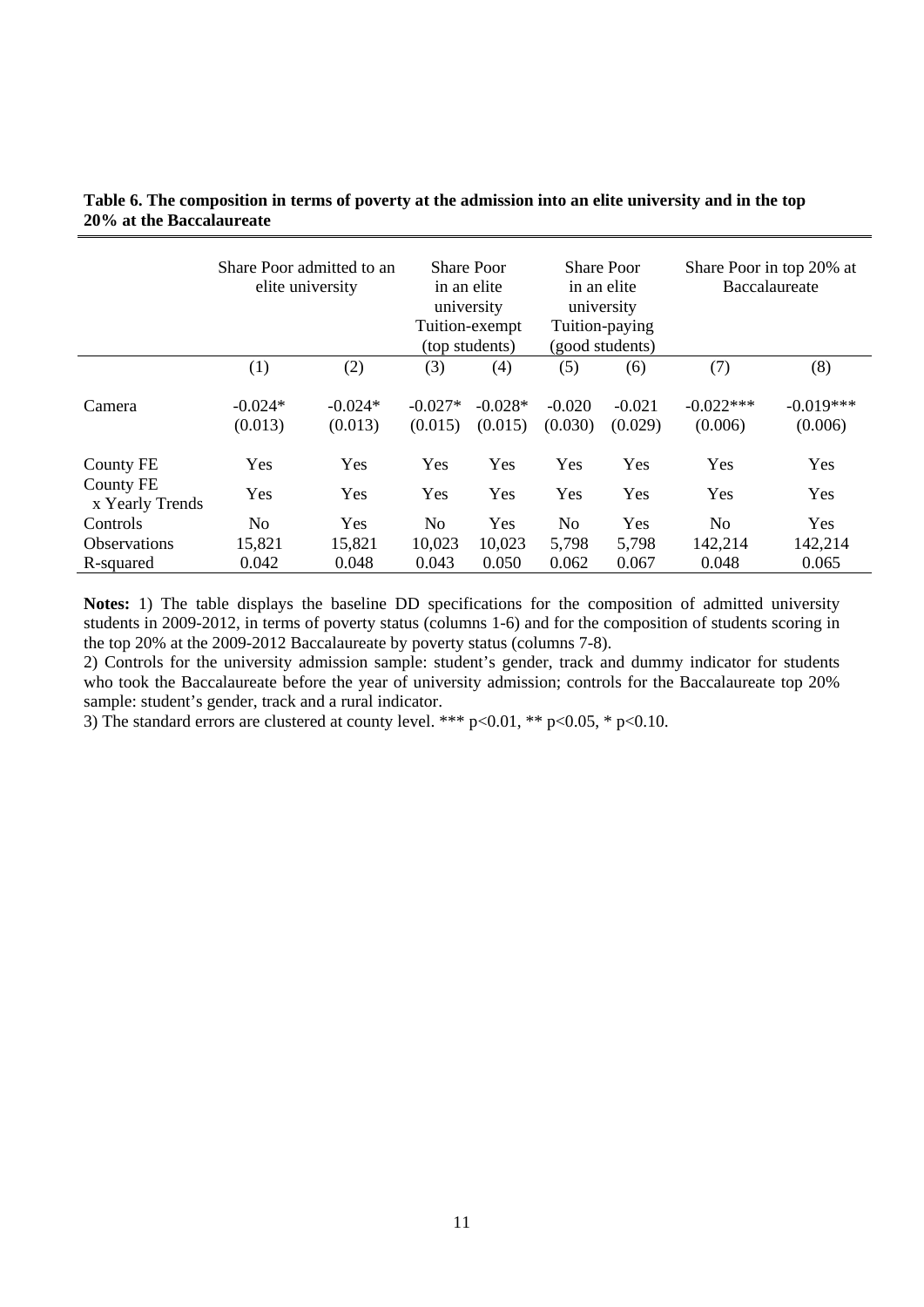# **Appendix A for Online Publication - Further Tables and Sensitivity Checks**

|                                                                    | 2009    |       | 2010    |       | 2011    |       | 2012    |       |
|--------------------------------------------------------------------|---------|-------|---------|-------|---------|-------|---------|-------|
|                                                                    | Mean    | S.D.  | Mean    | S.D.  | Mean    | S.D.  | Mean    | S.D.  |
| Panel A: Counties that installed camera in 2011 (early installers) |         |       |         |       |         |       |         |       |
| Written Romanian score                                             | 6.752   | 1.839 | 7.020   | 1.676 | 6.069   | 2.157 | 6.242   | 2.102 |
| Pass                                                               | 0.797   | 0.403 | 0.681   | 0.466 | 0.451   | 0.498 | 0.496   | 0.500 |
| Overall Baccalaureate score                                        | 7.999   | 1.171 | 6.929   | 1.679 | 5.869   | 2.060 | 6.113   | 2.134 |
| Oral Romanian score                                                |         |       | 2.472   | 0.692 | 2.526   | 0.682 | 2.527   | 0.691 |
| Percentile rank oral <sup>1)</sup>                                 |         |       | 0.492   | 0.250 | 0.515   | 0.246 | 0.520   | 0.246 |
| Percentile rank written <sup>1)</sup>                              |         |       | 0.580   | 0.258 | 0.445   | 0.300 | 0.469   | 0.297 |
| Poor                                                               | 0.147   | 0.354 | 0.154   | 0.361 | 0.161   | 0.367 | 0.174   | 0.379 |
| Male                                                               | 0.482   | 0.500 | 0.490   | 0.500 | 0.479   | 0.500 | 0.461   | 0.498 |
| Theoretical track                                                  | 0.453   | 0.498 | 0.435   | 0.496 | 0.451   | 0.498 | 0.481   | 0.500 |
| Rural                                                              | 0.046   | 0.209 | 0.052   | 0.222 | 0.053   | 0.224 | 0.049   | 0.217 |
| Low ability <sup>2)</sup>                                          | 0.504   | 0.500 | 0.515   | 0.500 | 0.496   | 0.500 | 0.461   | 0.499 |
| $N^{3}$                                                            | 130,470 |       | 129,442 |       | 120,352 |       | 101,563 |       |
| Panel B: Counties that installed camera in 2012 (late installers)  |         |       |         |       |         |       |         |       |
| Written Romanian score                                             | 6.934   | 1.773 | 7.010   | 1.639 | 6.296   | 1.984 | 5.960   | 2.193 |
| Pass                                                               | 0.846   | 0.361 | 0.714   | 0.452 | 0.543   | 0.498 | 0.455   | 0.498 |
| Overall Baccalaureate score                                        | 8.171   | 1.097 | 7.046   | 1.580 | 6.345   | 1.834 | 5.930   | 2.153 |
| Oral Romanian score                                                |         |       | 2.434   | 0.704 | 2.459   | 0.706 | 2.455   | 0.719 |
| Percentile rank oral <sup>1)</sup>                                 |         |       | 0.477   | 0.254 | 0.488   | 0.253 | 0.491   | 0.255 |
| Percentile rank written <sup>1)</sup>                              |         |       | 0.574   | 0.253 | 0.471   | 0.286 | 0.433   | 0.298 |
| Poor                                                               | 0.205   | 0.404 | 0.216   | 0.412 | 0.232   | 0.422 | 0.252   | 0.434 |
| Male                                                               | 0.484   | 0.500 | 0.489   | 0.500 | 0.483   | 0.500 | 0.467   | 0.499 |
| Theoretical track                                                  | 0.436   | 0.496 | 0.432   | 0.495 | 0.440   | 0.496 | 0.448   | 0.497 |
| Rural                                                              | 0.079   | 0.270 | 0.089   | 0.285 | 0.095   | 0.293 | 0.078   | 0.268 |
| Low ability <sup>2)</sup>                                          | 0.517   | 0.500 | 0.513   | 0.500 | 0.509   | 0.500 | 0.481   | 0.500 |
| $N^{3)}$                                                           | 66,217  |       | 66,313  |       | 62,587  |       | 54,561  |       |

**Table A1. Descriptive statistics by early and late installers** 

**Notes:** The table displays descriptive statistics by year and separately for counties that installed the cameras in 2011 (Panel A) and those that installed cameras in 2012 (Panel B).

- 1) In the regression analysis we use the standardized percentile rank scores at the written and oral Romanian exams with respect to 2010 overall sample mean and standard deviation;
- 2) The low ability is an indicator for students that have 5th-8th grade scores below the median 8.81 and is available only for 70% of the sample;
- 3) The number of observations for the Romanian written and oral exams is slightly smaller.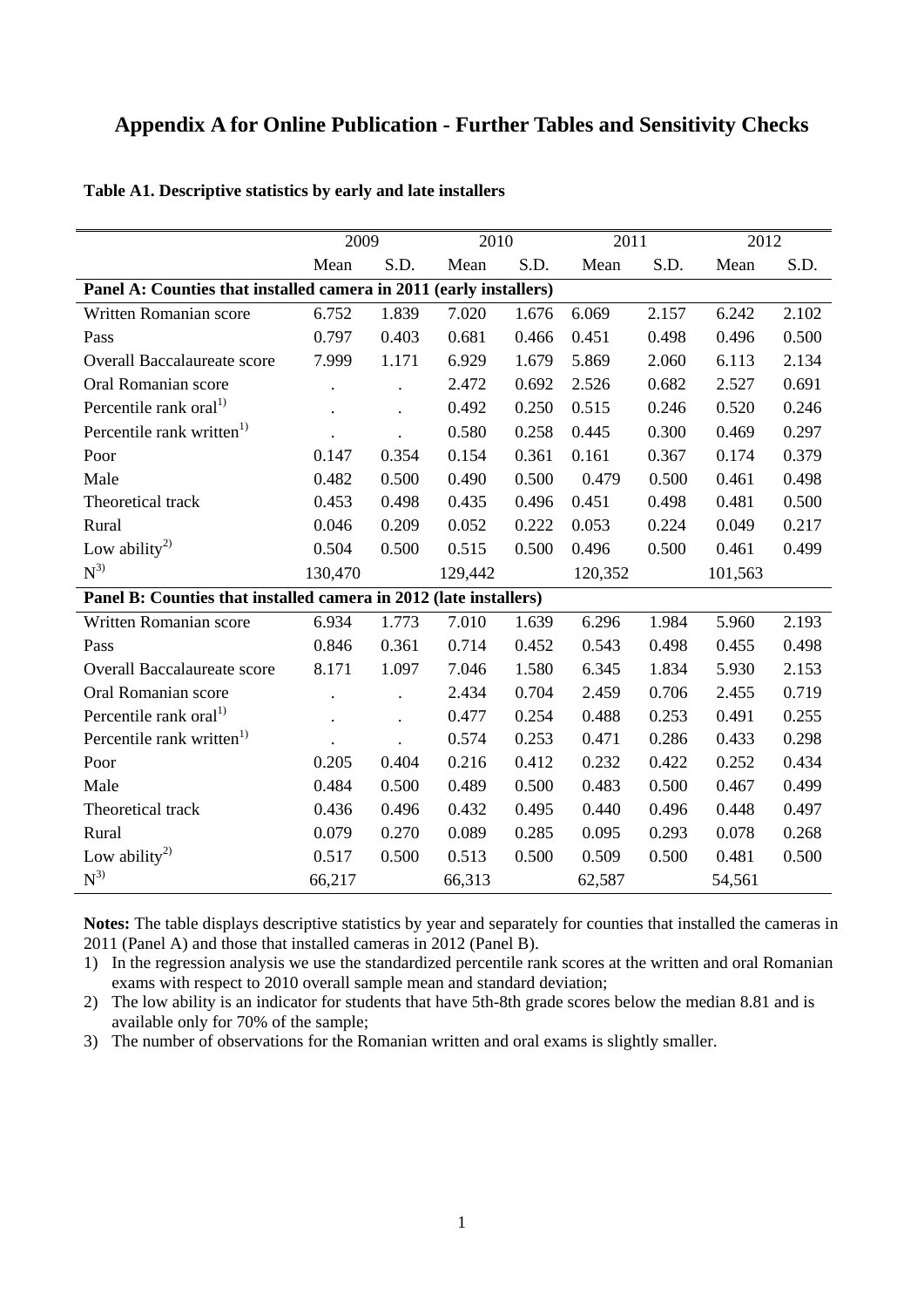#### *Robustness and further tests*

In this section we present further tests to rule out concerns that our estimates may be biased, due to: 1) underlying pre-campaign trends; 2) compositional changes in the Baccalaureate students in response to the campaign; 3) sample definition.

Firstly, in the main tables, all regressions include county fixed effects and/or county specific trends, to accounts for potential selection of counties due to pre-campaign performance or corruption trends (assuming these would be linear). In addition, to insure that we are adequately controlling for pre-existing trends, we estimate the baseline results from the complete sample 2004-2012 (without including controls, as we do not have all the reliable controls for the years  $2004-2008$ ).<sup>1</sup> The results are displayed in Table A2 below and are all significant. The camera effects are only slightly smaller than the estimates in Table 2, while the 2012 and 2011 year effects are slightly larger.

Secondly, Table A3 demonstrates that our results in Table 2 are robust to different specifications (in Panel A for the written Romanian test, Panel B for the probability of passing the Baccalaureate and Panel C for the overall Baccalaureate score). Column (2) adds a placebo camera indicator (equal to 1 in 2010 for the counties that were first monitored in 2011 and in year 2011 for the counties that were first monitored in 2012, and 0 otherwise), which is not significant, while the magnitude of the main coefficients changes very little.

We also exclude observations in 2010 and hold as benchmark the year 2009. This is done to rule out concerns about the estimates of interest being driven by the contrast to the exceptional events in the 2010 "Xeroxed exam." The results shown in columns (5) confirm that this is not the case. Additionally, we exclude the year 2012, to assess the campaign impact in the first year only. We find that the additional effect of the camera is similar to the overall effect (albeit slightly larger in 2011 for the Romanian exam, and slightly lower for the pass probability and the overall exam score). Moreover, when restricting the sample to 2011 and 2012, where the variation in monitoring comes only from late implementers (column 7), we find that counties that implemented the camera later sustained a larger drop in scores than the early implementers.

One might also worry that our controls are not sufficient to adjust for compositional differences between counties that were early or late camera implementers. In column (3) we replace the county indicators with school indicators and find that the estimates and standard errors are almost

<sup>&</sup>lt;sup>1</sup> The 2004-2012 dataset covers the entire population of students enrolled at the Baccalaureate. The 2009-2012 part of this dataset differs slightly from our main 2009-2012 sample, which excludes 2% of the student population for which we do not have some controls.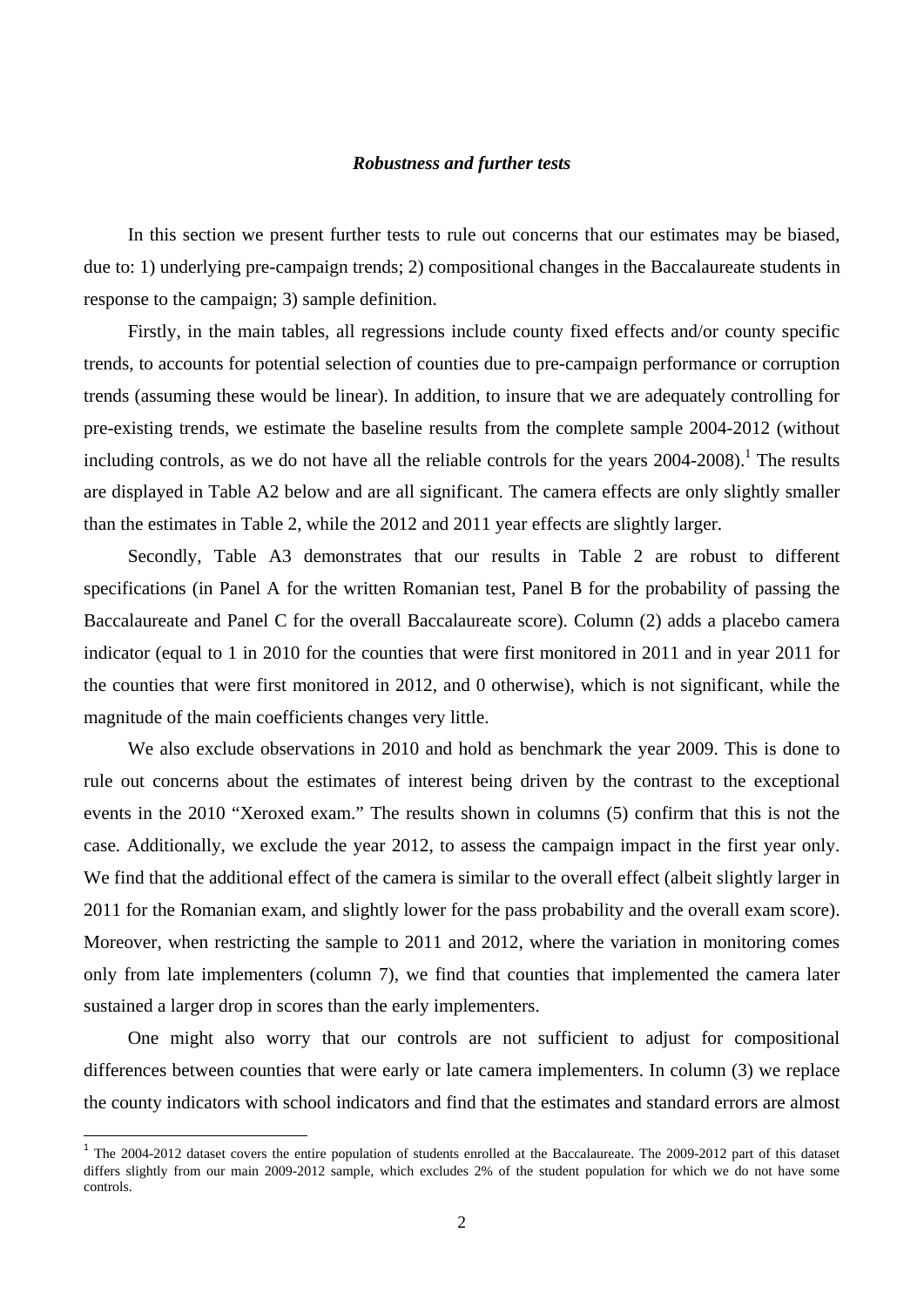identical to the baseline ones. Lastly, using the location, family name, and father's initial, we detect a sample of about 90,000 sibling students. In this sample, the exogenous variation in scores stems from a monitored and an un-monitored sibling, after netting out everything common to the siblings (e.g., family investment in children's education).<sup>2</sup> The estimates shown in column (4) do not depart from the baseline results, supporting that the pre-2011 scores were artificially inflated and that the sharp drop in scores is the impact of the anti-corruption intervention.

Further checks for compositional changes are displayed in Table A4. One concern is that there might have been a differential student dropout rates in response to the campaign. To address this concern we compute the ratio of students enrolled at the Baccalaureate to students who were admitted into high school 4 years earlier, in every county and year.<sup>3</sup> This ratio is on average similar in early and late CCTV installing counties, and it is about 86% in 2009, 97% in 2010, 95% in 2011 and 90% in 2012. We include this county-year level control in the main regressions, in addition to the usual controls (columns 1, 3 and 5) and the main camera estimates remain very similar to the baseline estimates, while the coefficient of the Baccalaureate-to-high school-enrolled ratio is insignificant. In addition, we introduce in the regressions our proxy for ability (the overall scores in grades  $5<sup>th</sup>-8<sup>th</sup>$ , which are averages of numerous tests throughout middle school, but are not guaranteed to be free from grade inflation). Although the sample is reduced due to the fact that we only have the ability measure for 70% of the sample, the results remain consistent with the baseline estimates.

Since the camera implementation decision was made at the county level, a further check was to match the counties that installed cameras in 2011 with those that installed cameras in 2012. We matched each of the 17 late installers with one early installer, based on: county population, county level share of poor students, male students, theoretical track and rural, as well as exam outcomes at the Baccalaureate in 2009 (in the year before the exam changed and the anticorruption campaign). The results are displayed in Table A5 and are all significant and similar (even slightly larger for county pass rate and overall exam score) in magnitude to the estimates in Table 2.

Finally, we have also checked whether our results are affected by the fact that our main sample excludes exam retakes (47,910 observations), which yields similar results as our baseline analysis.

 $\frac{1}{2}$  Based on intra-class correlations of  $5<sup>th</sup>$ -8<sup>th</sup> grade performance, we keep the groups of two assumed siblings (for whom the intrafamily correlation is 30%, a typical estimate from the literature on sibling correlations in educational achievement; see Björklund and Jäntti, 2012). Thus, the most popular surnames (seemingly yielding larger groups of siblings) are automatically excluded, thereby increasing the likelihood that we indeed identify siblings. A critique to this approach is that the exclusion of most popular names could entail the systematic exclusion of low-income students. We therefore face a trade-off between precision of sibling pairing and the extent to which the sibling sample is representative. Yet, the analysis using the extended sample of siblings (allowing for up to four students per "family") yields very similar results. At worst we have a random sample of students, and the results should be similar to the baseline estimates if the anti-corruption campaign had an effect on exam outcomes.

 $3$  Note that this ratio could be smaller than 1, if fewer students enrolled at the baccalaureate than those that entered high school in every cohort, but it could also be larger than 1, if students who entered high school more than 4 years before the Baccalaureate exam enroll.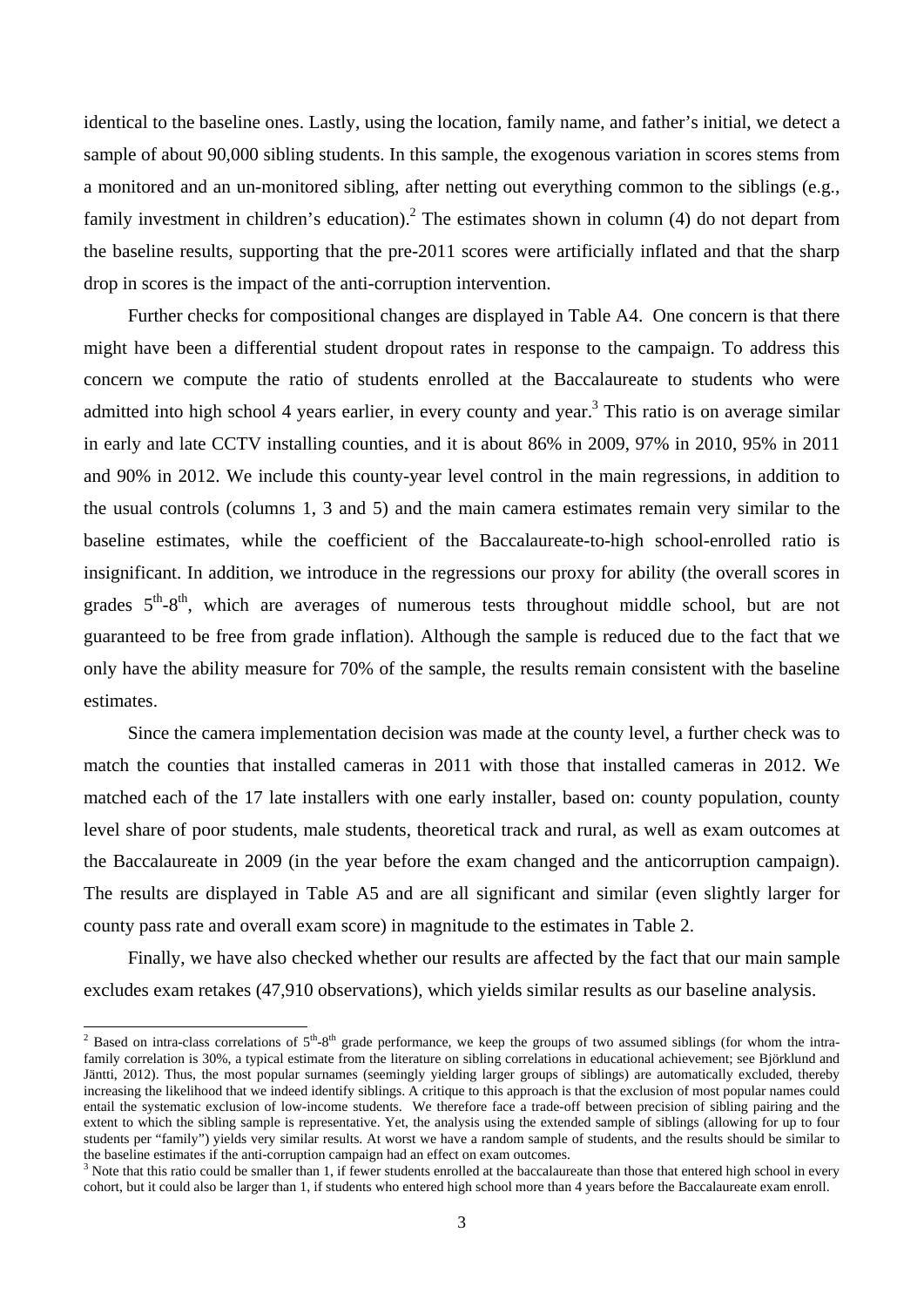|                      |                | Written Romanian |             | Baccalaureate | <b>Overall Baccalaureat</b> |             |
|----------------------|----------------|------------------|-------------|---------------|-----------------------------|-------------|
|                      |                | Score            |             | Pass          | Score                       |             |
|                      | (1)            | (2)              | (3)         | (4)           | (5)                         | (6)         |
| Camera               | $-0.178$       | $-0.281**$       | $-0.068**$  | $-0.083***$   | $-0.420***$                 | $-0.469***$ |
|                      | (0.114)        | (0.109)          | (0.032)     | (0.028)       | (0.151)                     | (0.140)     |
| Year 12              | $-0.703***$    | $-0.651***$      | $-0.147***$ | $-0.142***$   | $-0.509***$                 | $-0.520***$ |
|                      | (0.090)        | (0.080)          | (0.025)     | (0.020)       | (0.118)                     | (0.099)     |
| Year 11              | $-0.763***$    | $-0.718***$      | $-0.171***$ | $-0.165***$   | $-0.672***$                 | $-0.668***$ |
|                      | (0.067)        | (0.070)          | (0.019)     | (0.017)       | (0.091)                     | (0.087)     |
| Year 09              | $-0.185***$    | $-0.159***$      | $0.122***$  | $0.127***$    | $1.115***$                  | $1.145***$  |
|                      | (0.052)        | (0.048)          | (0.011)     | (0.011)       | (0.041)                     | (0.038)     |
| Year <sub>08</sub>   | $-0.059$       | $-0.007$         | $0.091***$  | $0.101***$    | $1.014***$                  | $1.072***$  |
|                      | (0.055)        | (0.046)          | (0.015)     | (0.015)       | (0.042)                     | (0.037)     |
| Year 07              | $-0.335***$    | $-0.256***$      | $0.130***$  | $0.146***$    | $1.030***$                  | 1.119***    |
|                      | (0.060)        | (0.048)          | (0.016)     | (0.017)       | (0.049)                     | (0.044)     |
| Year <sub>06</sub>   | $-0.482***$    | $-0.374***$      | $0.111***$  | $0.133***$    | $0.928***$                  | 1.048***    |
|                      | (0.057)        | (0.046)          | (0.017)     | (0.015)       | (0.047)                     | (0.043)     |
| Year <sub>05</sub>   | $-0.098**$     | 0.040            | $0.148***$  | $0.177***$    | $1.037***$                  | 1.191***    |
|                      | (0.044)        | (0.035)          | (0.016)     | (0.016)       | (0.051)                     | (0.048)     |
| Year 04              | $0.144***$     | $0.314***$       | $0.114***$  | $0.149***$    | 1.019***                    | $1.207***$  |
|                      | (0.037)        | (0.038)          | (0.011)     | (0.014)       | (0.038)                     | (0.052)     |
| County FE            | Yes            | Yes              | Yes         | Yes           | Yes                         | Yes         |
| County FE x          | N <sub>0</sub> | Yes              | No          | Yes           | N <sub>o</sub>              | Yes         |
| <b>Yearly Trends</b> |                |                  |             |               |                             |             |
| Observations         | 1,642,847      | 1,642,847        | 1,683,796   | 1,683,796     | 1,626,590                   | 1,626,590   |
| R-squared            | 0.057          | 0.061            | 0.110       | 0.115         | 0.253                       | 0.259       |

**Table A2. The camera effect on exam outcomes 2004-2012** 

**Notes:** 1) The table displays the estimates from the baseline DD specifications for the Romanian exam scores, exam pass probability and overall Baccalaureate scores for the 2004-2012 school years. 2) The standard errors are clustered at county level. \*\*\* p<0.01, \*\* p<0.05, \* p<0.1.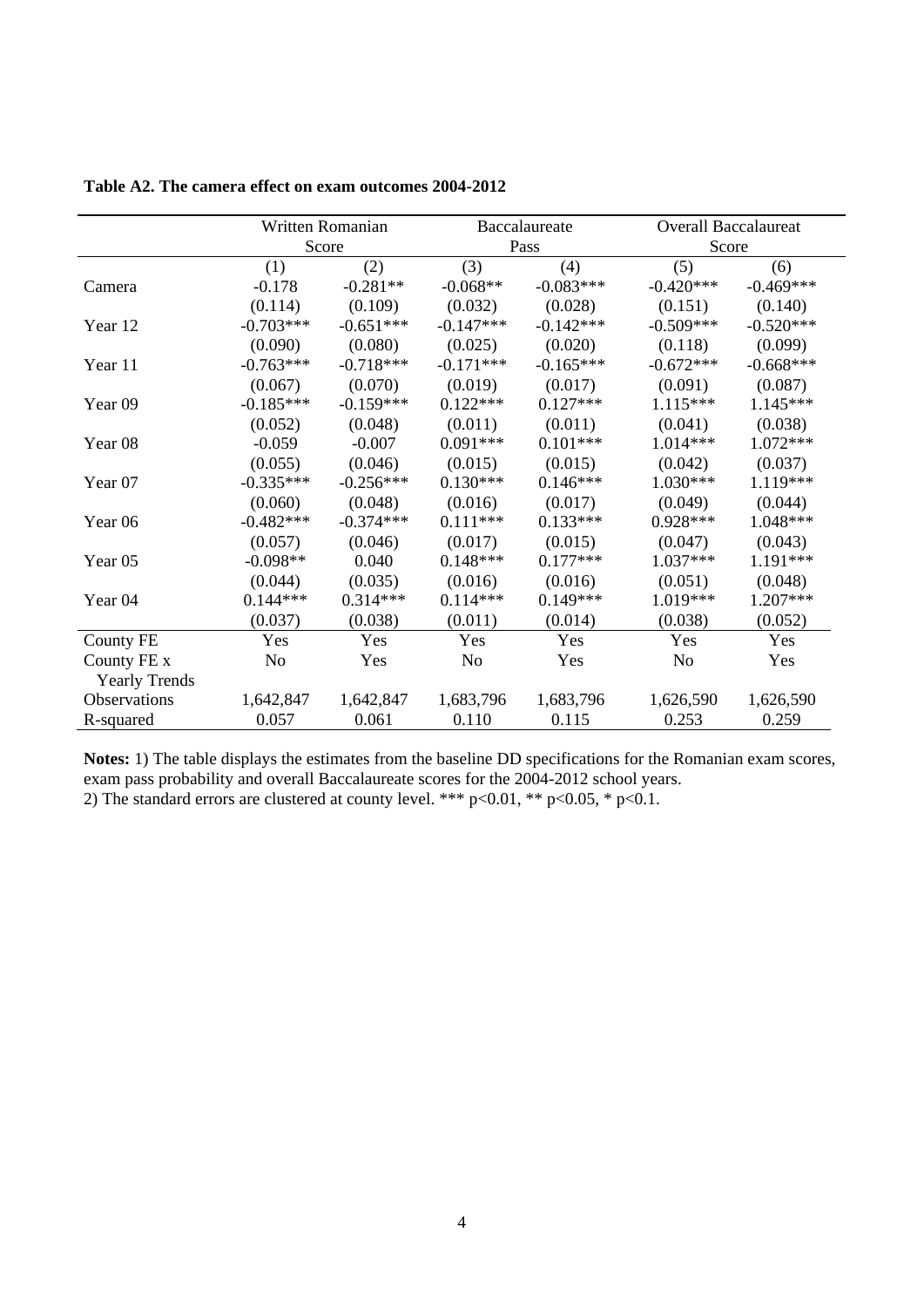|                      |                |                | <b>Exam Outcomes</b>                        |                |                |                |                |
|----------------------|----------------|----------------|---------------------------------------------|----------------|----------------|----------------|----------------|
|                      | (1)            | (2)            | (3)                                         | (4)            | (5)            | (6)            | (7)            |
|                      |                |                | <b>Panel A: Romanian Written Exam Score</b> |                |                |                |                |
| Camera               | $-0.355***$    | $-0.303*$      | $-0.368***$                                 | $-0.358**$     | $-0.342***$    | $-0.415***$    | $-0.494***$    |
|                      | (0.106)        | (0.171)        | (0.100)                                     | (0.168)        | (0.118)        | (0.125)        | (0.141)        |
| Placebo              |                | 0.040          |                                             |                |                |                |                |
| camera               |                | (0.073)        |                                             |                |                |                |                |
|                      |                |                |                                             |                |                |                |                |
| Observations         | 712,298        | 712,298        | 712,298                                     | 99,674         | 520,350        | 562,611        | 327,698        |
| R-squared            | 0.075          | 0.075          | 0.425                                       | 0.732          | 0.064          | 0.075          | 0.031          |
|                      |                |                | <b>Panel B: Baccalaureate Pass</b>          |                |                |                |                |
| Camera               | $-0.096***$    | $-0.113**$     | $-0.100***$                                 | $-0.114**$     | $-0.100***$    | $-0.074$       | $-.129***$     |
|                      | (0.026)        | (0.049)        | (0.025)                                     | (0.042)        | (0.029)        | (0.051)        | (0.032)        |
| Placebo              |                | $-0.012$       |                                             |                |                |                |                |
| camera               |                | (0.028)        |                                             |                |                |                |                |
|                      |                |                |                                             |                |                |                |                |
| Observations         | 731,505        | 731,505        | 731,505                                     | 101,268        | 535,750        | 575,381        | 339,063        |
| R-squared            | 0.116          | 0.116          | 0.398                                       | 0.716          | 0.135          | 0.121          | 0.024          |
|                      |                |                |                                             |                |                |                |                |
|                      |                |                | <b>Panel C: Overall Baccalaureate Score</b> |                |                |                |                |
| Camera               | $-0.511***$    | $-0.588**$     | $-0.531***$                                 | $-0.576**$     | $-0.528***$    | $-0.406**$     | $-0.643***$    |
|                      | (0.139)        | (0.244)        | (0.132)                                     | (0.227)        | (0.159)        | (0.171)        | (0.177)        |
| Placebo              |                | $-0.058$       |                                             |                |                |                |                |
| camera               |                | (0.110)        |                                             |                |                |                |                |
|                      |                |                |                                             |                |                |                |                |
| Observations         | 706,895        | 706,895        | 706,895                                     | 99,164         | 515,744        | 559,155        | 324,023        |
| R-squared            | 0.221          | 0.221          | 0.608                                       | 0.787          | 0.264          | 0.247          | 0.036          |
| Year FE              | Yes            | Yes            | Yes                                         | Yes            | Yes            | Yes            | Yes            |
| <b>County FE</b>     | Yes            | Yes            | N <sub>o</sub>                              | N <sub>o</sub> | Yes            | Yes            | Yes            |
| County x             | Yes            | Yes            | Yes                                         | Yes            | Yes            | Yes            | N <sub>o</sub> |
| <b>Yearly Trends</b> |                |                |                                             |                |                |                |                |
| School FE            | N <sub>o</sub> | N <sub>o</sub> | Yes                                         | N <sub>o</sub> | N <sub>o</sub> | N <sub>o</sub> | N <sub>o</sub> |
| Family FE            | N <sub>o</sub> | N <sub>o</sub> | N <sub>o</sub>                              | Yes            | No             | N <sub>o</sub> | No             |
| Sample               | All            | All            | All                                         | All            | No 2010        | No 2012        | 2011-2012      |

### **Table A3. Sensitivity analysis**

**Notes:** 1) The table displays the DD estimates from alternative specifications for the Romanian written exam scores (Panel A), Baccalaureate pass probability (Panel B) and overall Baccalaureate score (Panel C), for the 2009-2012 school years.

2) Columns 1, 2, 5, 6 and 7 include county fixed effects. Columns 1- 6 include county fixed effects interacted with yearly trends. For this reason, we control for but do not report the year fixed effects, which are not straightforward to interpret. Column 2 includes a placebo camera indicator equal to 1 in 2010 for the counties that were first monitored in 2011 and in year 2011 for the counties that were first monitored in 2012, and 0 otherwise. Column 3 includes school fixed effects. Column 4 includes family fixed effects. Columns 5 and 6 display estimates excluding the year 2010 and 2012, respectively. Column 7 restricts the sample to 2011-2012.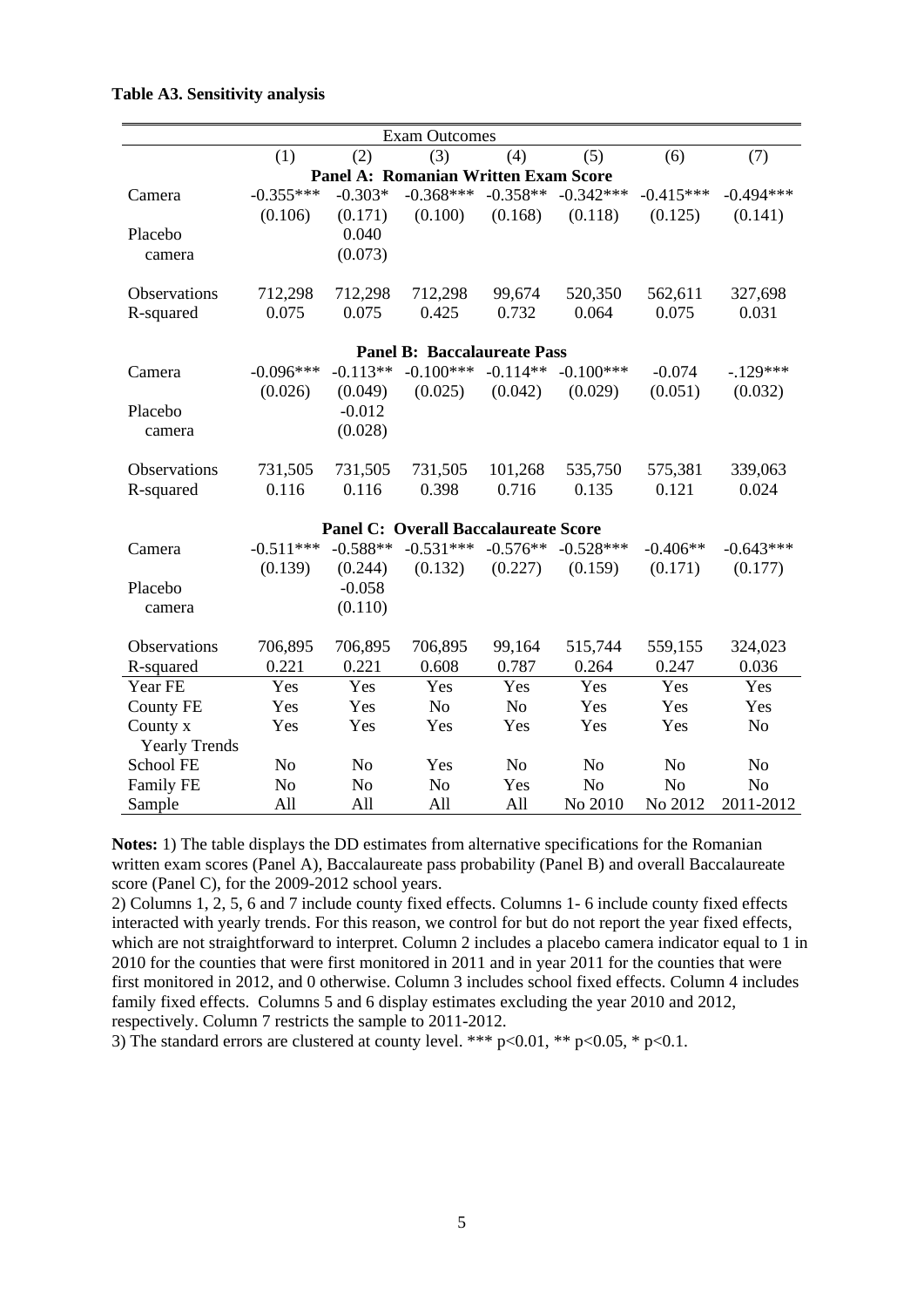### **Table A4**. **Sensitivity checks: Further composition controls**

|                           | Romanian written<br>exam score |             | <b>Baccalaureate Pass</b> |             | Overall<br>Baccalaureate<br>score |             |
|---------------------------|--------------------------------|-------------|---------------------------|-------------|-----------------------------------|-------------|
|                           | (1)                            | (2)         | (3)                       | (4)         | (5)                               | (6)         |
| Camera                    | $-0.359***$                    | $-0.321***$ | $-0.099***$               | $-0.101***$ | $-0.526***$                       | $-0.523***$ |
|                           | (0.103)                        | (0.084)     | (0.023)                   | (0.023)     | (0.127)                           | (0.115)     |
| Male                      | $-0.852***$                    | $-0.648***$ | $-0.109***$               | $-0.067***$ | $-0.590***$                       | $-0.419***$ |
|                           | (0.016)                        | (0.015)     | (0.003)                   | (0.003)     | (0.013)                           | (0.012)     |
| Poor                      | $-0.222***$                    | $-0.387***$ | $-0.045***$               | $-0.076***$ | $-0.260***$                       | $-0.387***$ |
|                           | (0.022)                        | (0.018)     | (0.004)                   | (0.005)     | (0.020)                           | (0.019)     |
| Theoretic                 | $1.457***$                     | $0.941***$  | $0.318***$                | $0.240***$  | 1.559***                          | $1.115***$  |
|                           | (0.049)                        | (0.036)     | (0.012)                   | (0.010)     | (0.051)                           | (0.040)     |
| Rural                     | $-0.665***$                    | $-0.328***$ | $-0.137***$               | $-0.065***$ | $-0.654***$                       | $-0.321***$ |
|                           | (0.067)                        | (0.056)     | (0.020)                   | (0.016)     | (0.086)                           | (0.067)     |
| County Share enrolled     | $-0.567$                       |             | $-0.397$                  |             | $-1.384$                          |             |
| Bac/High school           | (0.770)                        |             | (0.237)                   |             | (1.010)                           |             |
| Low Ability               |                                | $-1.375***$ |                           | $-0.257***$ |                                   | $-1.321***$ |
|                           |                                | (0.030)     |                           | (0.011)     |                                   | (0.037)     |
| Year FE                   | Yes                            | Yes         | Yes                       | Yes         | Yes                               | Yes         |
| <b>County FE</b>          | Yes                            | Yes         | Yes                       | Yes         | Yes                               | Yes         |
| County FE x Yearly Trends | Yes                            | Yes         | Yes                       | Yes         | Yes                               | Yes         |
| <b>Observations</b>       | 712,298                        | 547,447     | 731,505                   | 553,903     | 706,895                           | 545,121     |
| R-squared                 | 0.289                          | 0.446       | 0.254                     | 0.359       | 0.433                             | 0.585       |

**Note:** 1) The table presents estimates from DD regressions for the 2009-2012 school years, where we include additional controls to account for compositional changes across years and counties.

2) Columns 1, 3 and 5 include the fraction of students enrolled at the Baccalaureate exam in each year relative to the number of students who were enrolled in high school 4 years before (and should be in the same cohort). This should capture differences in high school/Baccalaureate dropout rates across counties and over time. Columns 2, 4 and 6 include a proxy for student ability (which is a dummy for students who have  $5<sup>th</sup>-8<sup>th</sup>$  grade scores below the median 8.81).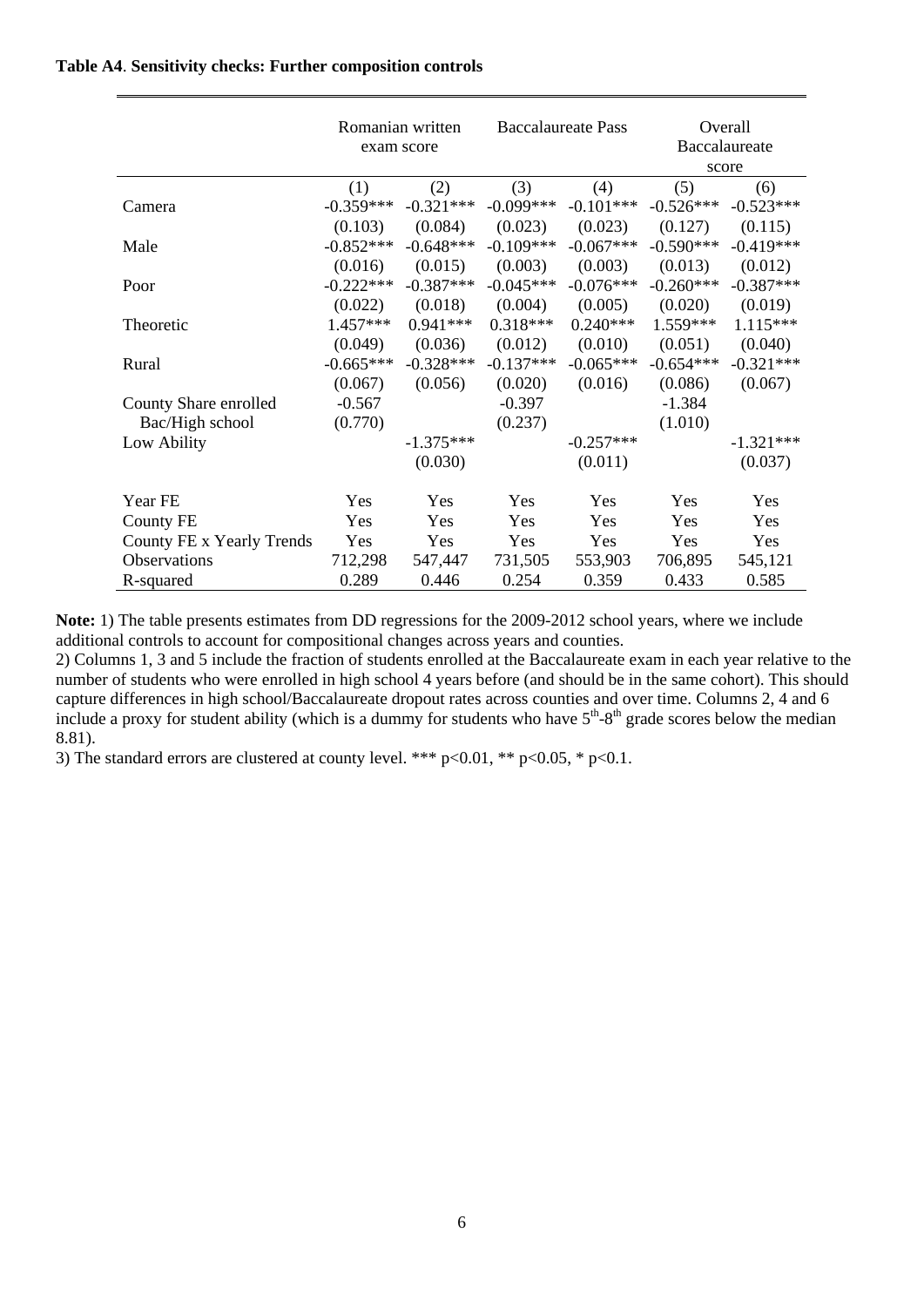**Table A5. Estimations on matched counties** 

|                     | Average Written Romanian<br>Score | Average Baccalaureate Pass<br>Rate | Average Overall Baccalaureate<br>Score |
|---------------------|-----------------------------------|------------------------------------|----------------------------------------|
|                     | (1)                               | (2)                                | (3)                                    |
| Camera              | $-0.275*$                         | $-0.100***$                        | $-0.518***$                            |
|                     | (0.138)                           | (0.032)                            | (0.160)                                |
| Year 12             | $-0.678***$                       | $-0.148***$                        | $-0.541***$                            |
|                     | (0.136)                           | (0.033)                            | (0.153)                                |
| Year 11             | $-0.737***$                       | $-0.179***$                        | $-0.716***$                            |
|                     | (0.090)                           | (0.025)                            | (0.107)                                |
| County FE           | Yes                               | Yes                                | Yes                                    |
| <b>Observations</b> | 102                               | 102                                | 102                                    |
| R-squared           | 0.555                             | 0.598                              | 0.577                                  |

**Note:** 1) The table presents estimations on a 2010-2012 sample of counties where each control county (each county that installed camera late, in 2012) is matched with a county that installed camera already in 2011. We matched counties based on: county population, county share of poor students enrolled at the Baccalaureate in 2009, county share of male students, county share students in a theoretic track and in rural areas, all enrolled at the Baccalaureate in 2009, county average Romanian written exam score and average pass rate in 2009.

2) Each regression is weighted by the number of students in the county.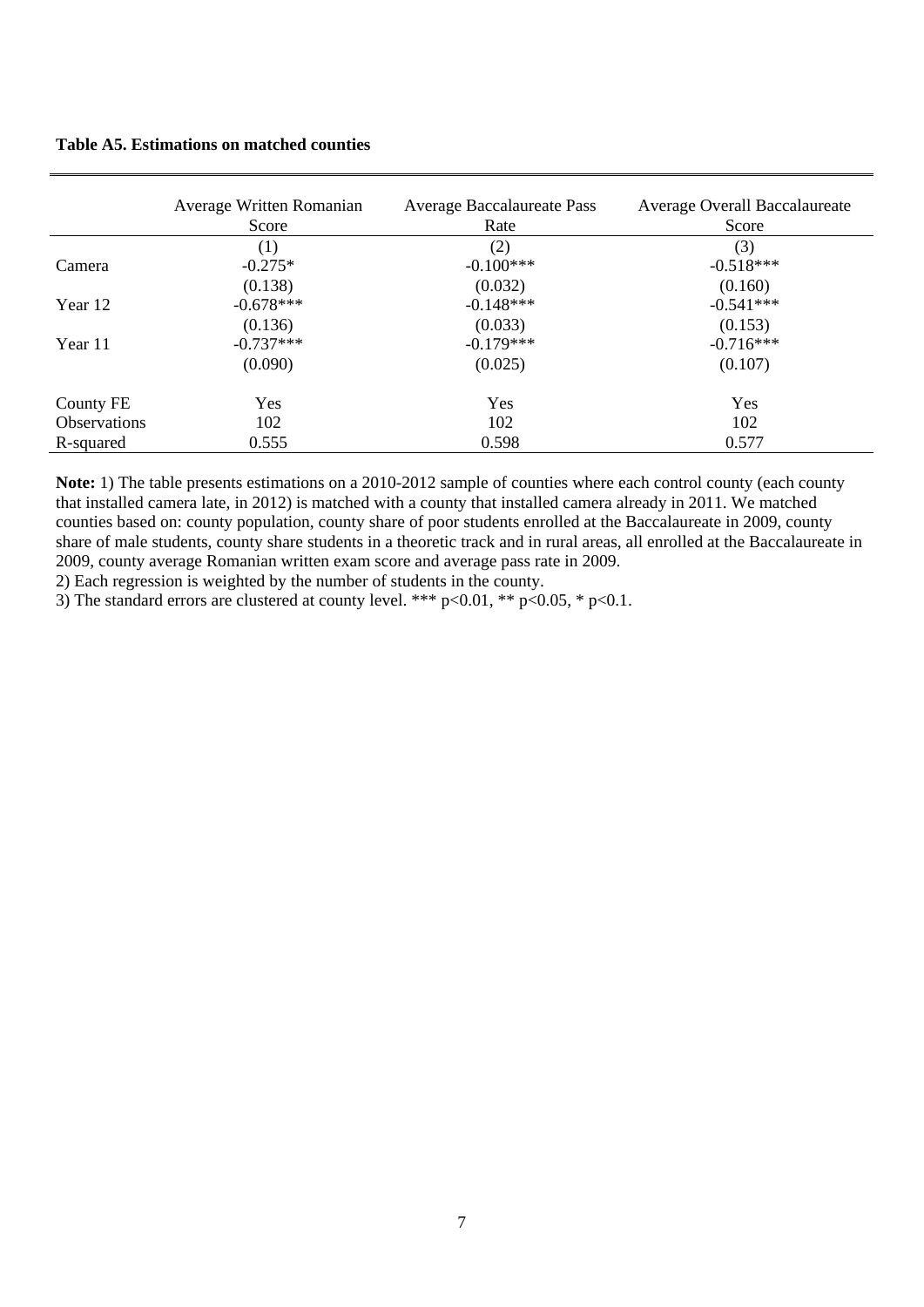### **Appendix B for Online Publication – Further Figures and Results**

**FURTHER FIGURES** 

#### **Figure B1. Changes at the 2010 exam. All test score distributions in 2009 and 2010**





- (b) the track-specific exam;
- (c) the first elective exam;
- (d) the second elective exam.

Note that the second elective was removed in 2010, and before that, around 75% of the students chose physical education as their second elective test.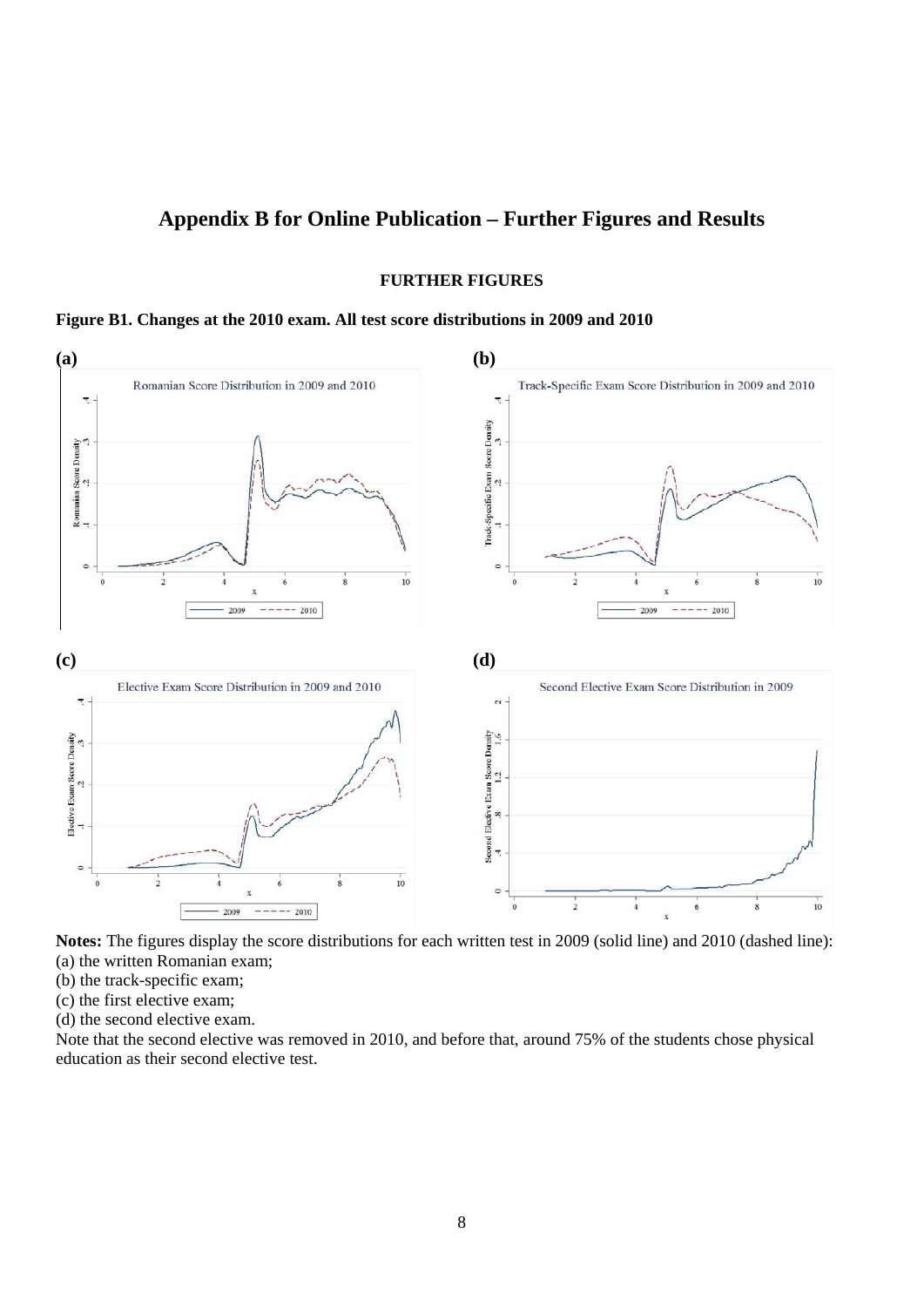### **Figure B2. Romanian written exam scores density 2010 vs. 2012 separately by poor and non-poor students**





**Notes:** The figure displays written Romanian exam score distributions in 2010 (solid line) vs. 2012 (dashed line) for poor and non-poor students.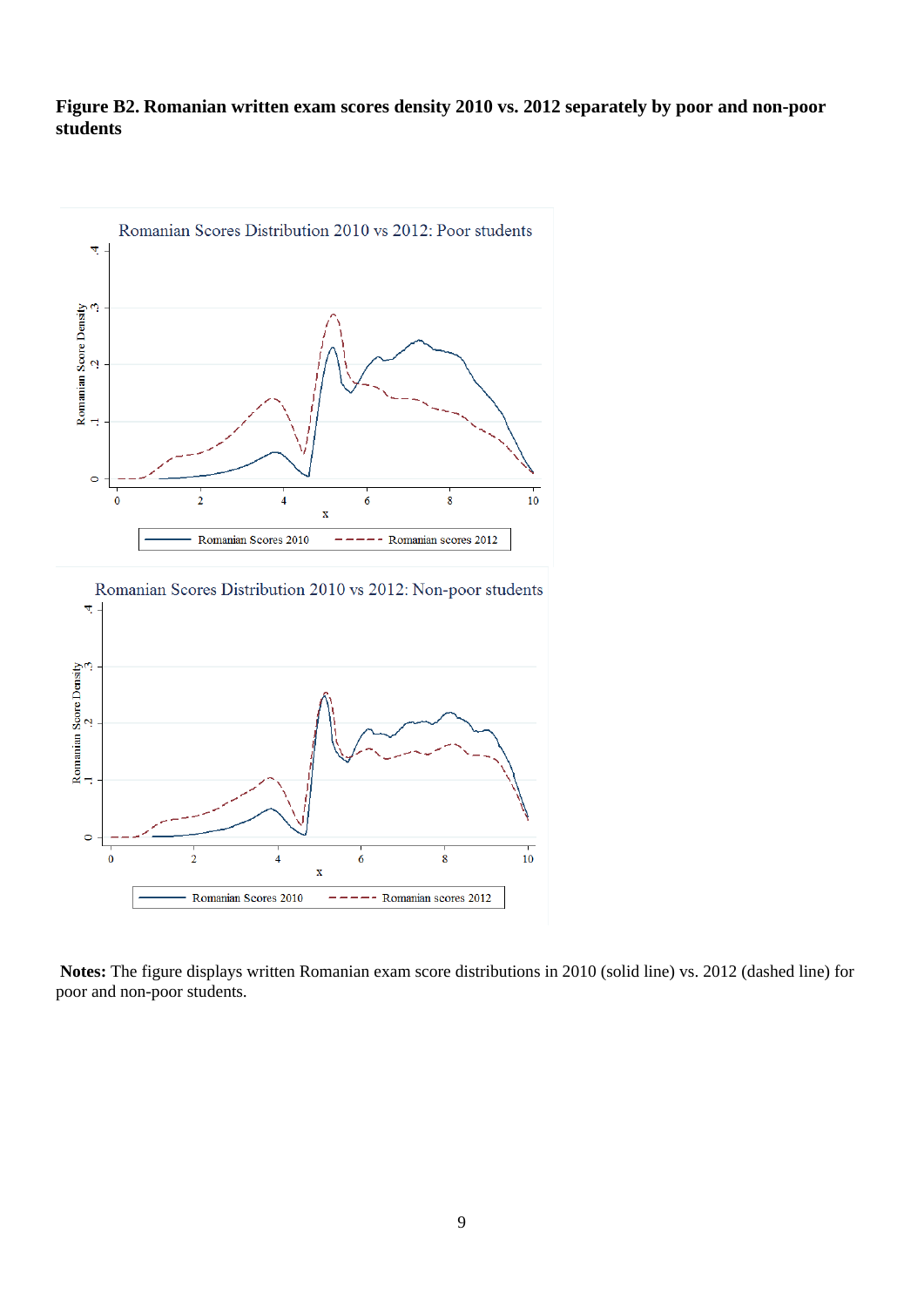### **FURTHER TABLES**

|                                    |        |        |          | Early installation Late installation Difference County clustered |
|------------------------------------|--------|--------|----------|------------------------------------------------------------------|
|                                    |        |        |          | SE p-value                                                       |
|                                    |        |        |          |                                                                  |
| Romanian exam score                | 6.886  | 6.972  | $-0.087$ | 0.499                                                            |
| <b>Baccalaureate Pass</b>          | 0.739  | 0.780  | $-0.041$ | 0.251                                                            |
| <b>Overall Baccalaureate Score</b> | 7.466  | 7.608  | $-0.142$ | 0.264                                                            |
| Poor                               | 0.150  | 0.211  | $-0.061$ | $0.051*$                                                         |
| Low Ability                        | 0.486  | 0.487  | $-0.001$ | 0.749                                                            |
| Male                               | 0.510  | 0.515  | $-0.005$ | 0.962                                                            |
| <b>Theoretical</b>                 | 0.444  | 0.434  | 0.010    | 0.699                                                            |
| Rural                              | 0.049  | 0.084  | $-0.035$ | 0.219                                                            |
| Log county population              | 13.420 | 13.019 | 0.401    | $0.031**$                                                        |
| Trust in justice                   | 1.864  | 2.034  | $-0.170$ | $0.097*$                                                         |
| Corruption BOP                     | 0.557  | 0.387  | 0.171    | 0.356                                                            |
| Unemployment                       | 7.958  | 8.975  | $-1.016$ | 0.349                                                            |
| County share Romanians             | 0.850  | 0.800  | 0.050    | 0.366                                                            |
| N                                  | 259912 | 132530 |          |                                                                  |
|                                    |        |        |          |                                                                  |

#### **Table B1. Self-selection into camera treatment**

**Notes:** 1) The figure displays individual and county summary statistics for the joint years 2009-2010, separately by counties that installed the cameras early and late .

2) The trust in justice variable is an average county score calculated by us using the answers to the question "Can justice courts be trusted?", from the Romanian Barometer of Public Opinion 2007, Soros Foundation. The variable Corruption BOP is a proxy developed by our calculations using the same Public Opinion Barometer. We use the question: "*Is there anyone (i.e., informal network) that could "help" you solve (i.e., informally): issues in court/trials, medical problems, city hall, police, or issues related to the local authorities?"*

3) P-values are based on standard errors clustered at county level. \*\*\*  $p<0.01$ , \*\*  $p<0.05$ , \*  $p<0.1$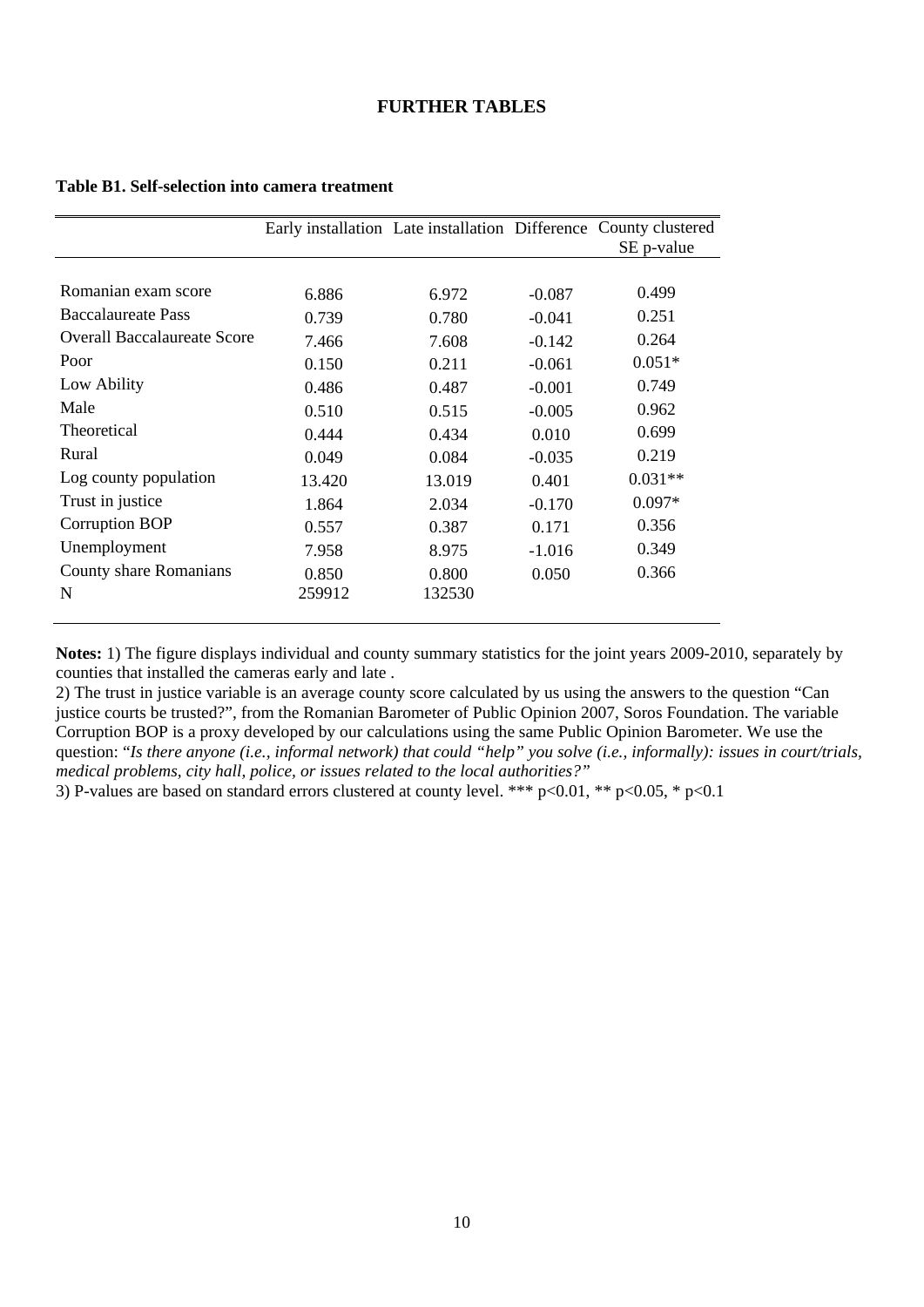|                              |                | Written Romanian Score |                |                |                |             | <b>Baccalaureate Pass</b> |             |                |                | <b>Overall Baccalaureate Score</b> |             |
|------------------------------|----------------|------------------------|----------------|----------------|----------------|-------------|---------------------------|-------------|----------------|----------------|------------------------------------|-------------|
|                              | (1)            | (2)                    | (3)            | (4)            | (5)            | (6)         | (7)                       | (8)         | (9)            | (10)           | (11)                               | (12)        |
| Camera                       |                | $-0.206*$              | $-0.177**$     | $-0.082$       |                | $-0.066**$  | $-0.076***$               | $-0.070***$ |                | $-0.375**$     | $-0.391***$                        | $-0.277***$ |
|                              |                | (0.113)                | (0.085)        | (0.060)        |                | (0.031)     | (0.025)                   | (0.017)     |                | (0.150)        | (0.117)                            | (0.082)     |
| Poor x Camera                |                | $-0.220***$            | $-0.253***$    | $-0.212***$    |                | $-0.056***$ | $-0.047***$               | $-0.043***$ |                | $-0.331***$    | $-0.323***$                        | $-0.276***$ |
|                              |                | (0.066)                | (0.055)        | (0.055)        |                | (0.018)     | (0.015)                   | (0.016)     |                | (0.085)        | (0.065)                            | (0.068)     |
| Year 12                      | $-0.888***$    | $-0.681***$            | $-0.786***$    | $-0.586***$    | $-0.197***$    | $-0.131***$ | $-0.148***$               | $-0.075***$ | $-0.911***$    | $-0.536***$    | $-0.623***$                        | $-0.434***$ |
|                              | (0.060)        | (0.088)                | (0.061)        | (0.046)        | (0.022)        | (0.024)     | (0.017)                   | (0.011)     | (0.085)        | (0.118)        | (0.081)                            | (0.052)     |
| Year 11                      | $-0.890***$    | $-0.750***$            | $-0.676***$    | $-0.491***$    | $-0.206***$    | $-0.161***$ | $-0.141***$               | $-0.061***$ | $-0.950***$    | $-0.697***$    | $-0.619***$                        | $-0.456***$ |
|                              | (0.059)        | (0.079)                | (0.053)        | (0.040)        | (0.023)        | (0.019)     | (0.014)                   | (0.008)     | (0.091)        | (0.100)        | (0.069)                            | (0.045)     |
| Year <sub>09</sub>           | $-0.238***$    | $-0.238***$            | $-0.326***$    | $-0.244***$    | $0.114***$     | $0.114***$  | $0.079***$                | $0.020***$  | $1.043***$     | 1.043***       | $0.946***$                         | $0.684***$  |
|                              | (0.057)        | (0.057)                | (0.056)        | (0.039)        | (0.011)        | (0.011)     | (0.009)                   | (0.004)     | (0.039)        | (0.039)        | (0.030)                            | (0.026)     |
| Poor x Year 12               | $-0.423***$    | $-0.201***$            | $-0.106*$      | $-0.027$       | $-0.141***$    | $-0.085***$ | $-0.075***$               | $-0.045**$  | $-0.563***$    | $-0.228**$     | $-0.175**$                         | $-0.092$    |
|                              | (0.042)        | (0.074)                | (0.056)        | (0.052)        | (0.017)        | (0.021)     | (0.019)                   | (0.018)     | (0.063)        | (0.087)        | (0.071)                            | (0.070)     |
| Poor x Year 11               | $-0.109***$    | $-0.005$               | $-0.081**$     | $-0.026$       | $-0.059***$    | $-0.033**$  | $-0.057***$               | $-0.030**$  | $-0.160***$    | $-0.009$       | $-0.100**$                         | $-0.049$    |
|                              | (0.039)        | (0.052)                | (0.034)        | (0.032)        | (0.014)        | (0.014)     | (0.012)                   | (0.012)     | (0.057)        | (0.064)        | (0.044)                            | (0.045)     |
| Poor x Year 09               | 0.014          | 0.014                  | $0.088**$      | $0.085*$       | 0.011          | 0.011       | $0.046***$                | $0.027***$  | $0.084**$      | $0.083**$      | $0.178***$                         | $0.085**$   |
|                              | (0.041)        | (0.041)                | (0.041)        | (0.043)        | (0.010)        | (0.010)     | (0.011)                   | (0.010)     | (0.032)        | (0.032)        | (0.038)                            | (0.034)     |
| County FE                    | Yes            | Yes                    | Yes            | Yes            | Yes            | Yes         | Yes                       | Yes         | Yes            | Yes            | Yes                                | Yes         |
| County FE<br>x Yearly Trends | N <sub>0</sub> | N <sub>o</sub>         | No             | N <sub>o</sub> | No             | <b>No</b>   | No                        | No          | N <sub>o</sub> | No             | N <sub>0</sub>                     | No          |
| Controls                     | Yes            | Yes                    | Yes            | Yes            | Yes            | Yes         | Yes                       | Yes         | Yes            | Yes            | Yes                                | Yes         |
| Poor Interactions            | Yes            | Yes                    | Yes            | Yes            | Yes            | Yes         | Yes                       | Yes         | Yes            | Yes            | Yes                                | Yes         |
| <b>Ability Interactions</b>  | N <sub>0</sub> | N <sub>0</sub>         | N <sub>o</sub> | Yes            | N <sub>0</sub> | <b>No</b>   | N <sub>0</sub>            | Yes         | N <sub>o</sub> | N <sub>o</sub> | N <sub>0</sub>                     | Yes         |
| <b>Observations</b>          | 712,298        | 712,298                | 547,447        | 547,447        | 731,505        | 731,505     | 553,903                   | 553,903     | 706,895        | 706,895        | 545,121                            | 545,121     |
| R-squared                    | 0.277          | 0.277                  | 0.343          | 0.444          | 0.241          | 0.243       | 0.299                     | 0.381       | 0.419          | 0.421          | 0.491                              | 0.600       |

**Table B2. Heterogeneous effects of the anti-corruption campaign by poverty: a fully interacted model – no county trends**

Notes: 1) The table displays the estimates from the baseline DD specifications with interaction terms between poverty status and all variables, for the 2009-2012 school years. The estimations include only county fixed effects (and their interaction with poverty status). Estimates reported for the written Romanian exam scores (columns 1-4), Baccalaureate pass (columns 5-8) and overall Baccalaureate score (columns 9-12).

2) Columns 1, 5 and 9 exclude camera and poor x camera interactions. Columns 1-2, 5-6 and 9-10 include only poverty status interactions. Columns 3, 7 and 10 include only poverty status interactions, based on a sample for which we have a proxy for ability. Columns 3, 6 and 9 include all interactions between an ability dummy and all variables, including county fixed effects. In columns 4, 8, and 12 we control for students of low ability, using an indicator equal to 1 for students with scores in 5<sup>th</sup>-8<sup>th</sup> grade below the median 8.81.

3) Controls include: poor, gender, theoretical track and rural indicators.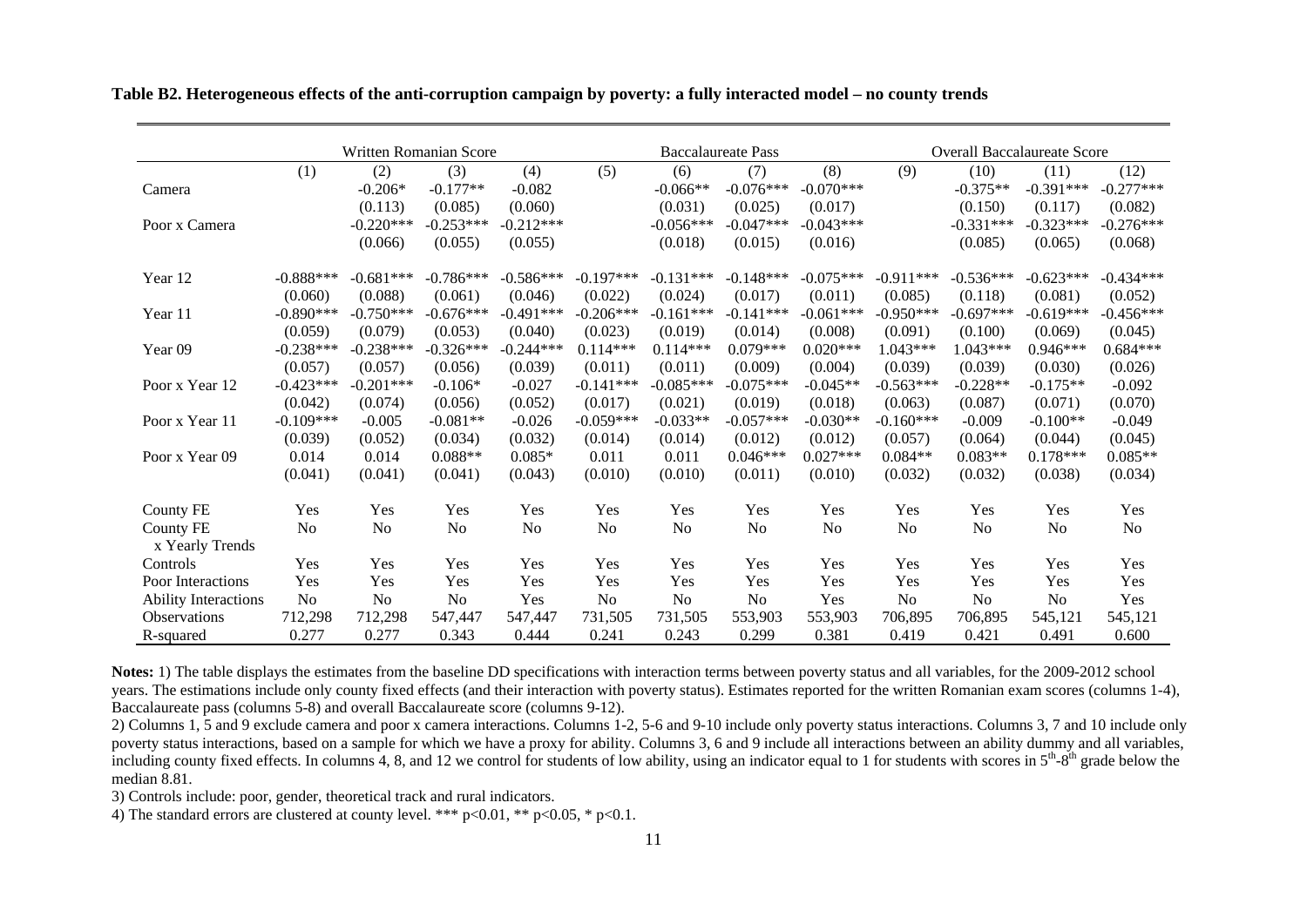#### **Table B3. Heterogeneous effects of the anti-corruption campaign by poverty, with controls for ability: a fully interacted model. Written vs. oral Romanian score, standardized with respect to 2010; 2010-2012 academic years, no country trends**

|                             | High-stakes exam: |                                 |                       |                |                                 | Low-stakes exam:   |                |            |  |
|-----------------------------|-------------------|---------------------------------|-----------------------|----------------|---------------------------------|--------------------|----------------|------------|--|
|                             |                   |                                 | Written Romanian exam |                |                                 | Oral Romanian exam |                |            |  |
|                             |                   | (Percentile rank, standardized) |                       |                | (Percentile rank, standardized) |                    |                |            |  |
|                             | (1)               | (2)                             | (3)                   | (4)            | (5)                             | (6)                | (7)            | (8)        |  |
| Camera                      |                   | $-0.149***$                     | $-0.139***$           | $-0.089**$     |                                 | 0.030              | 0.015          | $-0.003$   |  |
|                             |                   | (0.051)                         | (0.043)               | (0.035)        |                                 | (0.020)            | (0.018)        | (0.014)    |  |
| Poor x Camera               |                   | $-0.108***$                     | $-0.117***$           | $-0.100***$    |                                 | $-0.033$           | $-0.019$       | $-0.025$   |  |
|                             |                   | (0.030)                         | (0.026)               | (0.026)        |                                 | (0.022)            | (0.021)        | (0.020)    |  |
|                             |                   |                                 |                       |                |                                 |                    |                |            |  |
| Year 12                     | $-0.483***$       | $-0.333***$                     | $-0.414***$           | $-0.334***$    | $0.075***$                      | $0.044*$           | $-0.002$       | 0.020      |  |
|                             | (0.030)           | (0.040)                         | (0.036)               | (0.034)        | (0.015)                         | (0.024)            | (0.023)        | (0.021)    |  |
| Year 11                     | $-0.488***$       | $-0.387***$                     | $-0.371***$           | $-0.290***$    | $0.068***$                      | $0.047***$         | $0.050***$     | $0.054***$ |  |
|                             | (0.030)           | (0.041)                         | (0.036)               | (0.031)        | (0.012)                         | (0.017)            | (0.017)        | (0.014)    |  |
| Poor x Year 12              | $-0.226***$       | $-0.116***$                     | $-0.043$              | $-0.006$       | $-0.081***$                     | $-0.048*$          | $-0.005$       | 0.005      |  |
|                             | (0.021)           | (0.034)                         | (0.032)               | (0.030)        | (0.012)                         | (0.024)            | (0.023)        | (0.023)    |  |
| Poor x Year 11              | $-0.064***$       | $-0.017$                        | $-0.036$              | $-0.010$       | $-0.008$                        | 0.015              | 0.011          | 0.010      |  |
|                             | (0.019)           | (0.025)                         | (0.022)               | (0.021)        | (0.015)                         | (0.018)            | (0.016)        | (0.016)    |  |
| County FE                   | Yes               | Yes                             | Yes                   | Yes            | Yes                             | Yes                | Yes            | Yes        |  |
| County FE                   | N <sub>0</sub>    | N <sub>0</sub>                  | N <sub>0</sub>        | N <sub>0</sub> | N <sub>0</sub>                  | N <sub>0</sub>     | N <sub>0</sub> | No         |  |
| x Yearly Trends             |                   |                                 |                       |                |                                 |                    |                |            |  |
| Controls                    | Yes               | Yes                             | Yes                   | Yes            | Yes                             | Yes                | Yes            | Yes        |  |
| Poor Interactions           | Yes               | Yes                             | Yes                   | Yes            | Yes                             | Yes                | Yes            | Yes        |  |
| <b>Ability Interactions</b> | No                | N <sub>0</sub>                  | N <sub>0</sub>        | Yes            | N <sub>0</sub>                  | N <sub>0</sub>     | No             | Yes        |  |
| <b>Observations</b>         | 515,102           | 515,102                         | 400,088               | 400,088        | 515,102                         | 515,102            | 400,088        | 400,088    |  |
| R-squared                   | 0.294             | 0.296                           | 0.360                 | 0.466          | 0.147                           | 0.147              | 0.183          | 0.250      |  |

**Notes:** 1) The table displays the estimates from the baseline DD specifications with interaction terms between poverty status and all variables, for the 2009-2012 school years. The estimations only county fixed effects (and their interaction with poverty status). Estimates reported for the written Romanian exam scores (columns 1-4) and oral Romanian exam scores (columns 5-8).

2) Columns 1 and 5 exclude the camera and the poor x camera interaction. Columns 1-2 and 5-6 include only poverty status interactions. Columns 3 and 7: include only poverty status interactions based on a sample for which we have a proxy for ability. Columns 4 and 8 include all interactions between an ability dummy and all variables, including county fixed effects. In columns 4 and 8 we control for students of low ability, using an indicator equal to 1 for students with scores in  $5<sup>th</sup>-8<sup>th</sup>$  grade below the median 8.81.

3) The Romanian oral exam performance does not count at all toward the Baccalaureate score, or university admission, and is simply indicated by a qualifier: "excellent", "good" or "sufficient". We assign scores 3, 2 and 1 to these qualifiers and then calculate the percentile rank scores associated. Thus, both dependent variables are expressed in standardized percentile rank scores with respect to the 2010 means and standard deviations.

4) Controls include: poor, gender, theoretical track and rural indicators.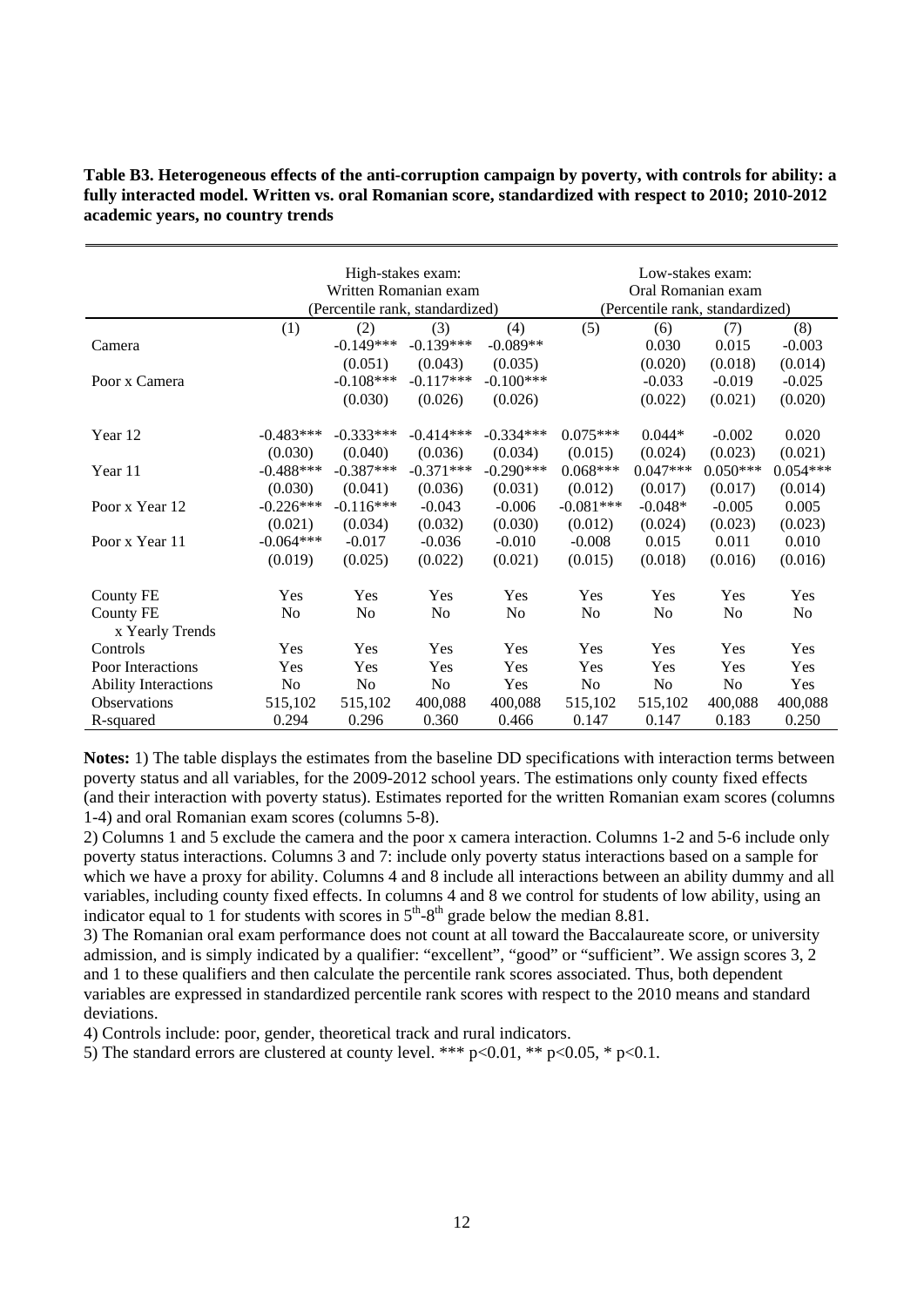|                     | Written Romanian Baccalaureate Overall Exam |             |             |
|---------------------|---------------------------------------------|-------------|-------------|
|                     | Score                                       | Pass        | Score       |
|                     | (1)                                         | (2)         | (3)         |
| Camera              | $-0.279**$                                  | $-0.078***$ | $-0.423***$ |
|                     | (0.110)                                     | (0.027)     | (0.140)     |
| Poor x Camera       | $-0.228***$                                 | $-0.062***$ | $-0.352***$ |
|                     | (0.061)                                     | (0.014)     | (0.075)     |
| Year FE             | <b>Yes</b>                                  | <b>Yes</b>  | <b>Yes</b>  |
| County FE           | <b>Yes</b>                                  | <b>Yes</b>  | Yes         |
| County FE           | Yes                                         | Yes         | Yes         |
| x Yearly Trends     |                                             |             |             |
| Controls            | Yes                                         | Yes         | <b>Yes</b>  |
| Poor Interactions   | Yes                                         | <b>Yes</b>  | Yes         |
| <b>Observations</b> | 1,302,864                                   | 1,334,920   | 1,294,936   |
| R-squared           | 0.254                                       | 0.217       | 0.434       |

**Table B4. Heterogeneous effects of the anti-corruption campaign by poverty: a fully interacted model 2006-2012** 

**Notes:** 1) The table displays the estimates from the baseline DD specifications with interaction terms between poverty status and all variables, for the years 2006-2012. The estimations include county fixed effects and county trends (and their interaction with poverty status). Estimates reported for the written Romanian exam scores (column 1), Baccalaureate pass (column 2) and overall Baccalaureate score (column 3). 2) Controls include: poor, gender and a theoretical track indicator.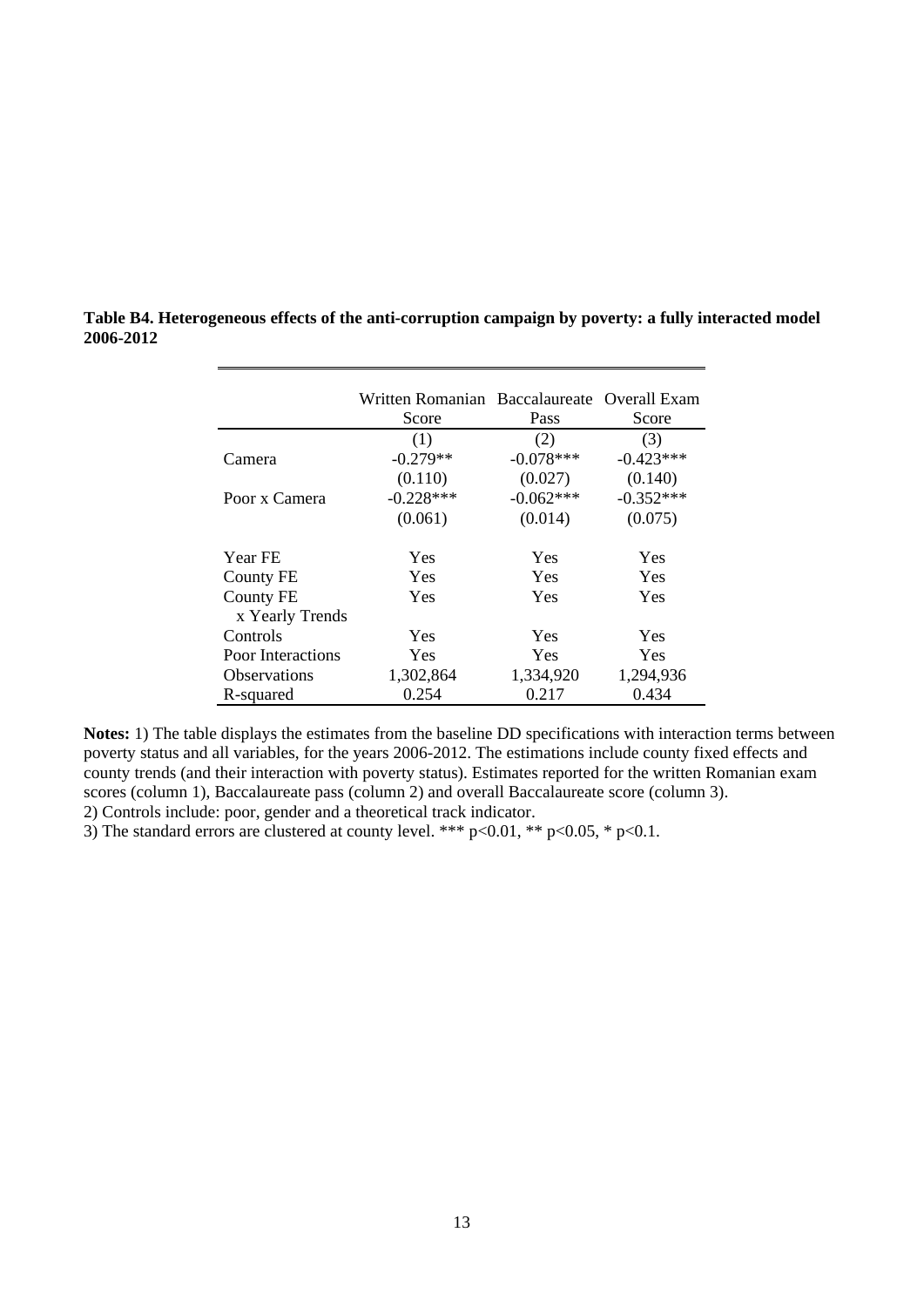**Table B5**. **Heterogeneous effects of the anti-corruption campaign by poverty: a fully interacted model – no county trends – 2006-2012** 

|                     |                |             | Written Romanian Baccalaureate Overall Baccalaureate |
|---------------------|----------------|-------------|------------------------------------------------------|
|                     | Score          | Pass        | Score                                                |
|                     | (1)            | (2)         | (3)                                                  |
| Camera              | $-0.122$       | $-0.055*$   | $-0.356**$                                           |
|                     | (0.121)        | (0.032)     | (0.158)                                              |
| Poor x Camera       | $-0.238***$    | $-0.056***$ | $-0.311***$                                          |
|                     | (0.068)        | (0.018)     | (0.086)                                              |
| Year 12             | $-0.756***$    | $-0.143***$ | $-0.536***$                                          |
|                     | (0.092)        | (0.025)     | (0.121)                                              |
| Year 11             | $-0.813***$    | $-0.173***$ | $-0.711***$                                          |
|                     | (0.076)        | (0.020)     | (0.102)                                              |
| Year <sub>09</sub>  | $-0.217***$    | $0.115***$  | 1.076***                                             |
|                     | (0.055)        | (0.010)     | (0.038)                                              |
| Year <sub>08</sub>  | $-0.075$       | $0.089***$  | 0.999***                                             |
|                     | (0.059)        | (0.017)     | (0.047)                                              |
| Year 07             | $-0.435***$    | $0.114***$  | $0.941***$                                           |
|                     | (0.062)        | (0.017)     | (0.051)                                              |
| Year <sub>06</sub>  | $-0.590***$    | $0.091***$  | $0.829***$                                           |
|                     | (0.057)        | (0.016)     | (0.044)                                              |
| Poor x Year 12      | $-0.192**$     | $-0.083***$ | $-0.263***$                                          |
|                     | (0.076)        | (0.020)     | (0.091)                                              |
| Poor x Year 11      | 0.018          | $-0.030**$  | $-0.019$                                             |
|                     | (0.052)        | (0.014)     | (0.066)                                              |
| Poor x Year 09      | 0.011          | 0.013       | $0.077**$                                            |
|                     | (0.040)        | (0.010)     | (0.032)                                              |
| Poor x Year 08      | $0.078*$       | 0.011       | $0.082**$                                            |
|                     | (0.039)        | (0.014)     | (0.032)                                              |
| Poor x Year 07      | $-0.013$       | $-0.003$    | $-0.027$                                             |
|                     | (0.052)        | (0.016)     | (0.041)                                              |
| Poor x Year 06      | $-0.112**$     | 0.015       | $-0.064$                                             |
|                     | (0.053)        | (0.014)     | (0.041)                                              |
|                     |                |             |                                                      |
| Year FE             | Yes            | Yes         | Yes                                                  |
| <b>County FE</b>    | Yes            | Yes         | Yes                                                  |
| <b>County FE</b>    | N <sub>o</sub> | No          | N <sub>o</sub>                                       |
| x Yearly Trends     |                |             |                                                      |
| Controls            | Yes            | Yes         | Yes                                                  |
| Poor Interactions   | Yes            | Yes         | Yes                                                  |
| <b>Observations</b> | 1,302,864      | 1,334,920   | 1,294,936                                            |
| R-squared           | 0.245          | 0.210       | 0.425                                                |
|                     |                |             |                                                      |

**Notes:** 1) The table displays the estimates from the baseline DD specifications with interaction terms between poverty status and all variables, for the 2006-2012 school years. The estimations include only county fixed effects (and their interaction with poverty status). Estimates reported for the written Romanian exam scores (column 1), Baccalaureate pass (column 2) and overall Baccalaureate score (column 3).

2) Controls include: poor, gender and a theoretical track indicator.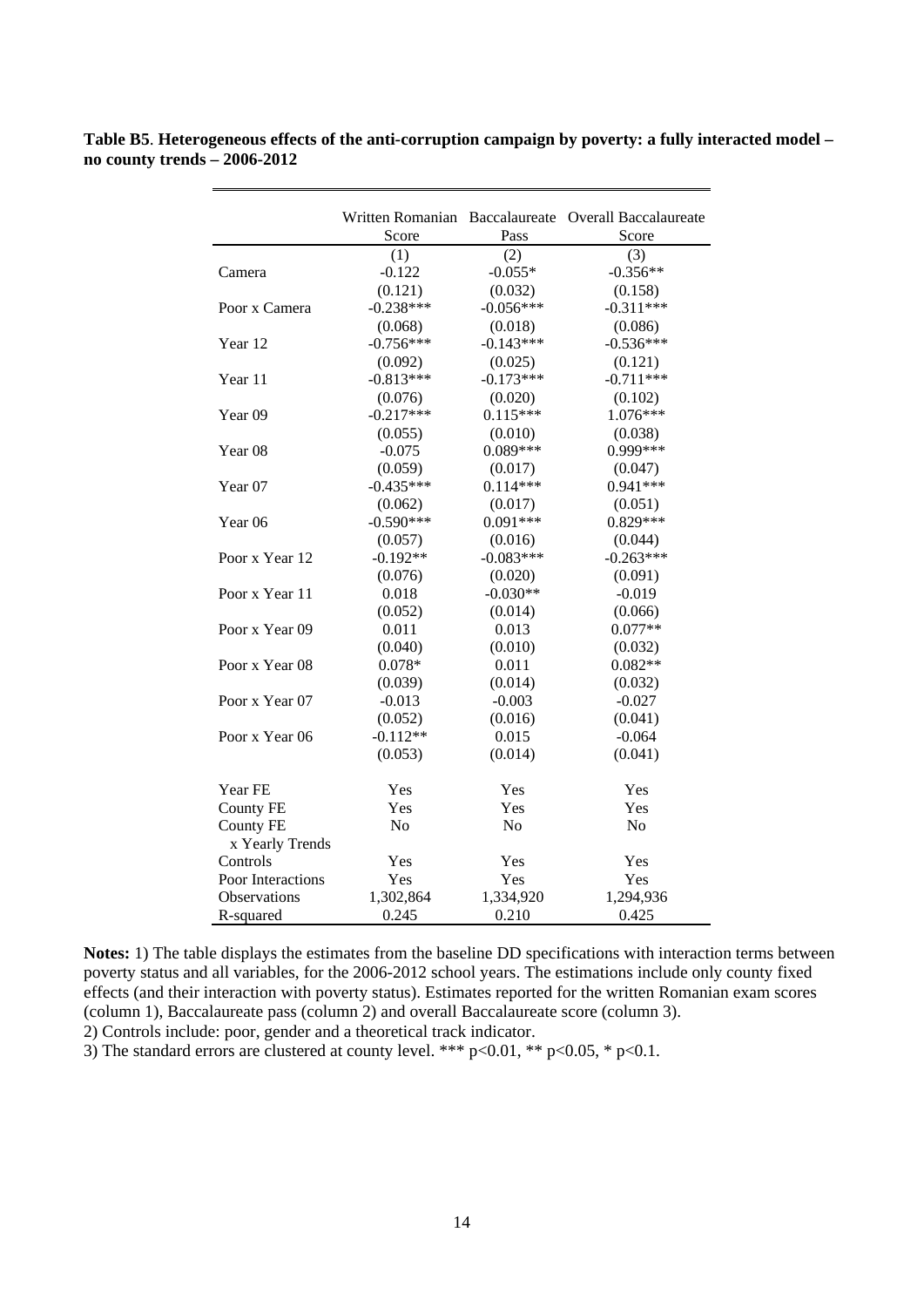|                                     | Written<br>Romanian<br>Score | Baccalaureate<br>Pass | <b>Overall Baccalaureate</b><br>Score | Percentile rank<br>written<br>Romanian<br>(standardized) | Percentile rank oral<br>Romanian<br>(standardized) |
|-------------------------------------|------------------------------|-----------------------|---------------------------------------|----------------------------------------------------------|----------------------------------------------------|
|                                     | (1)                          | (2)                   | (3)                                   | (4)                                                      | (5)                                                |
| Camera                              | $-0.095*$                    | $-0.080***$           | $-0.272***$                           | $-0.078**$                                               | $-0.002$                                           |
|                                     | (0.053)                      | (0.017)               | (0.071)                               | (0.035)                                                  | (0.013)                                            |
| Poor x Camera                       | $-0.225***$                  | $-0.051***$           | $-0.317***$                           | $-0.103***$                                              | $-0.027$                                           |
|                                     | (0.050)                      | (0.012)               | (0.062)                               | (0.025)                                                  | (0.020)                                            |
| Low ability x Camera                | $-0.249***$                  | $-0.025$              | $-0.259***$                           | $-0.103***$                                              | 0.036                                              |
|                                     | (0.062)                      | (0.018)               | (0.081)                               | (0.023)                                                  | (0.026)                                            |
| Male x Camera                       | $-0.098**$                   | 0.006                 | $-0.099***$                           | $-0.032*$                                                | $-0.001$                                           |
|                                     | (0.037)                      | (0.006)               | (0.031)                               | (0.018)                                                  | (0.014)                                            |
| County FE                           | Yes                          | Yes                   | Yes                                   | Yes                                                      | Yes                                                |
| County FE x<br><b>Yearly Trends</b> | N <sub>0</sub>               | N <sub>0</sub>        | N <sub>0</sub>                        | N <sub>0</sub>                                           | N <sub>0</sub>                                     |
| Controls                            | Yes                          | Yes                   | Yes                                   | Yes                                                      | Yes                                                |
| Poverty Interactions                | Yes                          | Yes                   | Yes                                   | Yes                                                      | Yes                                                |
| Low ability Interactions            | Yes                          | Yes                   | Yes                                   | Yes                                                      | Yes                                                |
| <b>Gender Interactions</b>          | Yes                          | Yes                   | Yes                                   | Yes                                                      | Yes                                                |
| <b>Observations</b>                 | 547,447                      | 553,903               | 545,121                               | 400,088                                                  | 400,088                                            |
| R-squared                           | 0.460                        | 0.395                 | 0.615                                 | 0.471                                                    | 0.253                                              |

### **Table B6. Heterogeneity by poverty, ability and gender. Fully interacted model**

**Notes:** 1) The table displays the estimates from the baseline DD specifications with interaction terms between poverty status, ability, male and all variables, including county fixed effects and county trends, for the 2009-2012 school years. The estimates are based on the restricted sample for which we have data on ability.

2) We use a low ability indicator equal to 1 for students with scores in  $5<sup>th</sup>-8<sup>th</sup>$  grade below the median 8.81. 3) In columns 4 and 5 the dependent variables are expressed in standardized percentile rank scores with respect to the 2010 means and standard deviations. The Romanian oral exam performance does not count at all toward the Baccalaureate score, or university admission, and is simply indicated by a qualifier: "excellent", "good" or "sufficient". We assign scores 3, 2 and 1 to these qualifiers and then calculate the percentile rank scores associated. 4) Controls include: gender, theoretical track and rural indicators.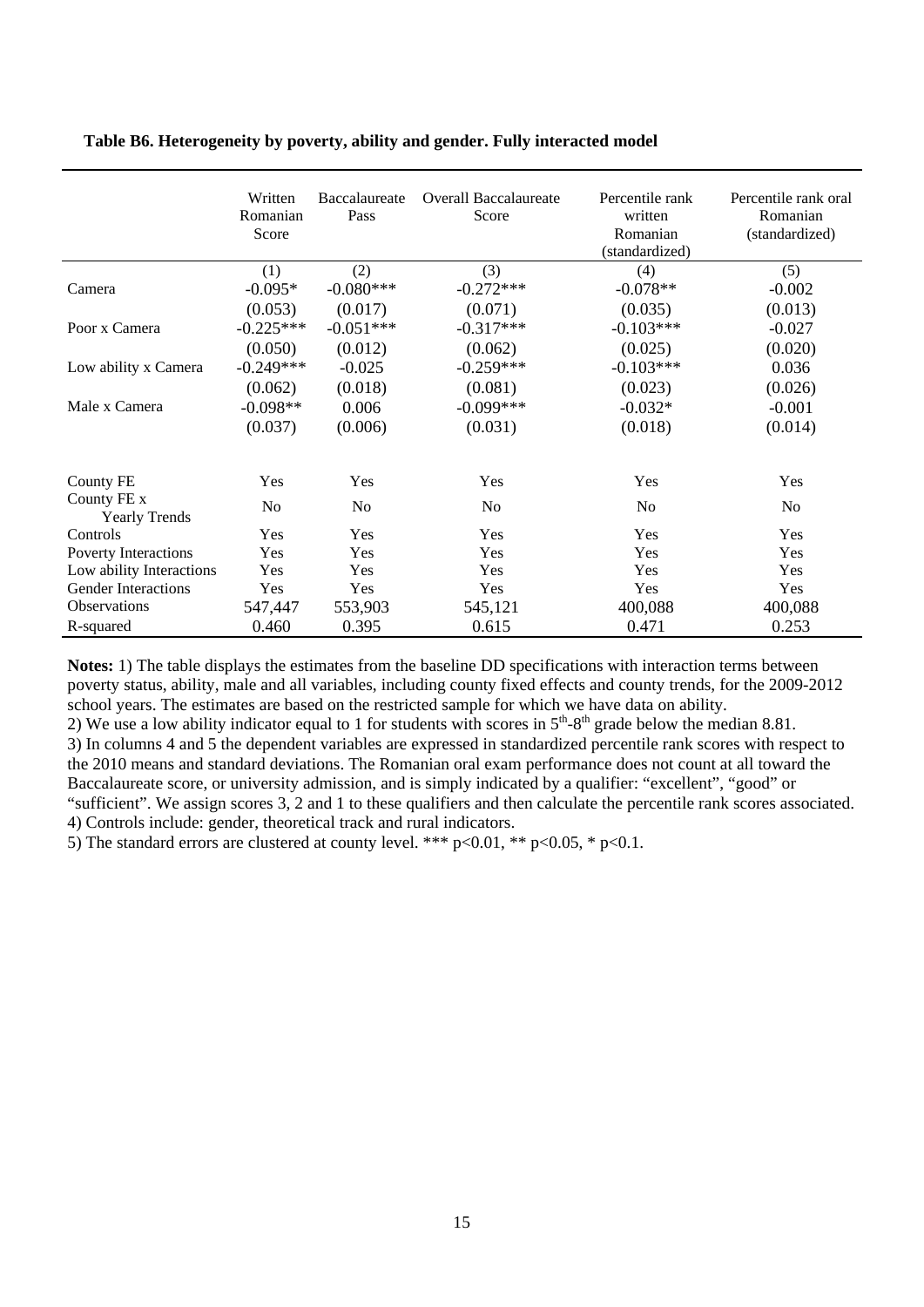|                            | Written<br>Romanian | Baccalaureate<br>pass | Overall<br>Baccalaureate<br>Score | Percentile rank<br>written<br>Romanian<br>(standardized) | Percentile rank oral<br>Romanian (standardized) |
|----------------------------|---------------------|-----------------------|-----------------------------------|----------------------------------------------------------|-------------------------------------------------|
|                            | (1)                 | (2)                   | (3)                               | (4)                                                      | (5)                                             |
| Camera                     | $-0.055$            | $-0.075***$           | $-0.246***$                       | $-0.077**$                                               | $-0.002$                                        |
|                            | (0.056)             | (0.017)               | (0.078)                           | (0.035)                                                  | (0.013)                                         |
| Poor x Camera              | $-0.221***$         | $-0.042***$           | $-0.285***$                       | $-0.105***$                                              | $-0.027$                                        |
|                            | (0.054)             | (0.015)               | (0.067)                           | (0.025)                                                  | (0.020)                                         |
| Low ability x Camera       | $-0.198***$         | $-0.017$              | $-0.245***$                       | $-0.105***$                                              | 0.036                                           |
|                            | (0.061)             | (0.021)               | (0.078)                           | (0.022)                                                  | (0.026)                                         |
| Male x Camera              | $-0.074**$          | 0.011                 | $-0.088***$                       | $-0.032*$                                                | $-0.001$                                        |
|                            | (0.034)             | (0.008)               | (0.029)                           | (0.018)                                                  | (0.015)                                         |
| Year 12                    | $-0.548***$         | $-0.070***$           | $-0.432***$                       | $-0.326***$                                              | 0.009                                           |
|                            | (0.046)             | (0.011)               | (0.052)                           | (0.034)                                                  | (0.019)                                         |
| Year 11                    | $-0.473***$         | $-0.053***$           | $-0.455***$                       | $-0.290***$                                              | $0.045***$                                      |
|                            | (0.039)             | (0.009)               | (0.045)                           | (0.031)                                                  | (0.012)                                         |
| Year09                     | $-0.221***$         | 0.003                 | $0.568***$                        |                                                          |                                                 |
|                            | (0.036)             | (0.005)               | (0.026)                           |                                                          |                                                 |
| Poor x Year 12             | $-0.036$            | $-0.046**$            | $-0.093$                          | $-0.007$                                                 | 0.010                                           |
|                            | (0.053)             | (0.019)               | (0.070)                           | (0.029)                                                  | (0.023)                                         |
| Poor x Year 11             | $-0.029$            | $-0.032**$            | $-0.050$                          | $-0.010$                                                 | 0.014                                           |
|                            | (0.031)             | (0.012)               | (0.045)                           | (0.021)                                                  | (0.016)                                         |
| Poor x Year 09             | $0.079*$            | $0.032***$            | $0.117***$                        |                                                          |                                                 |
|                            | (0.044)             | (0.010)               | (0.035)                           |                                                          |                                                 |
| Low ability x Year 12      | $-0.509***$         | $-0.176***$           | $-0.534***$                       | $-0.220***$                                              | $-0.088***$                                     |
|                            | (0.057)             | (0.020)               | (0.064)                           | (0.026)                                                  | (0.031)                                         |
| Low ability x Year 11      | $-0.397***$         | $-0.173***$           | $-0.367***$                       | $-0.178***$                                              | $-0.018$                                        |
|                            | (0.036)             | (0.016)               | (0.054)                           | (0.017)                                                  | (0.021)                                         |
| Low ability x Year 09      | $-0.124***$         | $0.118***$            | $0.513***$                        |                                                          |                                                 |
|                            | (0.038)             | (0.012)               | (0.040)                           |                                                          |                                                 |
| Male x Year 12             | $-0.099**$          | $-0.012$              | $-0.002$                          | $-0.023$                                                 | $0.029*$                                        |
|                            | (0.038)             | (0.009)               | (0.030)                           | (0.020)                                                  | (0.015)                                         |
| Male x Year 11             | $-0.049*$           | $-0.019***$           | $-0.001$                          | $-0.002$                                                 | $0.022*$                                        |
|                            | (0.027)             | (0.006)               | (0.021)                           | (0.015)                                                  | (0.012)                                         |
| Male x Year 09             | $-0.060***$         | $0.044***$            | $0.311***$                        |                                                          |                                                 |
|                            | (0.016)             | (0.005)               | (0.014)                           |                                                          |                                                 |
| County FE                  | Yes                 | Yes                   | Yes                               | Yes                                                      | Yes                                             |
| County FE x Yearly Trends  | N <sub>o</sub>      | No                    | N <sub>o</sub>                    | No                                                       | No                                              |
| Controls                   | Yes                 | Yes                   | Yes                               | Yes                                                      | Yes                                             |
| Poverty Interactions       | Yes                 | Yes                   | Yes                               | Yes                                                      | Yes                                             |
| Low ability Interactions   | Yes                 | Yes                   | Yes                               | Yes                                                      | Yes                                             |
| <b>Gender Interactions</b> | Yes                 | Yes                   | Yes                               | Yes                                                      | Yes                                             |
| Observations               | 547,447             | 553,903               | 545,121                           | 400,088                                                  | 400,088                                         |
| R-squared                  | 0.445               | 0.382                 | 0.602                             | 0.467                                                    | 0.252                                           |

### **Table B7. Heterogeneity by poverty, ability and gender. Fully interacted model – excluding country trends**

**Notes:** 1) The table displays the estimates from the baseline DD specifications with interaction terms between poverty status, ability, male and all variables, including county fixed effects, for the 2009-2012 school years. The estimates are based on the restricted sample for which we have data on ability.

2) We use a low ability indicator equal to 1 for students with scores in  $5<sup>th</sup>-8<sup>th</sup>$  grade below the median 8.81.

3) In columns 4 and 5 the dependent variables are expressed in standardized percentile rank scores with respect to the 2010 means and standard deviations. The Romanian oral exam performance does not count at all toward the Baccalaureate score, or university admission, and is simply indicated by a qualifier: "excellent", "good" or "sufficient". We assign scores 3, 2 and 1 to these qualifiers and then calculate the percentile rank scores associated.

4) Controls include: gender, theoretical track and rural indicators.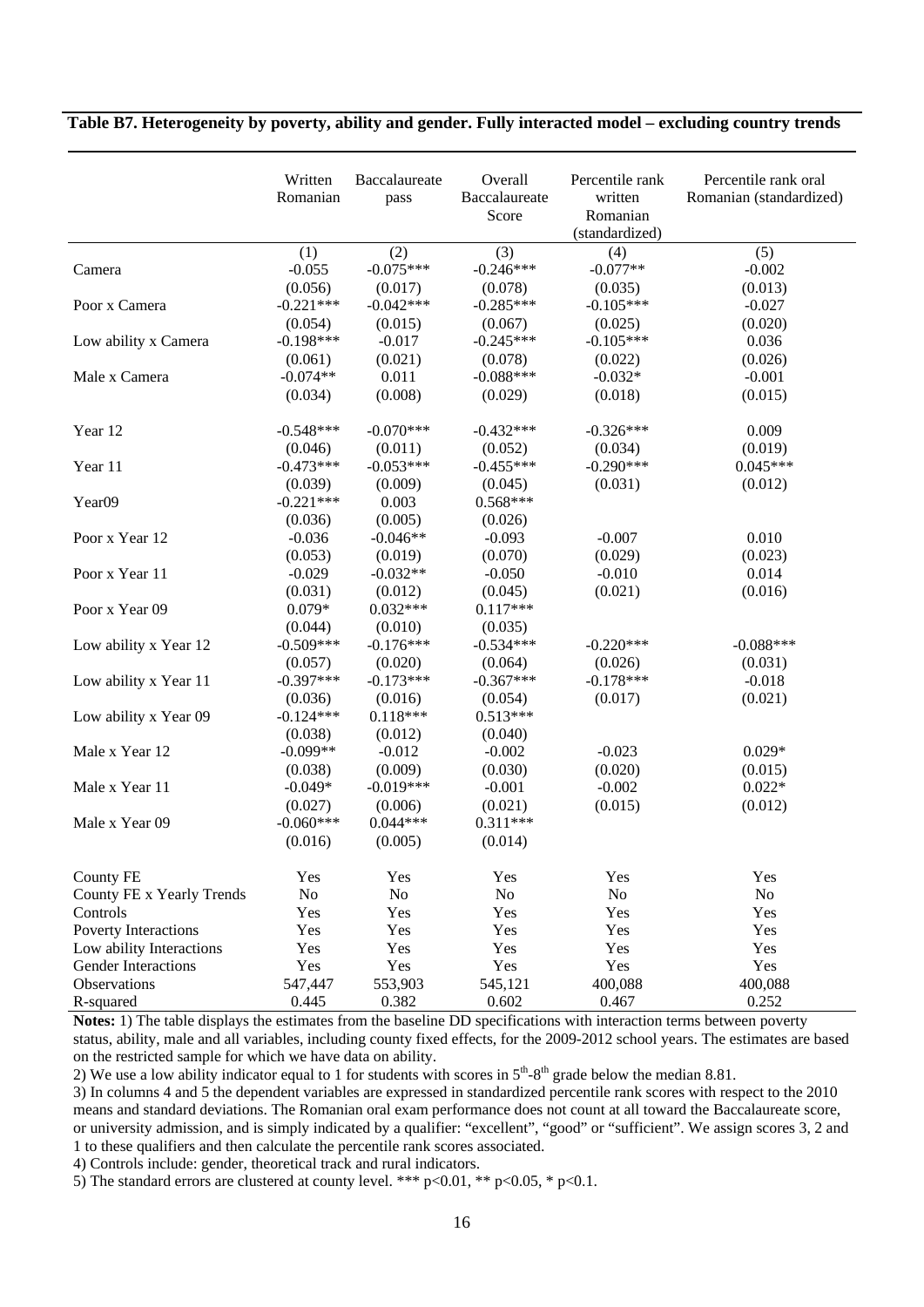|                      | Eliminated from the Exam |                |                |  |  |  |
|----------------------|--------------------------|----------------|----------------|--|--|--|
|                      | (1)                      | (2)            | (3)            |  |  |  |
| Camera               | $0.0040**$               | $0.0041**$     | $0.0041**$     |  |  |  |
|                      | (0.0016)                 | (0.0018)       | (0.0017)       |  |  |  |
| Poor x Camera        |                          | $-0.0007$      | $-0.0007$      |  |  |  |
|                      |                          | (0.0013)       | (0.0012)       |  |  |  |
| Year 12              | $-0.0035**$              | $-0.0037**$    | $-0.0034**$    |  |  |  |
|                      | (0.0016)                 | (0.0017)       | (0.0016)       |  |  |  |
| Year 11              | 0.0005                   | 0.0006         | 0.0007         |  |  |  |
|                      | (0.0006)                 | (0.0007)       | (0.0005)       |  |  |  |
| Year <sub>09</sub>   | 0.0003                   | 0.0003         | $0.0004*$      |  |  |  |
|                      | (0.0002)                 | (0.0002)       | (0.0002)       |  |  |  |
| Poor x Year 12       |                          | 0.0011         | 0.0008         |  |  |  |
|                      |                          | (0.0014)       | (0.0012)       |  |  |  |
| Poor x Year 11       |                          | $-0.0004$      | $-0.0005$      |  |  |  |
|                      |                          | (0.0007)       | (0.0006)       |  |  |  |
| Poor x Year 09       |                          | 0.0000         | $-0.0001$      |  |  |  |
|                      |                          | (0.0004)       | (0.0004)       |  |  |  |
| <b>County FE</b>     | Yes                      | Yes            | No             |  |  |  |
| County FE x          | N <sub>0</sub>           | N <sub>0</sub> | N <sub>0</sub> |  |  |  |
| <b>Yearly Trends</b> |                          |                |                |  |  |  |
| School FE            | N <sub>0</sub>           | No             | Yes            |  |  |  |
| Controls             | Yes                      | Yes            | Yes            |  |  |  |
| Poor interactions    | Yes                      | Yes            | Yes            |  |  |  |
| <b>Observations</b>  | 731,505                  | 731,505        | 731,505        |  |  |  |
| R-squared            | 0.0036                   | 0.0038         | 0.0300         |  |  |  |

**Table B8: The probability of being eliminated from the exam due to in-class cheating**

**Notes:** 1) The table displays estimates from the baseline DD specifications, for the probability to be eliminated from the exam due to cheating, for the 2009-2012 school years.

2) In addition to the standard specification in column 1, we display the estimated parameters of all treatment and other variables' interactions with poverty status in columns 2 and 3.

3) Controls include: poor, gender, track and rural indicators.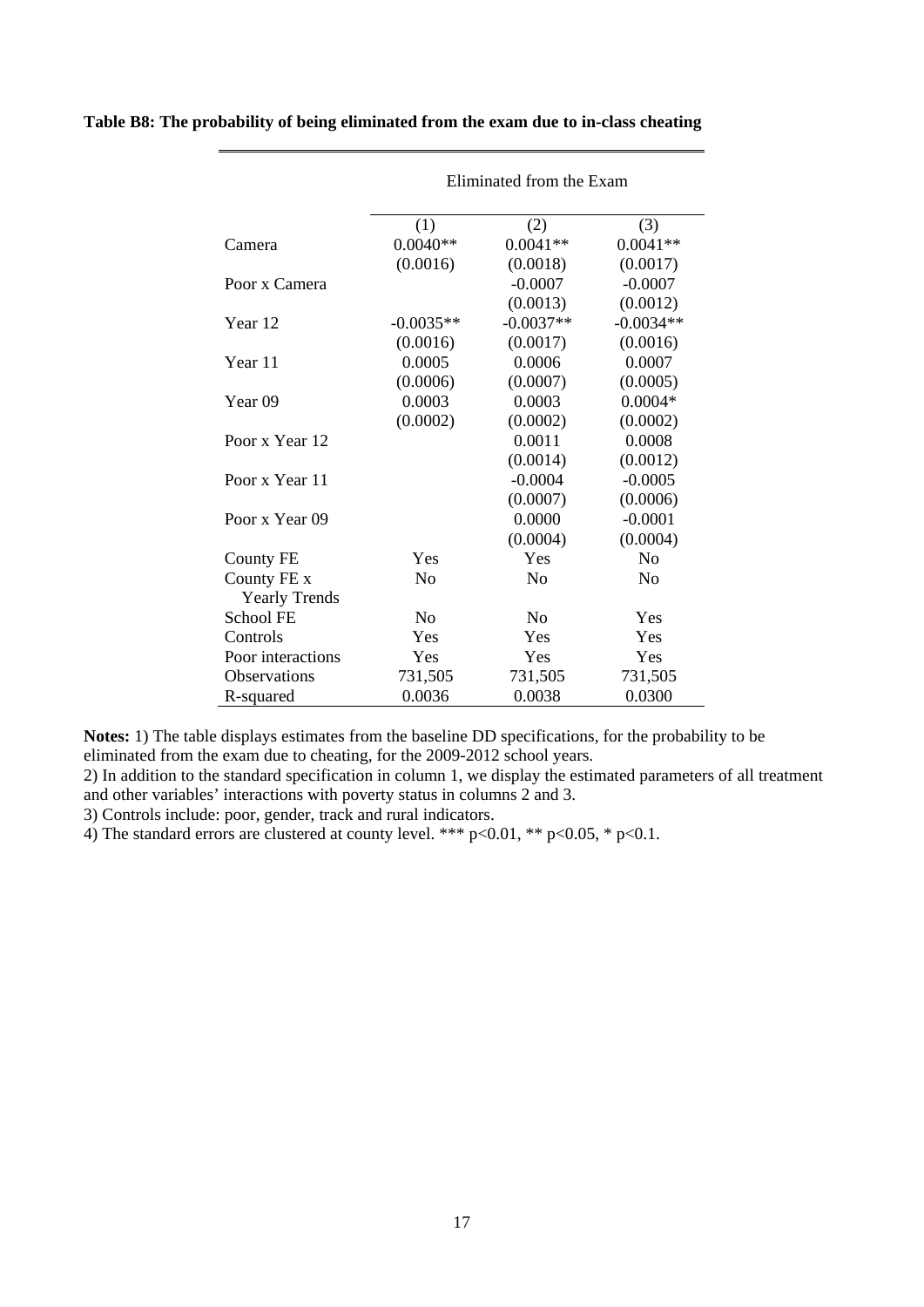|  |  |  | Table B9. The probability of scoring between different thresholds |
|--|--|--|-------------------------------------------------------------------|
|  |  |  |                                                                   |

|                                     | Score 5-6      | Score 6-7      | Score 7-8      | Score 8-9      | Score 9-10     |
|-------------------------------------|----------------|----------------|----------------|----------------|----------------|
|                                     | (1)            | (2)            | (3)            | (2)            | (3)            |
| Camera                              | $-0.067**$     | $-0.072**$     | $-0.075**$     | $-0.053*$      | $-0.028$       |
|                                     | (0.027)        | (0.034)        | (0.035)        | (0.028)        | (0.024)        |
| Poor                                | $-0.024$       | $-0.055**$     | $-0.050*$      | $-0.032*$      | $-0.025$       |
| x Camera                            | (0.019)        | (0.024)        | (0.027)        | (0.018)        | (0.015)        |
| Year 12                             | $-0.182***$    | $-0.265***$    | $-0.249***$    | $-0.219***$    | $-0.176***$    |
|                                     | (0.027)        | (0.033)        | (0.033)        | (0.025)        | (0.021)        |
| Year 11                             | $-0.178***$    | $-0.282***$    | $-0.291***$    | $-0.256***$    | $-0.198***$    |
|                                     | (0.023)        | (0.027)        | (0.026)        | (0.020)        | (0.018)        |
| Year 09                             | $-0.023**$     | $-0.095***$    | $-0.093***$    | $-0.075***$    | $-0.040**$     |
|                                     | (0.010)        | (0.014)        | (0.016)        | (0.017)        | (0.018)        |
| Poor x Year 12                      | $-0.041*$      | $-0.050*$      | $-0.070**$     | $-0.094***$    | $-0.074***$    |
|                                     | (0.023)        | (0.028)        | (0.028)        | (0.021)        | (0.021)        |
| Poor x Year 11                      | $-0.005$       | 0.005          | 0.002          | $-0.023$       | $-0.024$       |
|                                     | (0.016)        | (0.020)        | (0.019)        | (0.015)        | (0.016)        |
| Poor x Year 09                      | $-0.040***$    | $-0.027*$      | $-0.016$       | 0.001          | 0.004          |
|                                     | (0.012)        | (0.015)        | (0.015)        | (0.014)        | (0.016)        |
|                                     |                |                |                |                |                |
| <b>County FE</b>                    | Yes            | Yes            | Yes            | Yes            | Yes            |
| County FE x<br><b>Yearly Trends</b> | N <sub>0</sub> | N <sub>0</sub> | N <sub>0</sub> | N <sub>0</sub> | N <sub>0</sub> |
| Controls                            | Yes            | Yes            | Yes            | Yes            | Yes            |
| Poor Interactions                   | Yes            | Yes            | Yes            | Yes            | Yes            |
| Observations                        | 267,686        | 221,913        | 222,679        | 220,458        | 185,336        |
| R-squared                           | 0.085          | 0.181          | 0.277          | 0.388          | 0.518          |

**Notes:** 1) The table displays estimates from the baseline DD specifications, for the probability to score in different score intervals: 5-6, 6-7, 7-8, 8-9, 9-10 as opposed to failing at the Romanian written exam, for the 2009-2012 school years. For all outcomes the baseline category is scoring below 5.

2) The estimations include interaction terms between poverty status and all variables. We include only county fixed effects (and their interaction with poverty status) in order to obtain a straightforward interpretation for the year indicators' coefficients.

3) The controls include: poor, male, theoretic track and rural indicators.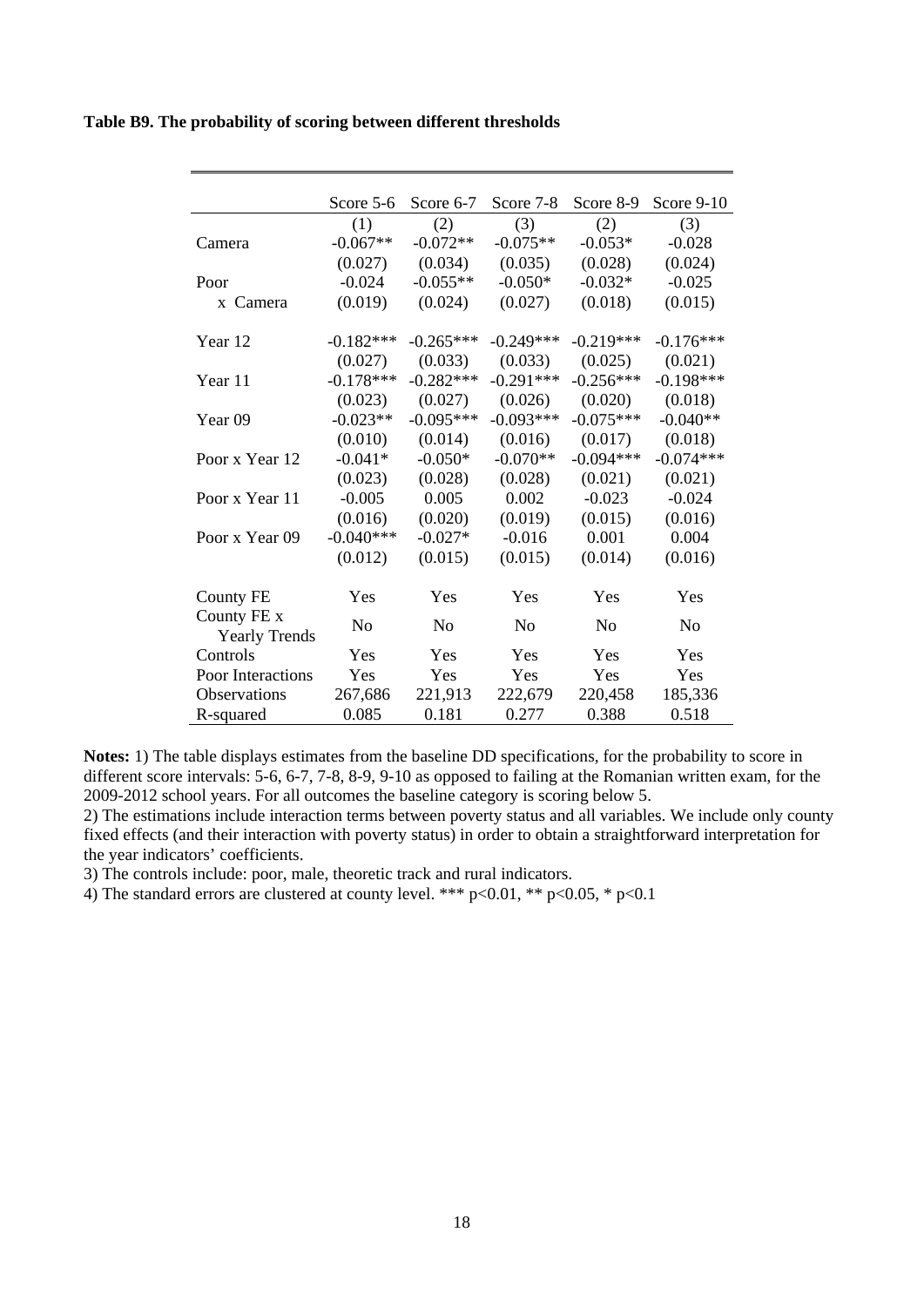### *How good is our poverty proxy?*

In this digression we scrutinize the quality of our poverty proxy. Firstly, we need to clarify what part of the income distribution the MHS status represents. Using the Romanian Household Budget Survey we have identified these students in households situated in the 10%-40% quantiles. This means that our analysis does not capture students living in extreme poverty, nor Roma children of the age of these cohorts, since these are the most likely to be high school dropouts. This is bound to slightly reduce the external validity of our finding.

Secondly, we try to rule out the concern that the effects of the MHS program on the beneficiaries' performance might confound our interpretation of the interaction estimates.<sup>4</sup> We extract some evidence from a special feature of the MHS program. The disbursement of MHS funds has been carried out every year since 2004. However, in the beginning of the program, the funds fell short of the demand. From the students who enrolled at the Baccalaureate exam in 2006-2010, a total of about 76,850 were poor eligible students (income below 150 RON, equivalent to 35 EUR, per household member) in the academic year 2005-2006, and of these, 31,759 were omitted from the program.<sup>5</sup> Some of these students applied and received the MHS funds in subsequent years, but 19,915 students never benefitted from the MHS. We therefore use a regression discontinuity design to estimate the treatment effect of receiving money on exam scores, for the marginal student just receiving money, relative to the marginal student who never received the money. The cutoff for receiving the money was 30.5 RON, and varied only marginally within counties. However, this means that as long as we include county fixed effects in the regression, we are able to use a sharp RD design. Hence, we estimate the effect for a weighted average of marginal students just receiving money, where the weights are given by the number of students at each cutoff. The drawback with the 2006-2010 sample is that we do not have corresponding data about the  $5<sup>th</sup>$ -8<sup>th</sup> grade score, nor other background variables, apart from gender and high school track.

We estimate the following equation:

 $Y_{ict} = \alpha + \beta_0 N M H S_{ict} + \beta_1 i n c 06_{ict} + \gamma' X_{ict} + \theta_c + \varepsilon_{ict}$ , (2)

To be sure that the income is correctly reported, students needed to bring official proves from their parents employers and Ministry of  $^4$  To be sure that the income is correctly reported, students needed to bring offici Work. Still, we cannot fully exclude that some students have misreported their household income.

<sup>&</sup>lt;sup>5</sup> We use the 2006-2010 to capture all targeted students' exam outcomes and to avoid the potential confounding effects of the anticorruption campaign starting in 2011. In our sample, these students who were not allotted the MHS in 2005-2006 despite being eligible, report incomes between 30.5 and 150 RON per family member, and the mean income is 82.6 RON. In the subsequent years the funds allocated from the national budget for MHS were adjusted at the beginning of each year in response to the demand, leaving no more eligible requests unsatisfied. The schools where the applications were registered had to submit their lists of applicants to the Ministry, which disbursed the funds, and typically they ranked the students by income, drawing the line according to the funds available. However, because of rising demands, from 2009 to 2010 a new criterion was introduced demanding that the student must have a very good school attendance rate. A little over 100 students were denied the allowance because of low attendance in 2010-2011.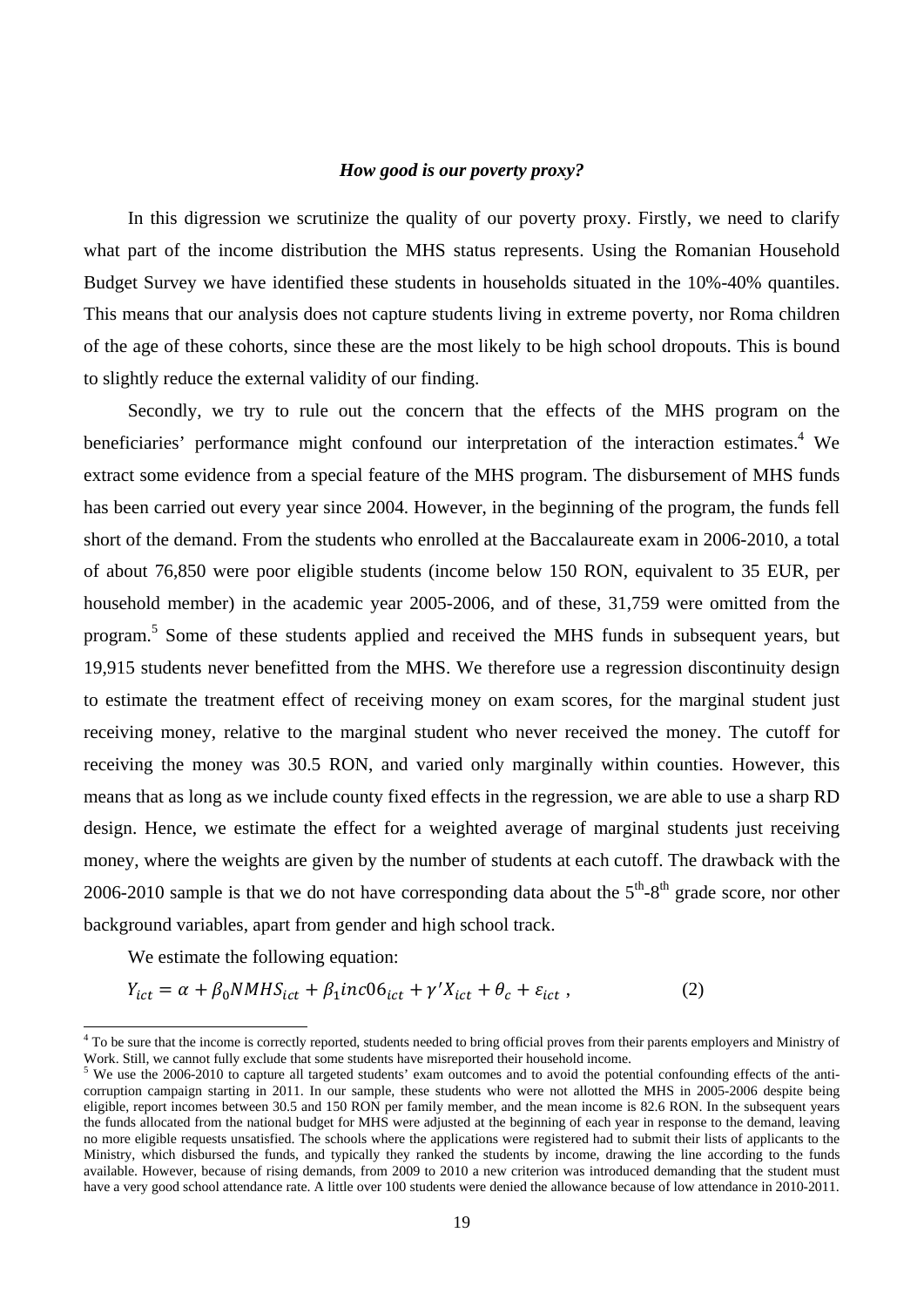where  $NMHS<sub>ict</sub>$  is an indicator equal to 1 if the student is a non-beneficiary,  $inc06<sub>ict</sub>$  is the family income in 2006, and  $X_{ict}$  includes an indicator for male and for the theoretical track. The coefficient of interest, which yields the effect of the program, is  $\beta_0$ .

When we estimate this model, we get virtually no effects from the program once we control for income (Table B10). We interpret this as evidence that the MHS program did not affect the performance of the recipients relative to their comparable peers, and thus it can be used as a proxy for poverty status. The caveat is that some students may have underreported income, making some sorting around the cutoff a possibility (see Figure B3). The results hold also when we exclude those with close to or zero income, the easiest to misreport. Nonetheless, we interpret the RD estimate as suggestive rather than causal here.

|                     | Written Romanian<br>Score |                       | <b>Baccalaureate Pass</b> |                       | <b>Overall Baccalaureate</b><br>Score |                       |
|---------------------|---------------------------|-----------------------|---------------------------|-----------------------|---------------------------------------|-----------------------|
|                     | (1)                       | (2)                   | (3)                       | (4)                   | (5)                                   | (6)                   |
| <b>NMHS</b>         | $0.124***$<br>(0.021)     | $-0.008$<br>(0.041)   | $0.020***$<br>(0.005)     | 0.001<br>(0.008)      | $0.111***$<br>(0.012)                 | $-0.011$<br>(0.025)   |
| Income 2006         |                           | $0.002***$<br>(0.000) |                           | $0.0002**$<br>(0.000) |                                       | $0.001***$<br>(0.000) |
| County FE           | Yes                       | Yes                   | Yes                       | Yes                   | Yes                                   | Yes                   |
| Year FE             | <b>Yes</b>                | Yes                   | Yes                       | <b>Yes</b>            | <b>Yes</b>                            | <b>Yes</b>            |
| Controls            | <b>Yes</b>                | Yes                   | Yes                       | <b>Yes</b>            | Yes                                   | <b>Yes</b>            |
| <b>Observations</b> | 64,111                    | 64,111                | 65,006                    | 65,006                | 63,913                                | 63,913                |
| R-squared           | 0.223                     | 0.224                 | 0.185                     | 0.185                 | 0.442                                 | 0.442                 |

**Table B10. The MHS treatment effect. RD regressions** 

**Notes:** 1) The table displays estimates of the MHS impact on exam performance (Baccalaureate years 2006- 2010) from a sharp Regression Discontinuity in exam scores around the cutoff of income below which students are treated with the "Money for Highschool" financial support.

2) NMHS is an indicator equal to 1 if the student did not receive the financial support.

3) Controls include gender and a track indicator.